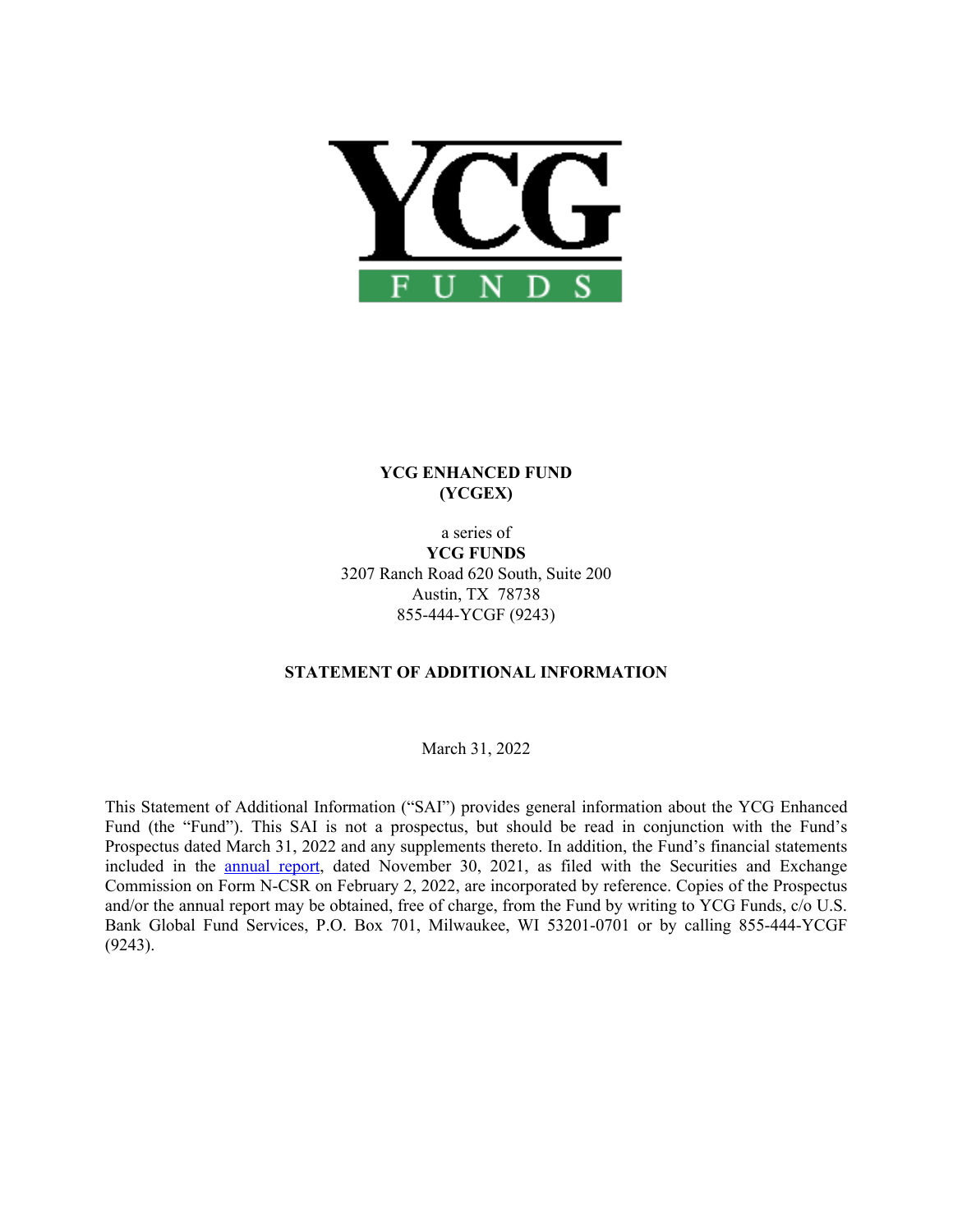# **Table of Contents**

|                                                                   | $\mathbf{1}$   |
|-------------------------------------------------------------------|----------------|
| INVESTMENT OBJECTIVE, PRINCIPAL STRATEGIES AND RESTRICTIONS       | $\overline{1}$ |
|                                                                   | 16             |
|                                                                   | 17             |
|                                                                   | 17             |
|                                                                   | 20             |
| <b>OWNERSHIP OF MANAGEMENT AND PRINCIPAL SHAREHOLDERS </b>        | 25             |
|                                                                   | 27             |
| PORTFOLIO TRANSACTIONS AND ALLOCATION OF BROKERAGE                | 31             |
|                                                                   | 32             |
|                                                                   | 32             |
|                                                                   | 43             |
|                                                                   | 44             |
|                                                                   | 44             |
|                                                                   | 45             |
|                                                                   | 46             |
|                                                                   | 46             |
|                                                                   | 47             |
|                                                                   | 47             |
|                                                                   | 48             |
| <b>COUNSEL AND INDEPENDENT REGISTERED PUBLIC ACCOUNTING FIRM </b> | 49             |
|                                                                   | 49             |
|                                                                   | 49             |
|                                                                   | $A-1$          |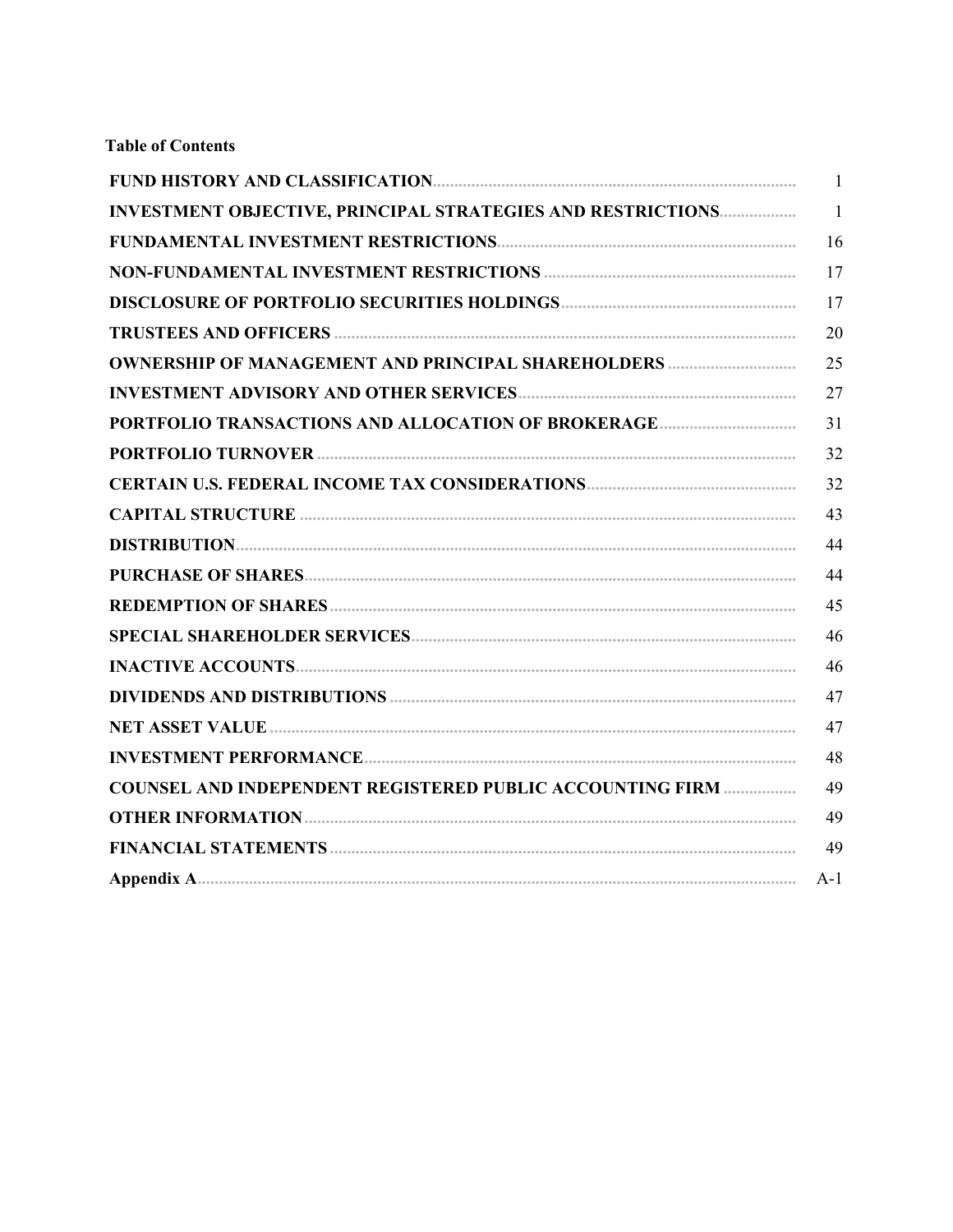### **GLOSSARY**

As used in this SAI, the following terms have the meanings listed.

"Adviser" means YCG, LLC.

"Board" means the Board of Trustees of the Trust.

"Code" means the Internal Revenue Code of 1986, as amended.

"Code of Ethics" means the Trust's Code of Ethics for Principal Executive and Senior Financial Officers.

"Custodian" means U.S. Bank N.A., the custodian of the Fund's assets.

"Distributor" means Vigilant Distributors, LLC (previously, Herald Investment Marketing, LLC), the distributor of the Fund.

"Fund" means the YCG Enhanced Fund, a series of the Trust.

"Fund Services" and "Administrator" mean U.S. Bancorp Fund Services, LLC, doing business as U.S. Bank Global Fund Services, the administrator, transfer agent. and dividend disbursing agent of the Fund.

"Moody's" means Moody's Investors Service.

"NAV" means net asset value.

"S&P" means S&P Global Ratings.

"SEC" means the U.S. Securities and Exchange Commission.

"Trust" means YCG Funds, a Delaware statutory trust that is registered with the SEC as an open-end, management investment company, commonly referred to as a "mutual fund."

"U.S. Government Securities" means obligations issued or guaranteed by the U.S. Government, its agencies or instrumentalities.

"1933 Act" means the Securities Act of 1933, as amended.

"1934 Act" means the Securities Exchange Act of 1934, as amended.

"1940 Act" means the Investment Company Act of 1940, as amended.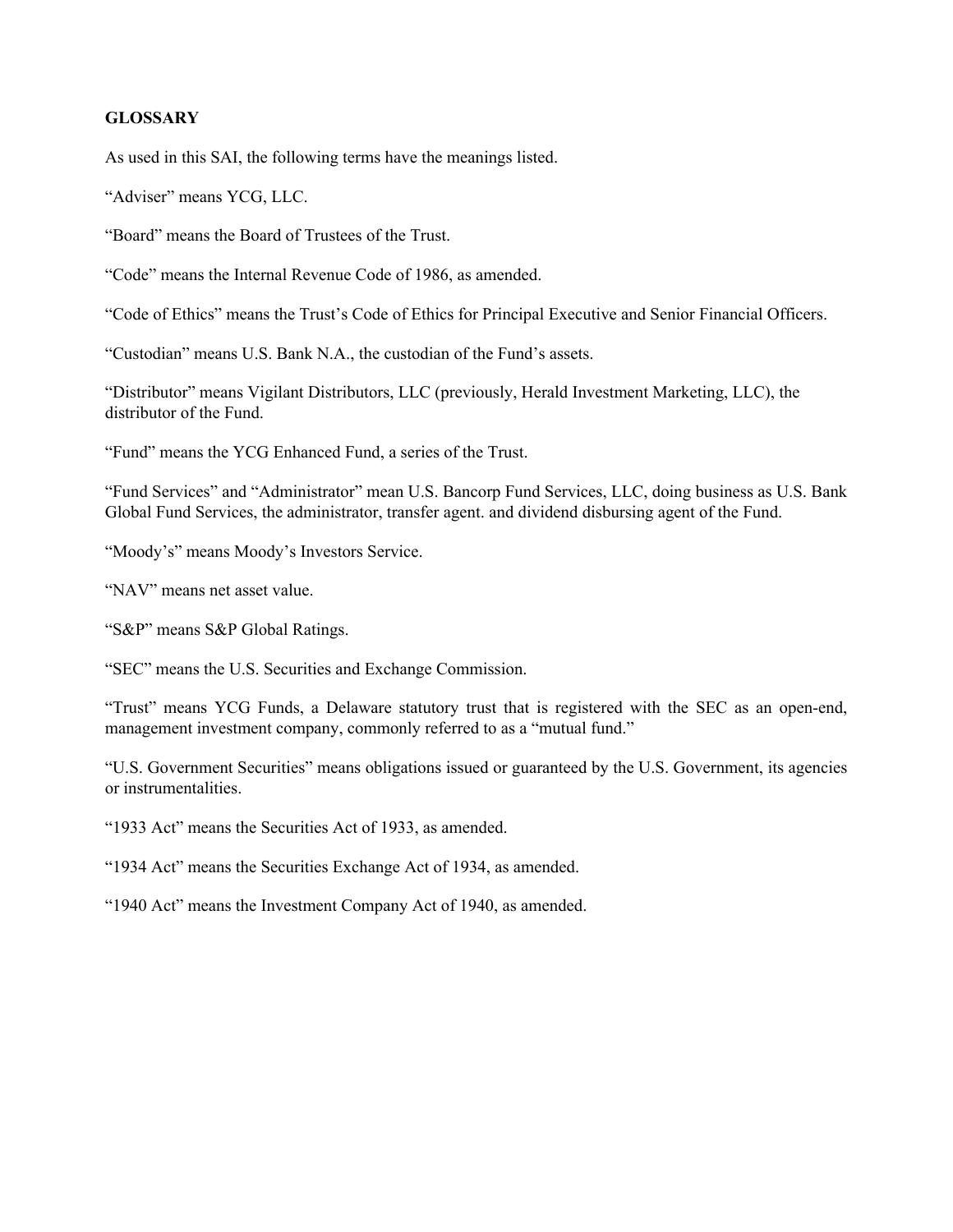#### **FUND HISTORY AND CLASSIFICATION**

<span id="page-3-0"></span>YCG Funds (the "Trust") is an open-end management investment company that consists of one nondiversified portfolio: the YCG Enhanced Fund (the "Fund"). The Trust is registered under the 1940 Act. The Trust was organized as a Delaware Statutory Trust on September 4, 2012. The Fund commenced operations on December 28, 2012. The Fund's principal office is located at 3207 Ranch Road 620 South, Suite 200, Austin, TX 78738.

The Fund is a "non-diversified" fund. A non-diversified fund is restricted with respect to 50% of its total assets from investing more than 5% of its total assets in the securities of any one issuer (except U.S. Government Securities), and with respect to the remaining 50% of its total assets, it is restricted from investing more than 25% of its total assets in the securities of any one issuer. Because the Fund is nondiversified (meaning that compared to diversified mutual funds, the Fund may invest a greater percentage of its assets in a more limited number of issuers), the Fund's shares may be more susceptible to adverse changes in the value of a particular security than would be the shares of a diversified mutual fund. Thus, a non-diversified Fund may be more volatile because each stock in which it invests will have greater impact on the Fund's performance.

The Fund is a separate series of the Trust. As of the date of this SAI, the Fund offers one class of shares to investors, Class R shares, with no front-end or back-end sales charges and no 12b-1 fees. The Fund imposes a 2.00% redemption fee for shares redeemed less than 30 calendar days after purchase.

#### **INVESTMENT OBJECTIVE, PRINCIPAL STRATEGIES AND RESTRICTIONS**

The following supplements the information contained in the Prospectus concerning the investment objective and policies of the Fund.

The Fund's investment objective is to maximize long-term capital appreciation consistent with reasonable investment risk, through a combination of long-term capital appreciation and, to a lesser extent, current income. The Fund's investment objective is not a fundamental policy of the Fund and may be changed by the Fund's Board of Trustees upon 60 days' written notice to Fund shareholders.

The Fund seeks to achieve its investment objective by investing primarily in equity securities without regard to market capitalization that the Adviser believes will produce high, risk-adjusted, forward rates of return (i.e.*,* the long-term annualized return that the Adviser believes a given security can achieve when purchased at the current market price). The Adviser believes the key is to invest in businesses that can compound capital at high rates of return for long periods of time. Businesses with this capability are extremely rare because competition and innovation drive down real pricing to the cost of capital, leaving little excess returns for investors. Therefore, the Adviser pays particular attention to identifying businesses with enduring pricing power, which the Adviser views as the single most important characteristic on which to focus.

The Adviser utilizes a proprietary framework to identify these rare businesses, which tend to possess the following characteristics:

Global Champions

- Deeply entrenched in the economic system
- Globally-networked brand or service
- Geographically-diverse revenue streams
- High market share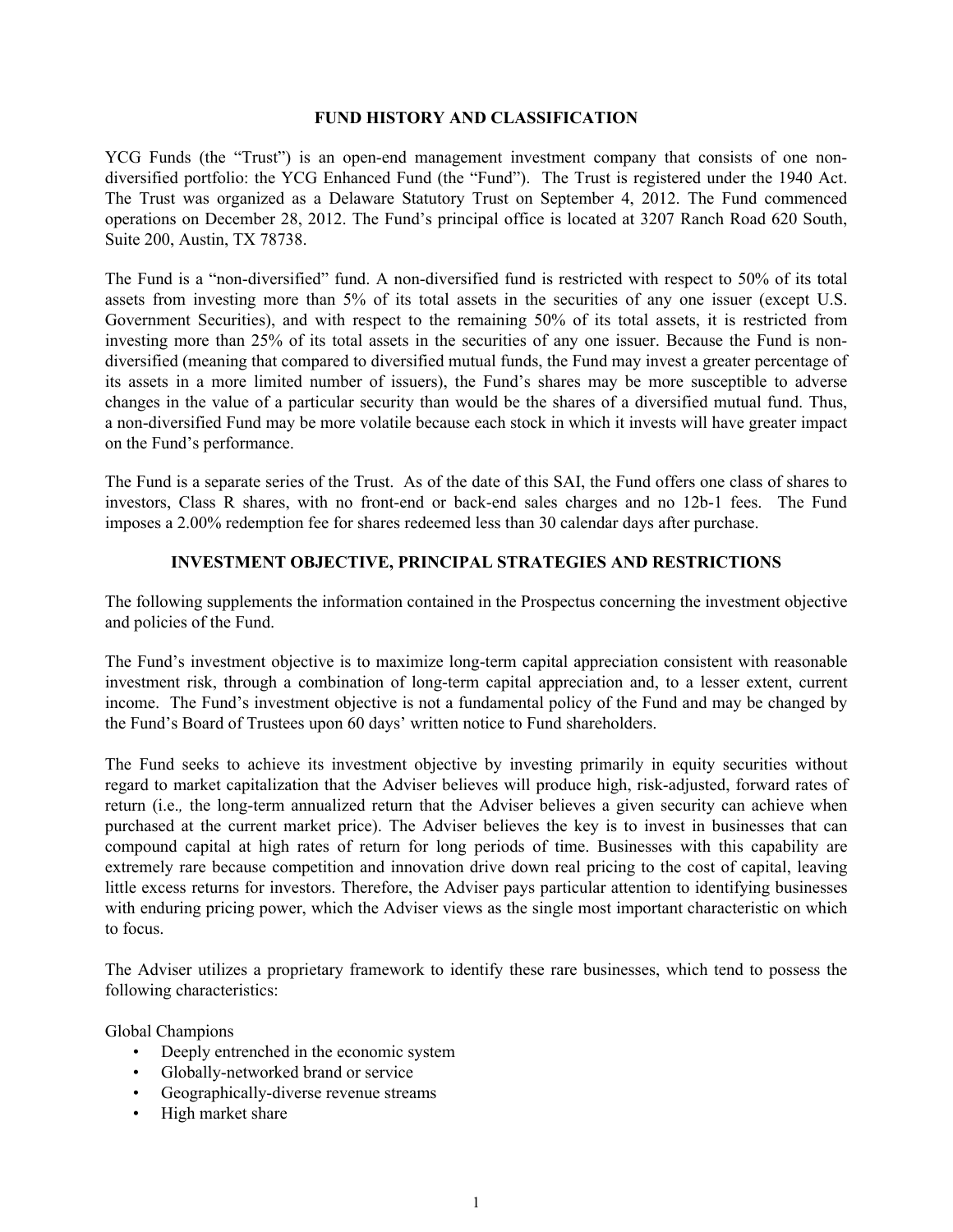Enduring Pricing Power

- Ability to charge a large premium for products or services that are virtually identical to those of their competitors and maintain or grow that premium for decades while maintaining volume growth
- Capability to overcome deflationary pricing that comes as a result of competition and innovation
- Prefer global network economics where the value scales exponentially as the network grows
- More immune to disruption due to slow changing industry and/or difficult to replicate competitive advantages

Long-Term Volume Growth Opportunities

- Long runway of reinvestment at high rates of return
- Benefits from the growth in the global middle and upper classes
- Benefits from urbanization
- Pricing power combined with volume growth means they will be indexed to GDP growth or better

Ownership-Minded Management Team

- High family, founder, or other insider ownership
- History of treating minority owners fairly
- History of wise capital allocation decisions
- Proven track record of ignoring short-term Wall Street pressures
- Focus on aligning employee incentives with owners (principal-agent problem)

Conservatively Capitalized

- Can survive or even thrive in a deep recession
- Possess financial flexibility to fend off new and existing competitors
- Prefer businesses with high returns on tangible assets (thus not requiring leverage)

The Adviser then strives to construct a portfolio of these sustainably high returning businesses that the Adviser believes is both attractively priced and diversified across multiple dimensions including macroeconomic sensitivity, product category, and geography. The Adviser hopes to benefit from the superior economics of these businesses for many years to come.

#### **Portfolio Construction**

The Adviser believes that holding a relatively small number of stocks allows its "best ideas" to have a meaningful impact on the Fund's performance. Therefore, the Fund is non-diversified and will hold fewer stocks than the typical stock mutual fund. The Adviser may invest more in its top choices than in investments it thinks are less attractive. At times, depending on market and other conditions, and in the sole discretion of the Adviser, the Fund may invest a substantial portion of its assets in a small number of issuers, business sectors or industries. Generally, the Fund will hold between 15 to 50 securities, not including options.

The Adviser may buy companies of any size market capitalization. If all else is equal, it prefers larger companies to smaller companies with regards to market capitalization.

The Adviser seeks to enhance the Fund's returns primarily through the sale of cash secured puts and covered calls. Thus, the Fund may write options on a portion of the Fund's long equity portfolio as a means to generate additional income and to tax-efficiently enter and exit positions. The Fund will not use this strategy as a means of generating implicit leverage. In other words, if all put options were to be exercised, the Fund will generally have enough cash on hand to purchase the assigned shares. While the Adviser seeks to augment returns primarily through the sale of puts and covered calls, this "option enhancement" component may involve additional options strategies.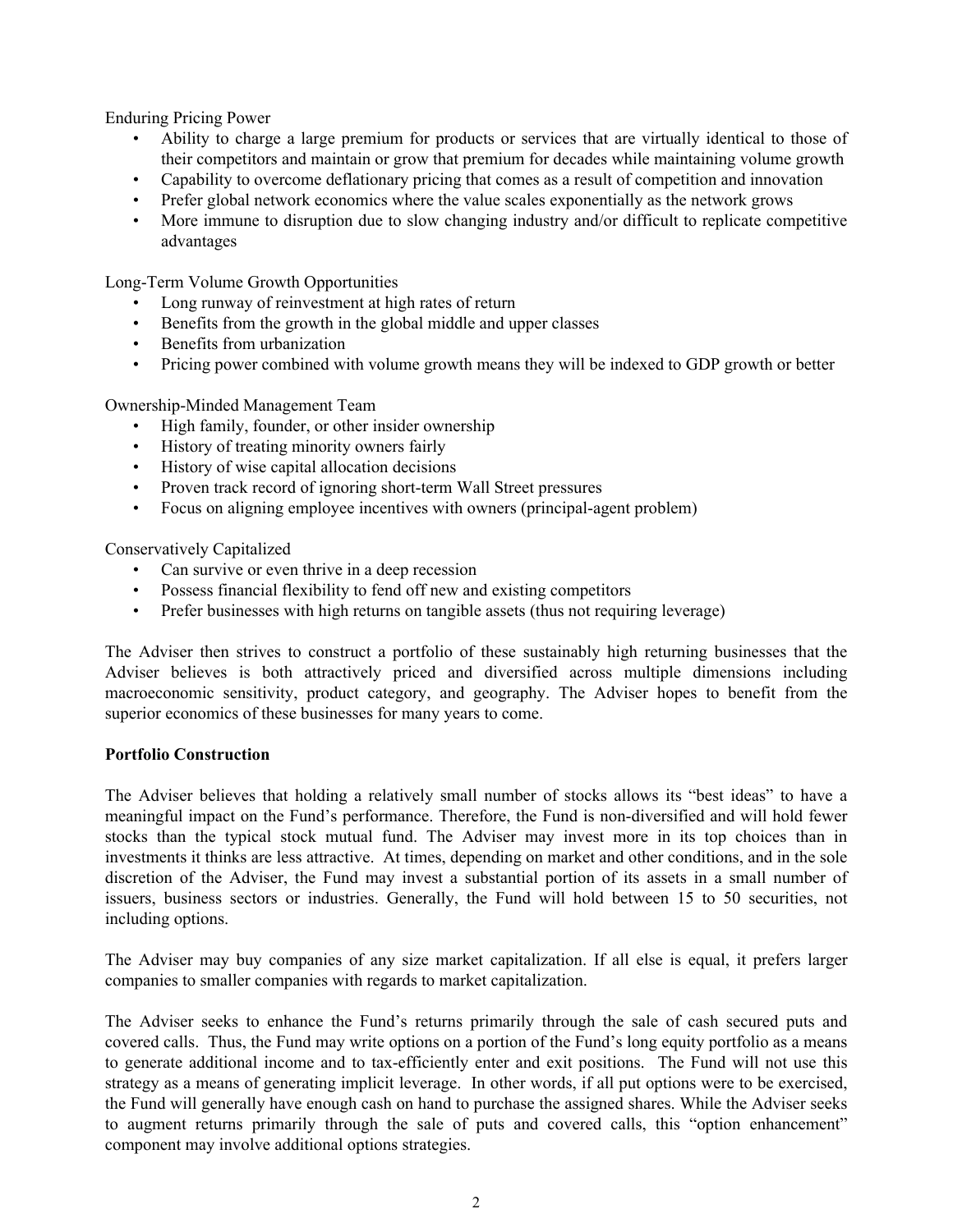The Fund may invest up to 50% of its assets in foreign equity securities, including securities of companies located in emerging markets. The Adviser defines foreign equity securities as equity securities of issuers listed on non-US exchanges. This 50% limit does not apply to investments in the form of American Depositary Receipts ("ADRs") or any security of a foreign company that is listed and trades on a U.S. exchange.

The Fund's investments in debt securities may include U.S. Treasury notes and bonds, investment grade corporate debt securities, convertible debt securities, debt securities below investment grade (high yield or junk bonds), and foreign debt securities. The Fund may invest up to 20% of its assets in such debt securities, all of which may be in "junk" bonds, i.e., debt securities that are not investment grade securities. These types of bonds carry greater risk.

The Adviser generally sells securities of companies when the expected rate of return becomes inadequate, or if it believes there are better investment opportunities available, or if the securities no longer meet its investment criteria. The Adviser may write call options on specific stocks to exit a position or decrease its size. The Adviser will only write call options if it is willing to sell the stock at the exercise price.

The principal risks of investing in the Fund are listed below:

STOCK MARKET RISKS - The net asset value ("NAV") of the Fund fluctuates based on changes in the value of the securities held in the investment portfolio. The stock market is generally susceptible to volatile fluctuations in market price. Market prices of securities in which the Fund invests may be adversely affected by an issuer having experienced losses or by the lack of earnings or by the issuer's failure to meet the market's expectations with respect to new products or services, or even by factors wholly unrelated to the value or condition of the issuer. The value of the securities held by the Fund is also subject to the risk that a specific segment of the stock market does not perform as well as the overall market. A rise in protectionist trade policies, slowing global economic growth, risks associated with pandemic and epidemic diseases, risks associated with the United Kingdom's departure from the European Union, the risk of trade disputes, and the possibility of changes to some international trade agreements, could affect the economies of many nations, including the United States, in ways that cannot necessarily be foreseen at the present time, and may negatively impact the markets in which the Fund invests. Under any of these circumstances, the value of the Fund's shares and total return will fluctuate, and your investment may be worth more or less than your original cost when you redeem your shares.

A global outbreak of respiratory disease caused by a novel coronavirus named "SARS-CoV-2" (sometimes referred to as the "corona virus" and abbreviated as "COVID-19") has resulted in travel restrictions, closed international borders, enhanced health screenings, healthcare service preparation and delivery, quarantines, cancellations, disruptions to supply chains, and lower consumer demand, as well as general concern and uncertainty. The impact of COVID-19, and other infectious illness outbreaks that may arise in the future, could adversely affect the economies of many nations, the entire global economy, individual companies and capital markets in ways that cannot be foreseen at the present time. In addition, the impact of infectious illnesses in emerging market countries may be greater due to generally less established healthcare systems. Public health crises and related impacts caused by the COVID-19 outbreak may exacerbate other preexisting political, social and economic risks in certain countries or globally. The duration of the COVID-19 outbreak and its adverse effects, including adverse effects on the Fund, cannot be determined with certainty.

A number of countries in Europe have suffered terror attacks, and additional attacks may occur in the future. Ukraine has experienced ongoing military conflict; this conflict may expand and military attacks could occur elsewhere in Europe. Europe also has been struggling with mass migration from the Middle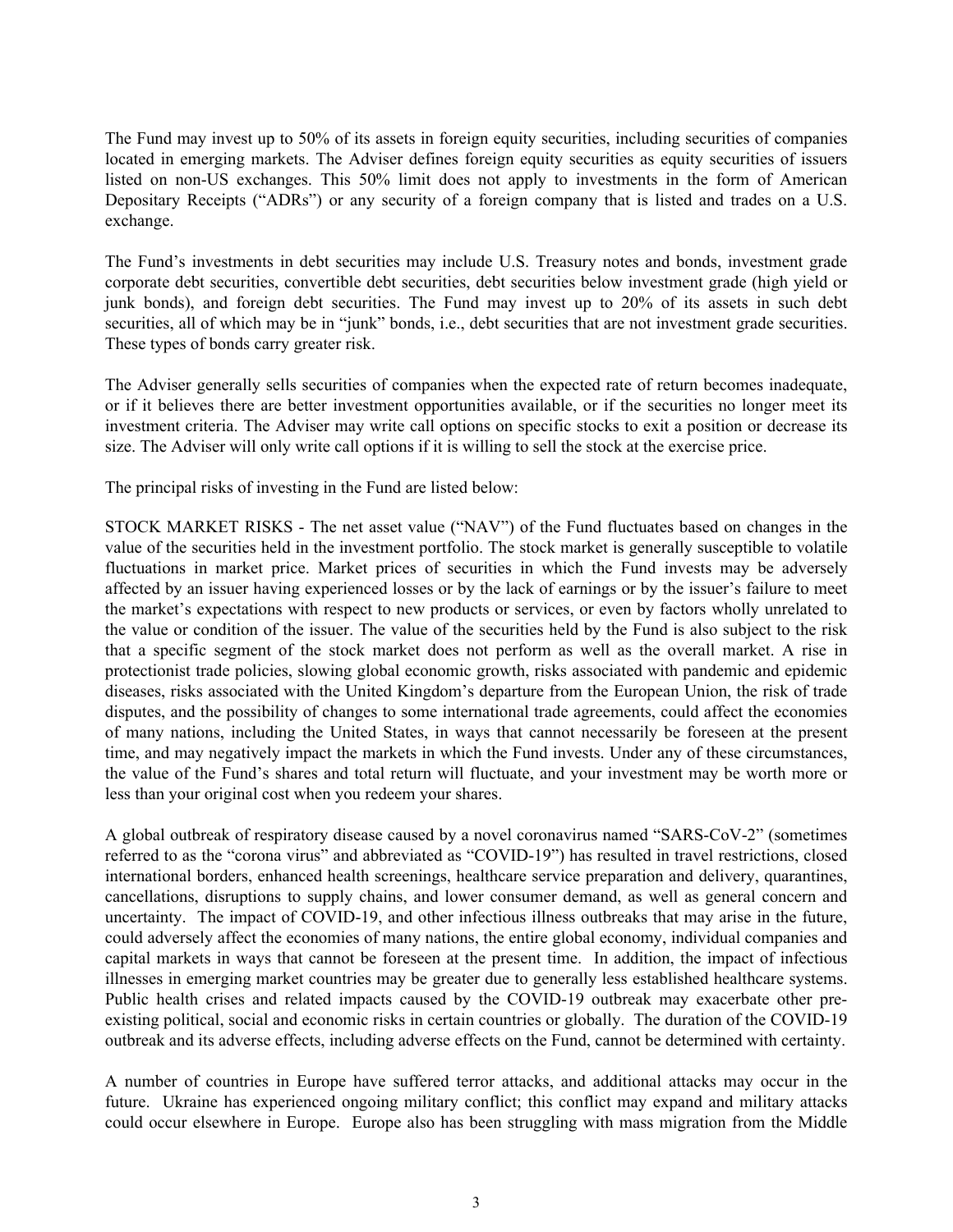East and Africa. The ultimate effects of these events and other socio-political or geographical issues are not known but could profoundly affect global economies and markets.

STOCK SELECTION RISKS - Like all managed funds, there is a risk that the Adviser's strategy for managing the Fund may not achieve the desired results. The portfolio securities selected by the Adviser may decline in value or not increase in value when the stock market in general is rising and may fail to meet the Fund's investment objective. In addition, the price of common stock moves up and down in response to corporate earnings and developments, economic and market conditions and anticipated events. As a result, the price of the Fund's investments may go down and you could lose money on your investment.

NON-DIVERSIFICATION RISK - The Fund is non-diversified. As such, it will likely invest in fewer securities than diversified investment companies will, and its performance may be more volatile. If the securities in which the Fund invests perform poorly, the Fund could incur greater losses than it would have, had it invested in a greater number of securities.

EQUITY SECURITIES RISK - Equity securities represent ownership interests in a company and consist of common stocks, preferred stocks, warrants to acquire common stock, and securities convertible into common stock. Investments in equity securities in general are subject to market risks that may cause their prices to fluctuate over time. Fluctuations in the value of equity securities in which the Fund invests will cause the NAV of the Fund to fluctuate. The Fund purchases equity securities traded on registered exchanges or the over-the-counter market. Equity securities are described in more detail below:

- Common Stock. Common stock represents an equity or ownership interest in an issuer. In the event an issuer is liquidated or declares bankruptcy, the claims of owners of bonds and preferred stock take precedence over the claims of those who own common stock.
- Preferred Stock. Preferred stock represents an equity or ownership interest in an issuer that pays dividends at a specified rate and that has precedence over common stock in the payment of dividends. In the event an issuer is liquidated or declares bankruptcy, the claims of owners of bonds take precedence over the claims of those who own preferred and common stock.
- Warrants. Warrants are instruments that entitle the holder to buy an equity security at a specific price for a specific period of time. Changes in the value of a warrant do not necessarily correspond to changes in the value of its underlying security. The price of a warrant may be more volatile than the price of its underlying security, and a warrant may offer greater potential for capital appreciation as well as capital loss. Warrants do not entitle a holder to dividends or voting rights with respect to the underlying security and do not represent any rights in the assets of the issuing company. A warrant ceases to have value if it is not exercised prior to its expiration date. These factors can make warrants more speculative than other types of investments.
- Convertible Securities. Convertible securities are bonds, debentures, notes, preferred stocks or other securities that may be converted or exchanged (by the holder or by the issuer) into shares of the underlying common stock (or cash or securities of equivalent value) at a stated exchange ratio. A convertible security may also be called for redemption or conversion by the issuer after a particular date and under certain circumstances (including a specified price) established upon issue. If a convertible security held by the Fund is called for redemption or conversion, the Fund could be required to tender it for redemption, convert it into the underlying common stock, or sell it to a third party. Convertible securities generally have less potential for gain or loss than common stocks. Convertible securities generally provide yields higher than the underlying common stocks, but generally lower than comparable non-convertible securities. Because of this higher yield, convertible securities generally sell at a price above their "conversion value," which is the current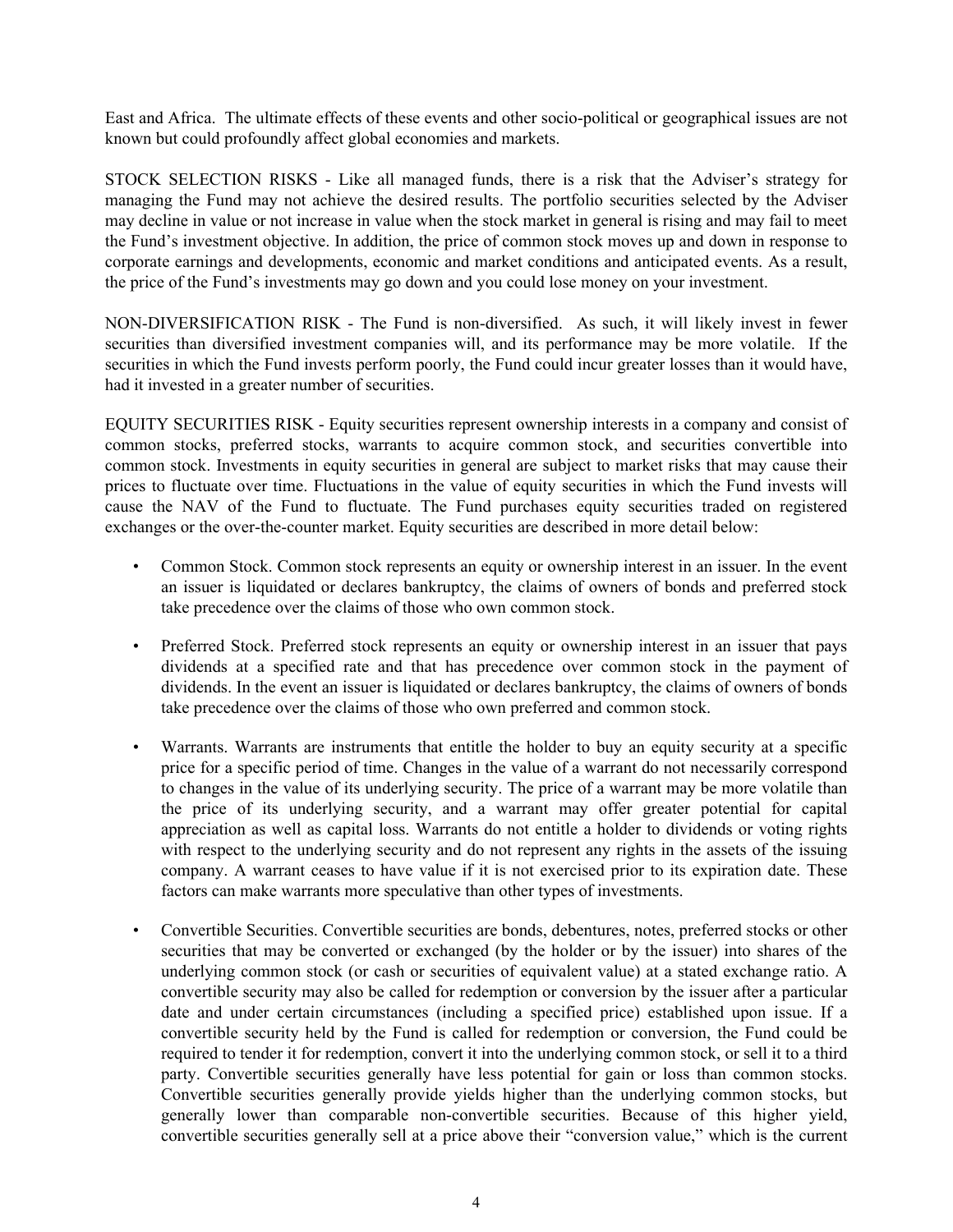market value of the stock to be received upon conversion. The difference between this conversion value and the price of convertible securities will vary over time depending on changes in the value of the underlying common stocks and interest rates. When the underlying common stocks decline in value, convertible securities will tend not to decline to the same extent because of the interest or dividend payments and the repayment of principal at maturity for certain types of convertible securities. However, securities that are convertible other than at the option of the holder generally do not limit the potential for loss to the same extent as securities convertible at the option of the holder. When the underlying common stocks rise in value, the value of convertible securities may also be expected to increase. At the same time, however, the difference between the market value of convertible securities and their conversion value will narrow, which means that the value of convertible securities will generally not increase to the same extent as the value of the underlying common stocks. Because convertible securities may also be interest-rate sensitive, their value may increase as interest rates fall and decrease as interest rates rise. Convertible securities are also subject to credit risk, and are often lower-quality securities.

FOREIGN SECURITIES RISK - The Fund may invest in securities of foreign issuers that are denominated or traded in foreign currencies. The Fund may also invest in securities of foreign issuers that are traded or denominated in U.S. dollars (including equity securities of foreign issuers trading in U.S. markets) through ADRs, Global Depositary Receipts ("GDRs"), European Depositary Receipts ("EDRs") or International Depositary Receipts ("IDRs"). ADRs are securities, typically issued by a U.S. financial institution (a "depository"), that evidence ownership interests in a security or pool of securities issued by a foreign issuer and deposited with the depository. ADRs may be listed on a national securities exchange or may trade in the over-the-counter market. ADR prices are denominated in U.S. dollars; the underlying security may be denominated in a foreign currency. GDRs, EDRs and IDRs are securities that represent ownership interests in a security or pool of securities issued by a non-U.S. or U.S. corporation. Depositary receipts may be available through "sponsored" or "unsponsored" facilities. A sponsored facility is established jointly by the issuer of the security underlying the receipt and the depository, whereas an unsponsored facility is established by the depository without participation by the issuer of the underlying security. Holders of unsponsored depositary receipts generally bear all of the costs of the unsponsored facility. The depository of an unsponsored facility is frequently under no obligation to distribute shareholder communications received from the issuer of the deposited security or to pass through, to the holders of the receipts, voting rights with respect to the deposited securities. The depository of unsponsored depositary receipts may provide less information to receipt holders. Investments in depositary receipts do not eliminate the risks in investing in foreign issuers. The underlying security may be subject to foreign government taxes, which would reduce the yield on such securities.

Investments in foreign securities may involve higher costs than investments in U.S. securities, including higher transaction costs as well as the imposition of additional taxes by foreign governments. In addition, foreign investments may include additional risks associated with currency exchange rates, less complete financial information about the issuers, less market liquidity and political stability. Volume and liquidity in most foreign bond markets are less than in the United States and, at times, volatility or price can be greater than in the United States. Future political and economic information, the possible imposition of withholding taxes on interest income, the possible seizure or nationalization of foreign holdings, the possible establishment of exchange controls, or the adoption of other governmental restrictions, might adversely affect the payment of principal and interest on foreign obligations. Inability to dispose of Fund securities due to settlement problems could result either in losses to the Fund due to subsequent declines in value of the securities, or, if the Fund has entered into a contract to sell the securities, could result in possible liability to the purchaser. Individual foreign economies may differ favorably or unfavorably from the U.S. economy in such respects as growth or gross national product, rate of inflation, capital reinvestment, resource self-sufficiency and balance of payments position.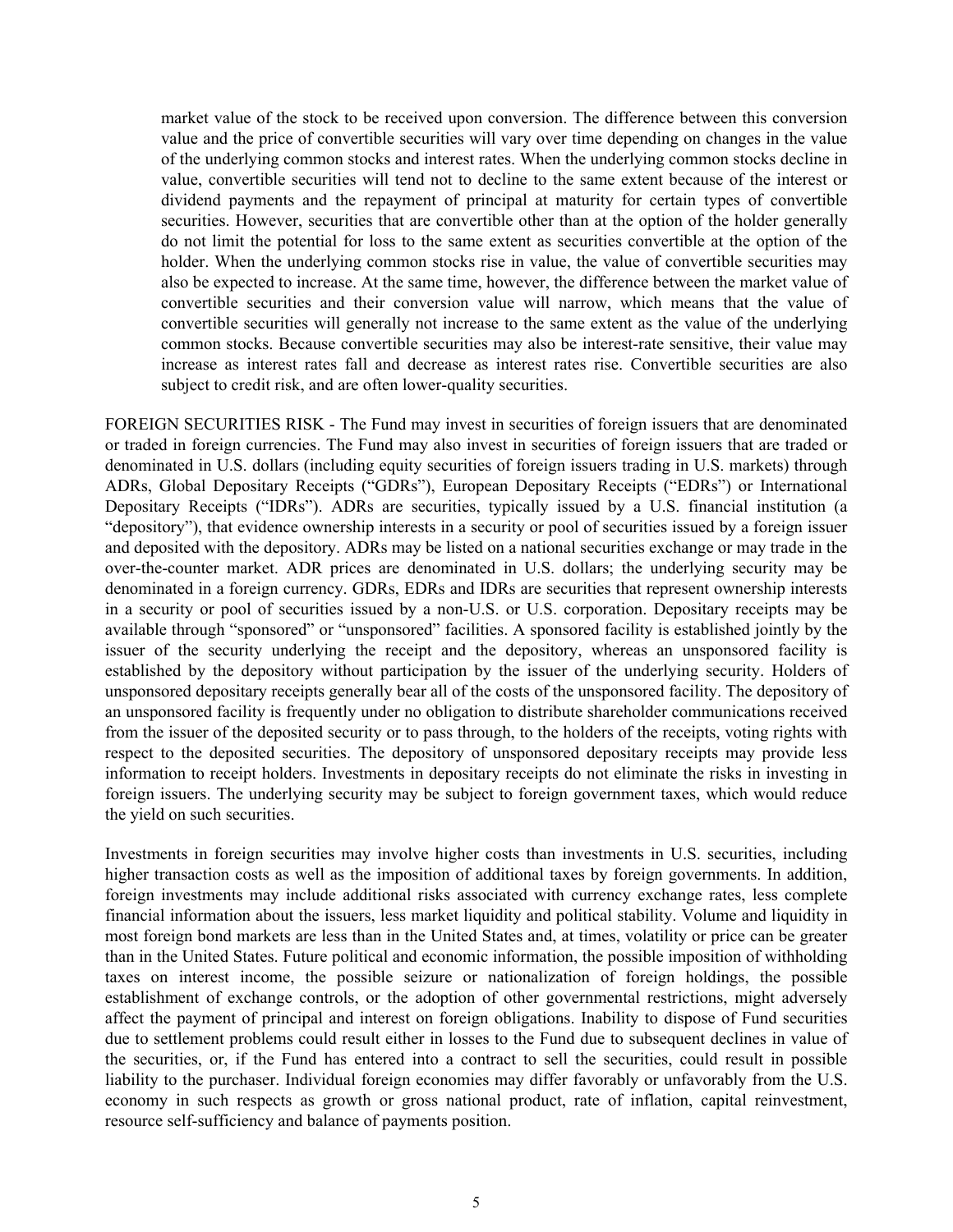Fixed commissions on foreign securities exchanges are generally higher than negotiated commissions on U.S. exchanges, although the Fund endeavors to achieve the most favorable net results on their portfolio transactions. There is generally less government supervision and regulation of securities exchanges, brokers, dealers and listed companies than in the United States.

Settlement mechanics (*e.g.*, mail service between the United States and foreign countries) may be slower or less reliable than within the United States, thus increasing the risk of delayed settlements of portfolio transactions or loss of certificates for portfolio securities. Foreign markets also have different clearance and settlement procedures, and in certain markets, there have been times when settlements have been unable to keep pace with the volume of securities transactions, making it difficult to conduct such transactions. Such delays in settlement could result in temporary periods when a portion of the assets of the Fund is uninvested and no return is earned thereon. The inability of the Fund to make intended security purchases due to settlement problems could cause the Fund to miss attractive investment opportunities.

Although the Fund may invest in securities denominated in foreign currencies, the Fund values its securities and other assets in U.S. dollars. As a result, the NAV of the Fund's shares may fluctuate with U.S. dollar exchange rates as well as the price changes of the Fund's securities in the various local markets and currencies. Thus, an increase in the value of the U.S. dollar compared to the currencies in which the Fund makes its investments could reduce the effect of increases and magnify the effect of decreases in the price of the Fund's securities in their local markets. Conversely, a decrease in the value of the U.S. dollar may have the opposite effect of magnifying the effect of increases and reducing the effect of decreases in the prices of the Fund's securities in its foreign markets. In addition to favorable and unfavorable currency exchange rate developments, the Fund is subject to the possible imposition of exchange control regulations or freezes on convertibility of currency.

On January 31, 2020, the United Kingdom ("UK") officially withdrew from the European Union ("EU") ("Brexit"). A transition phase ended on December 31, 2020. On December 30, 2020, the EU and the UK signed the EU-UK Trade and Cooperation Agreement ("TCA"), an agreement governing certain elements of the EU's and the UK's relationship following the end of the transition period, which provisionally went into effect at the beginning of 2021. Even with the TCA there is likely to be considerable uncertainty relating to the potential ongoing consequences of the withdrawal. The impact on the UK and European economies and the broader global economy could be significant, resulting in increased volatility and illiquidity, currency fluctuations, impacts on arrangements for trading and on other existing cross-border cooperation arrangements (whether economic, tax, fiscal, legal, regulatory or otherwise), and in potentially lower growth for companies in the UK, Europe and globally, which could have an adverse effect on the value of a Fund's investments. In addition, if one or more other countries were to exit the European Union or abandon the use of the euro as a currency, the value of investments tied to those countries or the euro could decline significantly and unpredictably.

EMERGING MARKETS RISK - The Fund may invest in securities of issuers located in emerging countries. The securities markets of emerging countries are less liquid and subject to greater price volatility, and have a smaller market capitalization, than the U.S. securities markets. In certain countries, there may be fewer publicly traded securities and the market may be dominated by a few issues or sectors. Issuers and securities markets in such countries are not subject to as extensive and frequent accounting, financial and other reporting requirements or as comprehensive government regulations as are issuers and securities markets in the U.S. In particular, the assets and profits appearing on the financial statements of emerging country issuers may not reflect their financial position or results of operations in the same manner as financial statements for U.S. issuers. Substantially less information may be publicly available about emerging country issuers than is available about issuers in the United States.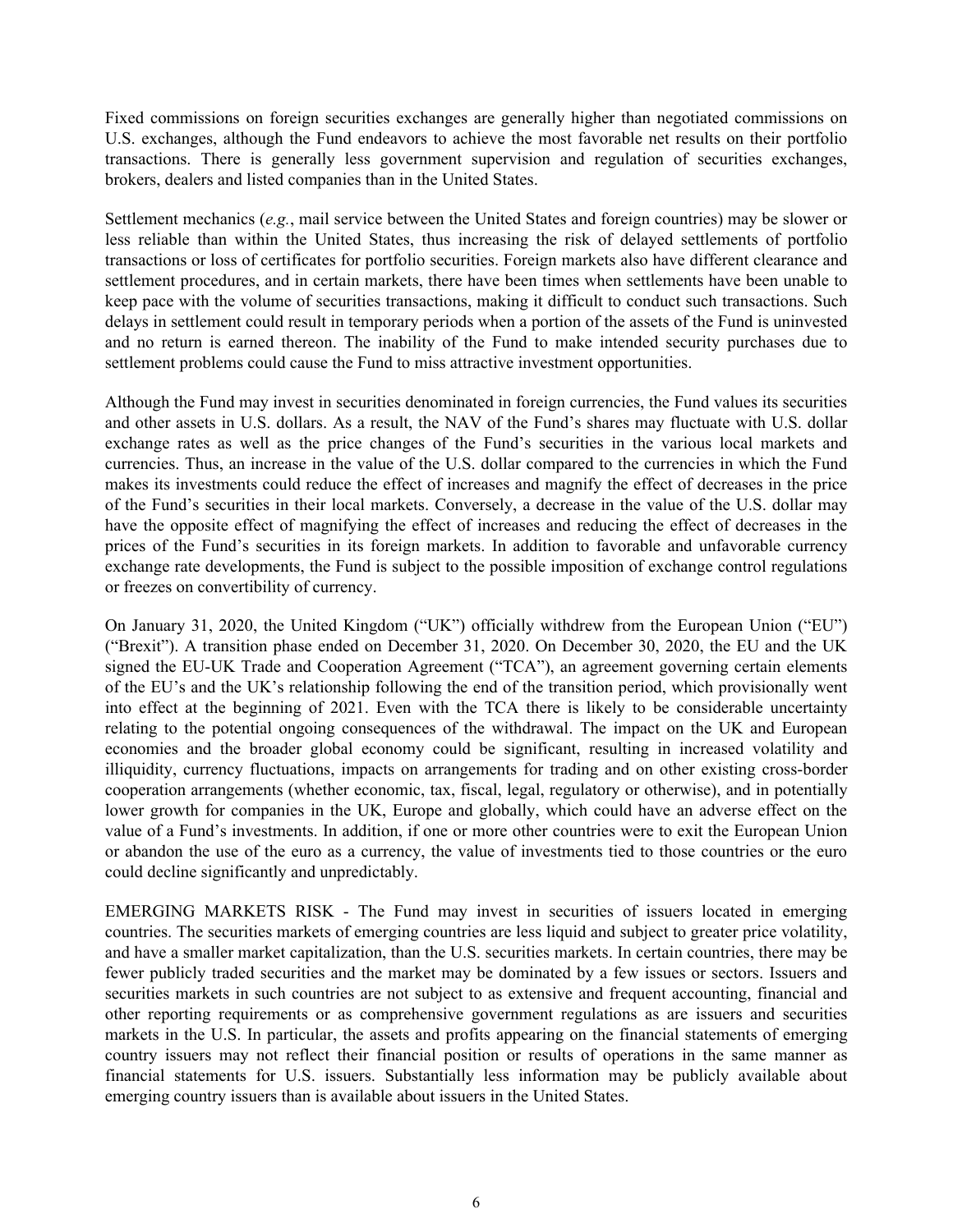Emerging country securities markets are typically marked by a high concentration of market capitalization and trading volume in a small number of issuers representing a limited number of industries, as well as a high concentration of ownership of such securities by a limited number of investors. The markets for securities in certain emerging countries are in the earliest stages of their development. Even the markets for relatively widely traded securities in emerging countries may not be able to absorb, without price disruptions, a significant increase in trading volume or trades of a size customarily undertaken by institutional investors in the securities markets of developed countries. The limited size of many of these securities markets can cause prices to be erratic for reasons apart from factors that affect the soundness and competitiveness of the securities issuers. For example, prices may be unduly influenced by traders who control large positions in these markets. Additionally, market making and arbitrage activities are generally less extensive in such markets, which may contribute to increased volatility and reduced liquidity of such markets. The limited liquidity of emerging country securities may also affect the Fund's ability to accurately value its portfolio securities or to acquire or dispose of securities at the price and time it wishes to do so or in order to meet redemption requests.

With respect to investments in certain emerging market countries, antiquated legal systems may have an adverse impact on the Fund. For example, while the potential liability of a shareholder in a U.S. corporation with respect to acts of the corporation is generally limited to the amount of the shareholder's investment, the notion of limited liability is less clear in certain emerging market countries. Similarly, the rights of investors in emerging market companies may be more limited than those of shareholders in U.S. corporations.

Transaction costs, including brokerage commissions or dealer mark-ups, in emerging countries may be higher than in the United States and other developed securities markets. In addition, existing laws and regulations are often inconsistently applied. As legal systems in emerging countries develop, foreign investors may be adversely affected by new or amended laws and regulations. In circumstances where adequate laws exist, it may not be possible to obtain swift and equitable enforcement of the law.

Foreign investment in the securities markets of certain emerging countries is restricted or controlled to varying degrees. These restrictions may limit the Fund's investment in certain emerging countries and may increase the expenses of the Fund. Certain emerging countries require governmental approval prior to investments by foreign persons or limit investment by foreign persons to only a specified percentage of an issuer's outstanding securities or a specific class of securities which may have less advantageous terms (including price) than securities of the company available for purchase by nationals. In addition, the repatriation of both investment income and capital from emerging countries may be subject to restrictions which require governmental consents or prohibit repatriation entirely for a period of time. Even where there is no outright restriction on repatriation of capital, the mechanics of repatriation may affect certain aspects of the operation of the Fund. The Fund may be required to establish special custodial or other arrangements before investing in certain emerging countries.

Emerging countries may be subject to a substantially greater degree of economic, political and social instability and disruption than is the case in the United States, Japan and most Western European countries. This instability may result from, among other things, the following: (i) authoritarian governments or military involvement in political and economic decision making, including changes or attempted changes in governments through extra-constitutional means; (ii) popular unrest associated with demands for improved political, economic or social conditions; (iii) internal insurgencies; (iv) hostile relations with neighboring countries; (v) ethnic, religious and racial disaffection or conflict; and (vi) the absence of developed legal structures governing foreign private investments and private property. Such economic, political and social instability could disrupt the principal financial markets in which the Fund may invest and adversely affect the value of the Fund's assets. The Fund's investments can also be adversely affected by any increase in taxes or by political, economic or diplomatic developments.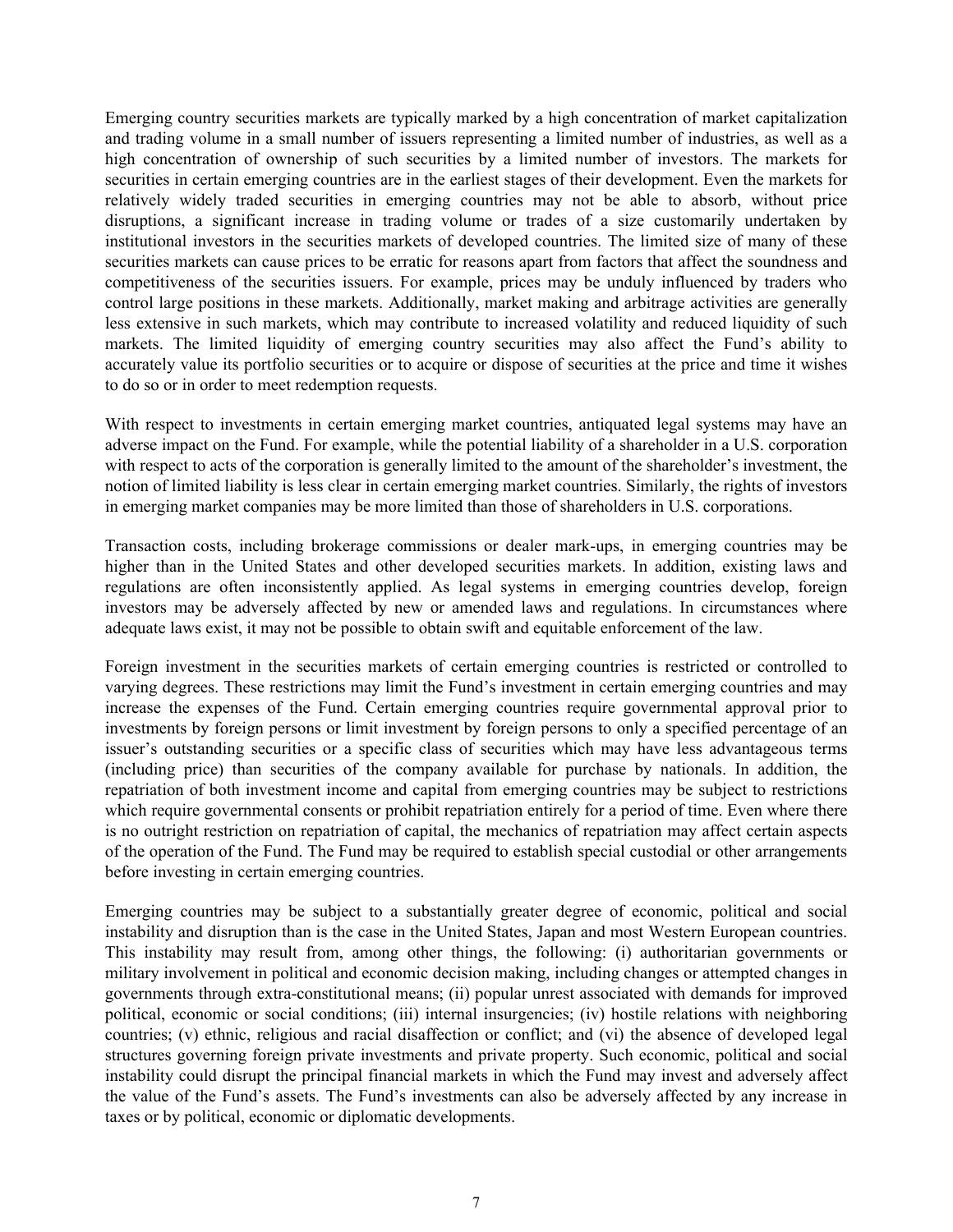The economies of emerging countries may differ unfavorably from the U.S. economy in such respects as growth of gross domestic product, rate of inflation, capital reinvestment, resources, self-sufficiency and balance of payments. Many emerging countries have experienced in the past, and continue to experience, high rates of inflation. In certain countries inflation has at times accelerated rapidly to hyperinflationary levels, creating a negative interest rate environment and sharply eroding the value of outstanding financial assets in those countries. Other emerging countries, on the other hand, have recently experienced deflationary pressures and are in economic recessions. The economies of many emerging countries are heavily dependent upon international trade and are accordingly affected by protective trade barriers and the economic conditions of their trading partners. In addition, the economies of some emerging countries are vulnerable to weakness in world prices for their commodity exports. The Fund's income and, in some cases, capital gains from foreign stocks and securities will be subject to applicable taxation in certain of the countries in which it invests, and treaties between the U.S. and such countries may not be available in some cases to reduce the otherwise applicable tax rates. See "Taxes."

Foreign markets also have different clearance and settlement procedures, and in certain markets there have been times when settlements have been unable to keep pace with the volume of securities transactions, making it difficult to conduct such transactions. Such delays in settlement could result in temporary periods when a portion of the assets of the Fund remain uninvested and no return is earned on such assets. The inability of the Fund to make intended security purchases or sales due to settlement problems could result either in losses to the Fund due to subsequent declines in value of the portfolio securities or, if the Fund has entered into a contract to sell the securities, could result in possible liability to the purchaser.

INTEREST RATE RISK - In general, the value of bonds and other debt securities falls when interest rates rise. Longer term obligations are usually more sensitive to interest rate changes than shorter term obligations. While bonds and other debt securities normally fluctuate less in price than common stocks, there have been extended periods of increases in interest rates that have caused significant declines in bond prices.

CREDIT RISK - The issuers of the bonds and other debt securities held by the Fund may not be able to make interest or principal payments. Even if these issuers are able to make interest or principal payments, they may suffer adverse changes in financial condition that would lower the credit quality of the security, leading to greater volatility in the price of the security.

JUNK BOND RISK - Junk bonds are debt securities that have credit ratings below investment grade. Almost all debt securities have interest rate and credit risk. Junk bonds generally carry a higher level of both interest rate and credit risk than debt securities that are investment grade.

MANAGEMENT RISK - The success of the Fund's strategy is dependent on the Adviser's ability and stock selection process to correctly identify the Fund's investments. If the Adviser is unsuccessful, the Fund could experience losses regardless of the overall performance of the U.S. equity market.

OPTIONS/DERIVATIVES RISK - The Fund's use of derivative instruments involves risks different from, or possibly greater than, the risks associated with investing directly in securities and other traditional investments, and could increase the volatility of the Fund's NAV per share and cause you to lose money. Leverage, including borrowing, may also cause the NAV of the Fund to decline.

The regulation of derivatives markets in the United States is a rapidly changing area of law and is subject to modification by government and judicial action. New laws and regulations may negatively impact the Funds by increasing transaction or regulatory compliance costs, limiting the availability of certain derivatives, or otherwise adversely affecting the value or performance of derivatives the Funds trade. On October 28, 2020, the SEC adopted Rule 18f-4 (the "Derivatives Rule") under the 1940 Act which,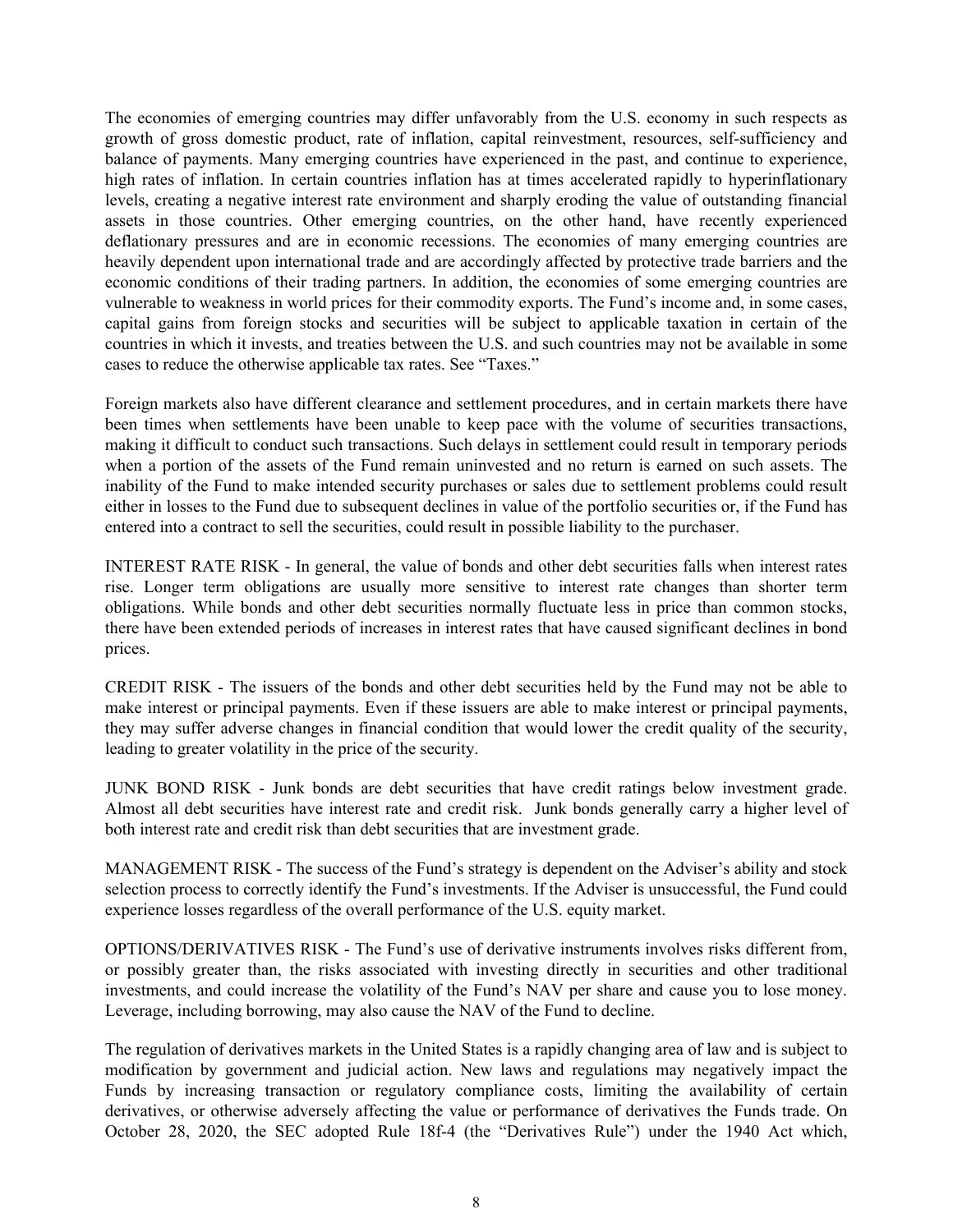effective August 19, 2022, will replace existing SEC guidance with an updated framework for registered funds' use of derivatives. Among other changes, the Derivatives Rule will require funds to trade derivatives and certain other instruments that create future payment or delivery obligations subject to a value-at-risk leverage limit, develop and implement a derivatives risk management program and new testing requirements, and comply with new requirements related to board and SEC reporting. These new requirements apply unless a fund qualifies as a "limited derivatives user," as defined in the Derivatives Rule. Complying with the Derivatives Rule may increase the cost of a Fund's investments and cost of doing business, which could adversely affect investors. Other potentially adverse regulatory obligations can develop suddenly and without notice.

RISKS FROM WRITING CALL OPTIONS - A call option on a security gives the writer of the option the obligation to sell the underlying security at any time during the option period. The premium paid to the writer is the consideration for undertaking the obligations under the option contract. When the Fund writes call options on its portfolio securities, it limits its opportunity to profit from an investment and, consequently, the Fund could significantly underperform the market. Writing call options could also result in additional turnover and higher tax liability.

RISKS FROM WRITING PUT OPTIONS - A put option on a security gives the writer of the option the obligation to buy the underlying security at any time during the option period. The premium paid to the writer is the consideration for undertaking the obligations under the option contract.

If the underlying security or instrument depreciates to a price lower than the exercise price of the put option, it can be expected that the put option will be exercised and the Fund will be obligated to purchase the underlying security or instrument at more than its market value.

All options written on securities must be covered. When the Fund writes an option on a security, it will establish a segregated account containing cash or liquid securities in an amount at least equal to the market value of the option and will maintain the account while the option is open or will otherwise cover the transaction.

RISKS OF INVESTMENT IN SMALL-CAP COMPANIES - The Fund invests in smaller capitalization companies. Accordingly, the Fund may be subject to the additional risks associated with investment in companies with micro capital structures. These companies may (i) have relatively small revenues, (ii) have limited product lines or services, (iii) lack depth of management, (iv) lack the ability to obtain funds necessary for growth, and (v) feature products or services for which a market does not yet exist and/or may never be established. The increased risk involved with investing in micro-cap companies may cause the market prices of their securities to be more volatile than those of larger, more established companies. Further, these securities tend to trade at a lower volume than do those of larger, more established companies, which generally results in less liquidity. If the Fund is heavily invested in these securities, the NAV of the Fund will be more susceptible to sudden and significant losses if the value of these securities decline.

RISKS OF INVESTMENT IN MEDIUM-CAP COMPANIES - The Fund may invest in medium capitalization companies. Accordingly, the Fund may be subject to the additional risks associated with investment in companies with medium-level capital structures. The securities of medium capitalization companies generally trade in lower volumes than those of large capitalization companies and tend to be more volatile because mid-cap companies tend to be more susceptible to adverse business or economic events than larger more established companies.

RISK OF INVESTMENT IN CONSUMER STAPLES SECTOR - Companies in the consumer staples sector may be adversely affected by changes in the global economy, consumer spending, competition,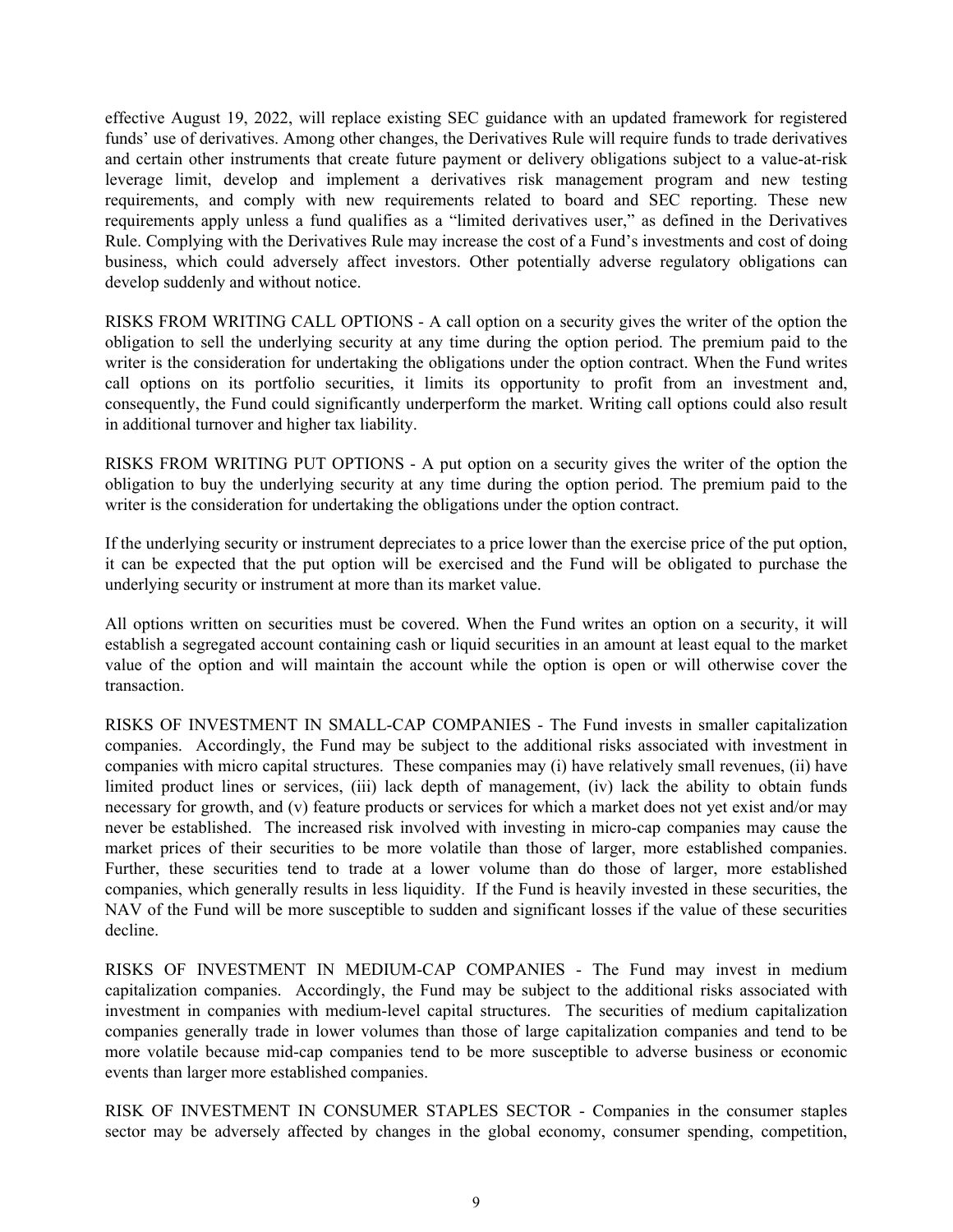demographics and consumer preferences, and production spending. Companies in the consumer staples sector may also be affected by changes in global economic, environmental and political events, economic conditions, the depletion of resources, and government regulation. For instance, government regulations may affect the permissibility of using various food additives and production methods of companies that make food products, which could affect company profitability. In addition, tobacco companies may be adversely affected by the adoption of proposed legislation and/or by litigation. Companies in the consumer staples sector also may be subject to risks pertaining to the supply of, demand for and prices of raw materials. The prices of raw materials fluctuate in response to a number of factors, including, without limitation, changes in government agricultural support programs, exchange rates, import and export controls, changes in international agricultural and trading policies, and seasonal and weather conditions. Companies in the consumer staples sector may be subject to severe competition, which may also have an adverse impact on their profitability.

LIQUIDITY RISK - Liquidity risk is the risk, due to certain investments trading in lower volumes or to market and economic conditions, that the Fund may be unable to find a buyer for its investments when it seeks to sell them or to receive the price it expects based on the Fund's valuation of the investments. Events that may lead to increased redemptions, such as market disruptions, may also negatively impact the liquidity of the Fund's investments when it needs to dispose of them. If the Fund is forced to sell its investments at an unfavorable time and/or under adverse conditions in order to meet redemption requests, such sales could negatively affect the Fund. Liquidity issues may also make it difficult to value the Fund's investments.

You could lose money on your investment in the Fund, or the Fund may not perform as well as other possible investments. The Fund does not constitute a balanced or complete investment program and the NAV of its shares will fluctuate based on the value of the securities held by the Fund.

NON-PRINCIPAL INVESTMENT POLICIES AND RESTRICTIONS - The following paragraphs provide a description of other investment policies and restrictions of the Fund. Unless otherwise noted, the policies described in this SAI are not fundamental and may be changed by the Board of Trustees of the Trust (the "Board") without shareholder approval.

INVESTING IN MUTUAL FUNDS - All mutual funds carry a certain amount of risk. You may lose money on your investment in the Fund. As all investment securities are subject to inherent market risks and fluctuations in value due to earnings, economic and political conditions and other factors, the Fund can give no assurance that its investment objective will be achieved.

EXCHANGE TRADED FUNDS ("ETFs") - In addition to risks generally associated with investments in investment company securities, ETFs are subject to the following risks that do not apply to non-exchange traded funds: (i) an ETF's shares may trade at a market price that is above or below their net asset value (as discussed more fully below); (ii) an active trading market for an ETF's shares may not develop or be maintained (as discussed more fully below); (iii) the ETF may employ an investment strategy that utilizes high leverage ratios; or (iv) trading of an ETF's shares may be halted if the listing exchange's officials deem such action appropriate, the shares are de-listed from the exchange, or the activation of market-wide "circuit breakers" (which are tied to large decreases in stock prices) halts stock trading generally (as discussed more fully below).

The market prices of shares of ETFs fluctuate in response to changes in NAV and supply and demand for such shares and include a bid-ask spread charged by the exchange specialists, market makers or other participants and trade the particular security. There may be times when the market price and the NAV vary significantly. This means that shares of an ETF may trade at a discount to NAV. In particular, the following circumstances may impact the market price of the shares of ETFs: (1) in times of market stress, market makers may step away from their role of market making in the shares of ETFs and in executing trades,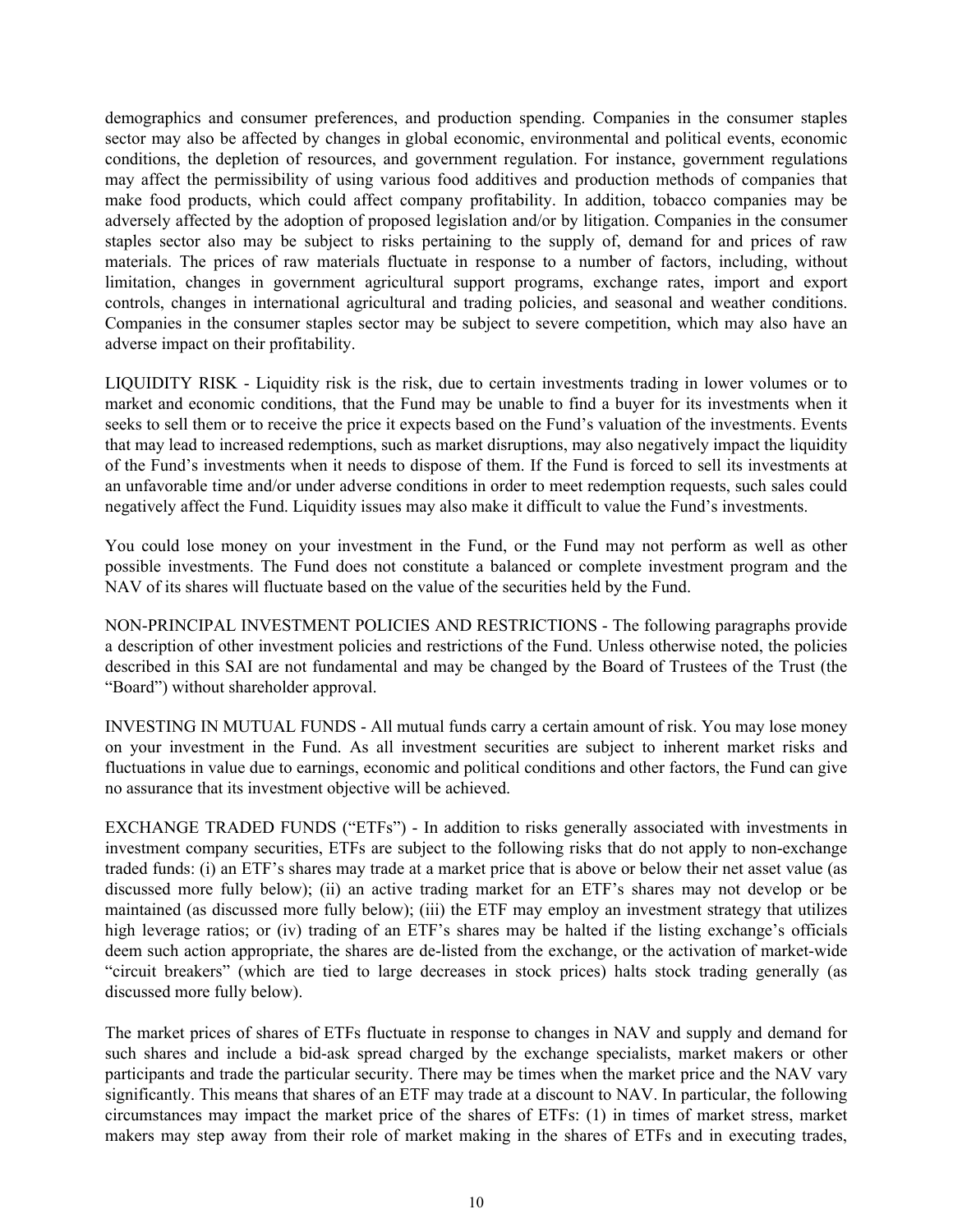which can lead to differences between the market value of the shares and an ETF's NAV; (2) to the extent authorized participants ("APs") exit the business or are unable to process creations or redemptions and no other AP can step in to do so, there may be a significantly reduced trading market in the shares, which can lead to differences between the market price of the shares and an ETF's NAV; (3) the market price for the shares may deviate from an ETF's NAV, particularly during times of market stress, with the result that investors may pay significantly more or significantly less for the shares than an ETF's NAV, which is reflected in the bid and ask price for shares or in the closing price; (4) when all or a portion of an ETFs underlying securities trade in a market that is closed when the market for the shares is open, there may be changes from the last quote of the closed market and the quote from an ETF's domestic trading day, which could lead to differences between the market value of the shares and an ETF's NAV; and (5) in stressed market conditions, the market for the shares may become less liquid in response to the deteriorating liquidity of an ETF's portfolio.

An active trading market for the shares of ETFs may not be developed or maintained. Trading in shares of ETFs on the stock exchange where they are listed for trading (the "Exchange") may be halted due to market conditions or for reasons that in the view of the Exchange, make trading in shares inadvisable, such as extraordinary market volatility. There can be no assurance that shares will continue to meet the listing requirements of the Exchange. If the shares are traded outside a collateralized settlement system, the number of financial institutions that can act as APs that can post collateral on an agency basis is limited, which may limit the market for the shares.

INITIAL PUBLIC OFFERINGS - To the extent that initial public offerings ("IPOs") are offered to the Fund, the Fund may participate in IPOs if the security being offered satisfies the Fund's investment criteria as determined by the Adviser. An IPO is a company's first sale of stock to the public and is primarily used to raise substantial amounts of new capital to support current operations, expansion or new business opportunities and otherwise to implement a company's growth plans. Securities offered in an IPO are often, but not always, those of young, small companies seeking outside equity capital and a public market for their stock. There is no guarantee that the company offering its shares in a public offering will sell a sufficient amount of shares to raise the capital that is needed or that a public market for their shares will ever develop. Investors purchasing stock in IPOs generally must be prepared to accept considerable risks for the possibility of large gains. IPOs by investment companies (closed-end funds) usually include underwriting fees that represent a load to buyers. IPOs are considered speculative investments and can be extremely volatile. As a result, IPOs may have a significant impact on the Fund's performance. There is no guarantee that the IPOs in which the Fund participates will be successful, or that the Fund will have access to successful IPOs. In addition, as Fund assets grow, the positive impact of successful IPOs on Fund performance will decrease.

CASH POSITIONS AND TEMPORARY DEFENSIVE STRATEGIES - At times, the Fund may employ temporary defensive strategies in response to unfavorable economic, market, political or other conditions. At such times, the Fund may increase its cash reserves without limit by holding high quality, short-term debt securities and money market instruments and by entering into repurchase agreements. These investments are inconsistent with the Fund's primary investment strategies. As a result, during these periods, the Fund may not achieve its objective.

During the 2008 global financial downturn and recent market volatility, a number of money market instruments that were thought to be highly liquid became illiquid and lost value. The U.S. government and the Federal Reserve, as well as certain foreign governments and central banks, have taken extraordinary actions with respect to the financial markets generally and money market instruments in particular. While these actions have stabilized the markets for these instruments, there can be no assurances that those actions will continue or continue to be effective.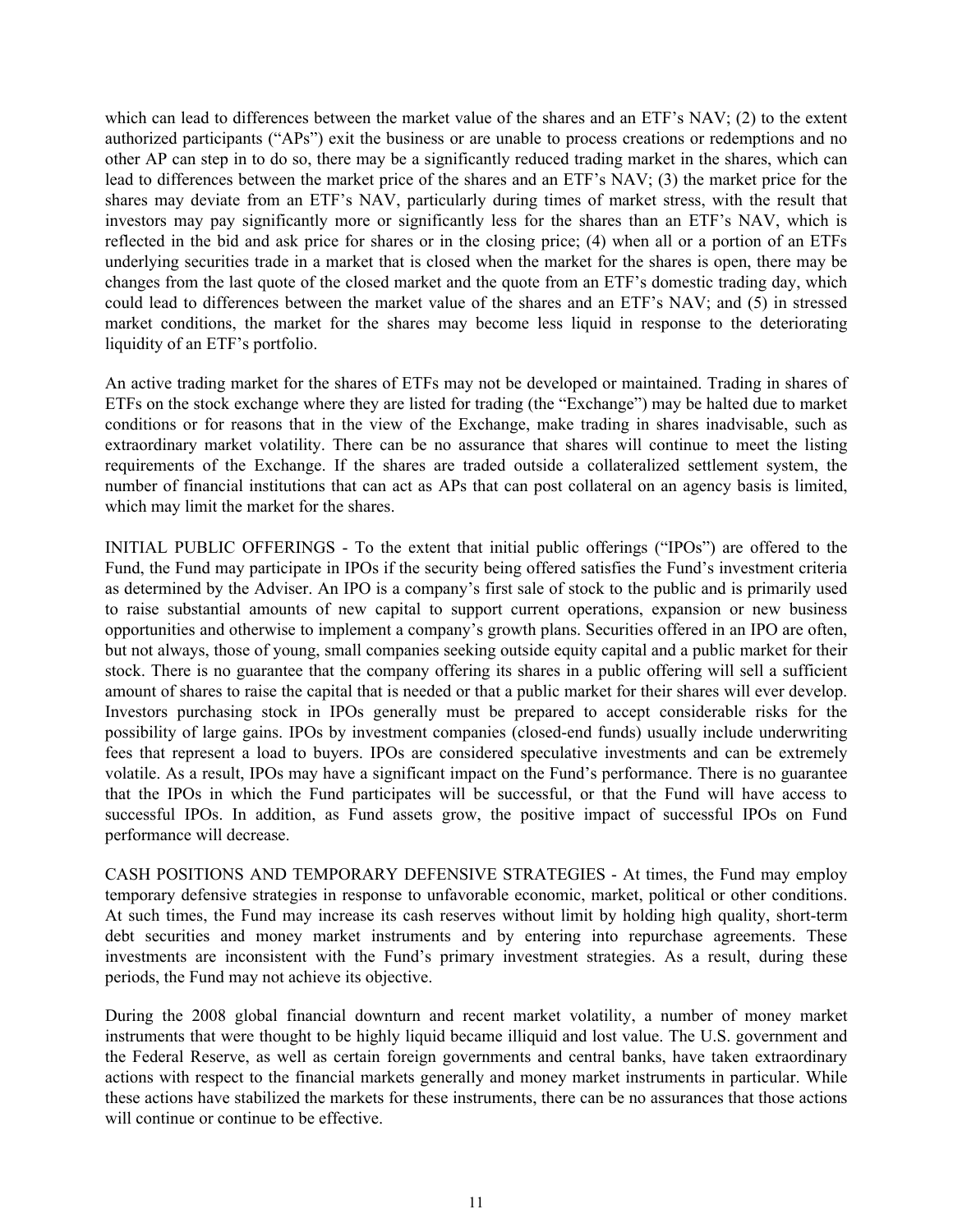SHORT-TERM INVESTMENTS - The Fund may invest in any of the following securities and instruments:

BANK CERTIFICATES OF DEPOSIT, BANKERS' ACCEPTANCES AND TIME DEPOSITS - The Fund may acquire certificates of deposit, bankers' acceptances and time deposits. Certificates of deposit are negotiable certificates issued against funds deposited in a commercial bank for a definite period of time and earning a specified return. Bankers' acceptances are negotiable drafts or bills of exchange, normally drawn by an importer or exporter to pay for specific merchandise, which are "accepted" by a bank, meaning in effect that the bank unconditionally agrees to pay the face value of the instrument on maturity. Certificates of deposit and bankers' acceptances acquired by the Fund will be dollar-denominated obligations of domestic banks or financial institutions which at the time of purchase have capital, surplus and undivided profits in excess of \$100 million (including assets of both domestic and foreign branches), based on latest published reports, or less than \$100 million if the principal amount of such bank obligations are fully insured by the U.S. Government.

Banks may be subject to different governmental regulations with respect to the amount and types of loans which may be made and interest rates which may be charged. In addition, the profitability of the banking industry depends largely upon the availability and cost of funds for the purpose of financing lending operations under prevailing money market conditions. General economic conditions, as well as exposure to credit losses arising from possible financial difficulties of borrowers, play an important part in the operations of the banking industry.

As a result of federal and state laws and regulations, banks are, among other things, required to maintain specified levels of reserves, limited in the amount which they can loan to a single borrower, and subject to other regulations designed to promote financial soundness.

In addition to purchasing certificates of deposit and bankers' acceptances, to the extent permitted under its investment objective, strategies and policies stated above and in its Prospectus, the Fund may make interestbearing time or other interest-bearing deposits in commercial or savings banks. Time deposits are nonnegotiable deposits maintained at a banking institution for a specified period of time at a specified interest rate.

SAVINGS ASSOCIATION OBLIGATIONS - The Fund may invest in certificates of deposit (interestbearing time deposits) issued by savings banks or savings and loan associations that have capital, surplus and undivided profits in excess of \$100 million, based on latest published reports, or less than \$100 million if the principal amount of such obligations is fully insured by the U.S. Government.

COMMERCIAL PAPER, SHORT-TERM NOTES AND OTHER CORPORATE OBLIGATIONS - The Fund may invest a portion of its assets in commercial paper and short-term notes. Commercial paper consists of unsecured promissory notes issued by corporations. Issues of commercial paper and short-term notes will normally have maturities of less than nine months and fixed rates of return, although such instruments may have maturities of up to one year.

Commercial paper and short-term notes will consist of issues rated at the time of purchase "A-2" or higher by S&P, "Prime-1" or "Prime-2" by Moody's, or similarly rated by another nationally recognized statistical rating organization or, if unrated, will be determined by the Adviser to be of comparable quality.

Corporate obligations include bonds and notes issued by corporations to finance longer-term credit needs that could not be supported by commercial paper. While such obligations generally have maturities of ten years or more, the Fund may purchase corporate obligations which have remaining maturities of one year or less from the date of purchase and which are rated "AA" or higher by S&P or "Aa" or higher by Moody's.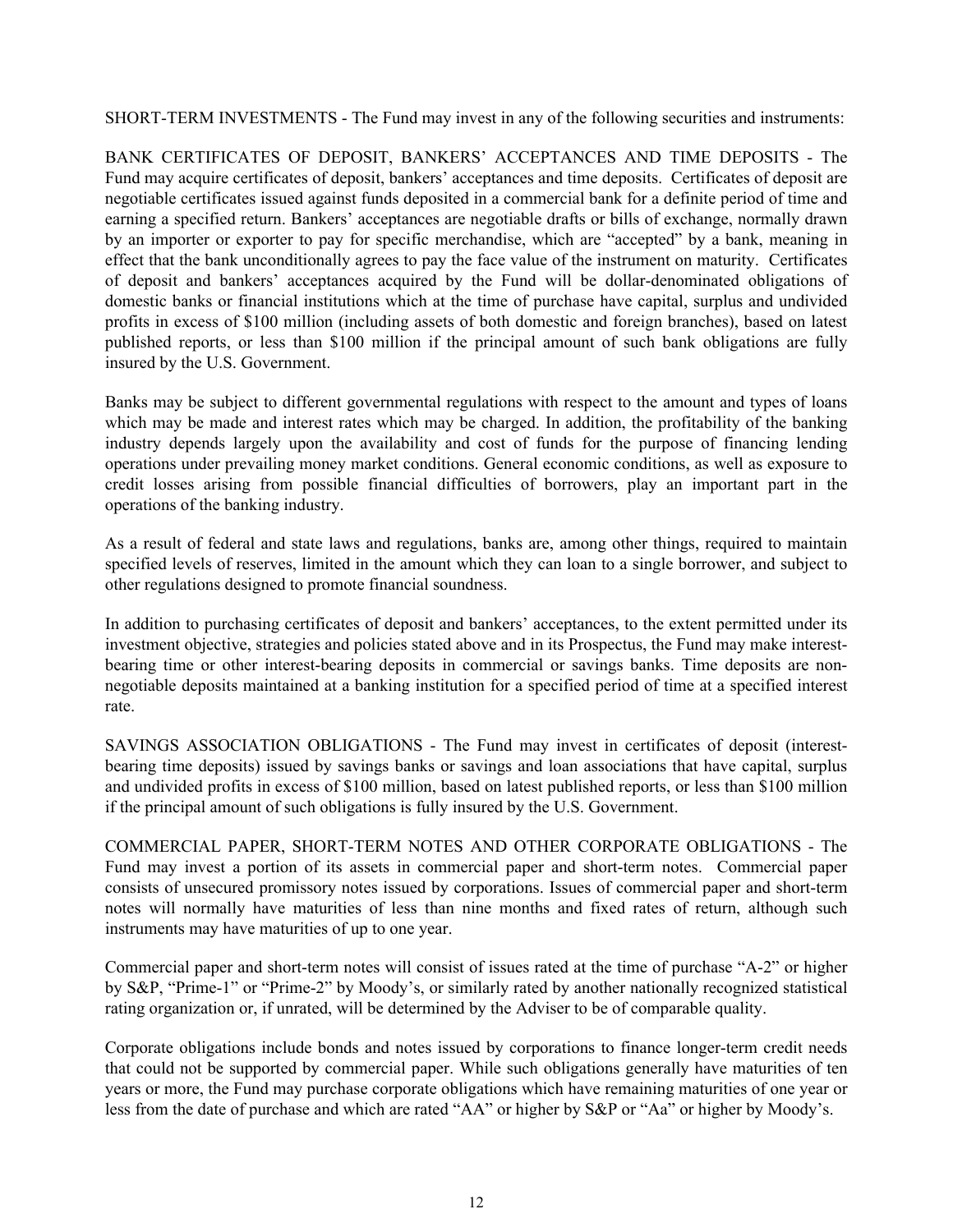GOVERNMENT OBLIGATIONS - The Fund may make short-term investments in U.S. Government obligations. Such obligations include Treasury bills, certificates of indebtedness, notes and bonds, and issues of such entities as the Government National Mortgage Association ("GNMA"), Export-Import Bank of the United States, Tennessee Valley Authority, Resolution Funding Corporation, Farmers Home Administration, Federal Home Loan Banks, Federal Intermediate Credit Banks, Federal Farm Credit Banks, Federal Land Banks, Federal Housing Administration, Federal National Mortgage Association ("FNMA"), Federal Home Loan Mortgage Corporation, and the Student Loan Marketing Association.

Some of these obligations, such as those of the GNMA, are supported by the full faith and credit of the U.S. Treasury; others, such as those of the Export-Import Bank of the United States, are supported by the right of the issuer to borrow from the Treasury; others, such as those of the FNMA, are supported by the discretionary authority of the U.S. Government to purchase the agency's obligations; still others, such as those of the Student Loan Marketing Association, are supported only by the credit of the instrumentality. No assurance can be given that the U.S. Government would provide financial support to U.S. Governmentsponsored instrumentalities if it is not obligated to do so by law.

ILLIQUID SECURITIES - The Fund may not invest more than 15% of the value of its net assets in securities that at the time of purchase are illiquid. The Adviser will monitor the amount of illiquid securities in the Fund's portfolio, under the supervision of the Board, to ensure compliance with the Fund's investment restrictions.

Historically, illiquid securities have included securities subject to contractual or legal restrictions on resale because they have not been registered under the Securities Act of 1933, as amended (the "1933 Act"), securities which are otherwise not readily marketable and repurchase agreements having a maturity of longer than 7 days. Securities which have not been registered under the Securities Act are referred to as private placement or restricted securities and are purchased directly from the issuer or in the secondary market. Mutual funds do not typically hold a significant amount of these restricted or other illiquid securities because of the potential for delays on resale and uncertainty in valuation. Limitations on resale may have an adverse effect on the marketability of the Fund's portfolio securities and the Fund might be unable to dispose of restricted or other illiquid securities promptly or at reasonable prices and might thereby experience difficulty satisfying redemption requests within 7 days. The Fund might also have to register such restricted securities in order to dispose of them, resulting in additional expense and delay. Adverse market conditions could impede such a public offering of securities.

In recent years, however, a large institutional market has developed for certain securities that are not registered under the Securities Act, including repurchase agreements, commercial paper, municipal securities and corporate bonds and notes. Institutional investors depend on an efficient institutional market in which the unregistered security can be readily resold or on an issuer's ability to honor a demand for repayment. The fact that there are contractual or legal restrictions on resale to the general public or to certain institutions may not be indicative of the liquidity of such investments. If such securities are subject to purchase by institutional buyers in accordance with Rule 144A promulgated by the Commission under the Securities Act, the Board may determine that such securities are not illiquid securities notwithstanding their legal or contractual restrictions on resale. In all other cases, however, securities subject to restrictions on resale will be deemed illiquid.

RESTRICTED SECURITIES - The SEC Staff (the "Staff") currently takes the view that any delegation by the Board of the authority to determine that a restricted security is readily marketable (as described in the investment restrictions of the Fund) must be pursuant to written procedures established by the Board. It is the present intention of the Board, if the Board decides to delegate such determinations to the Adviser or another person, that they would do so pursuant to written procedures, consistent with the Staff's position.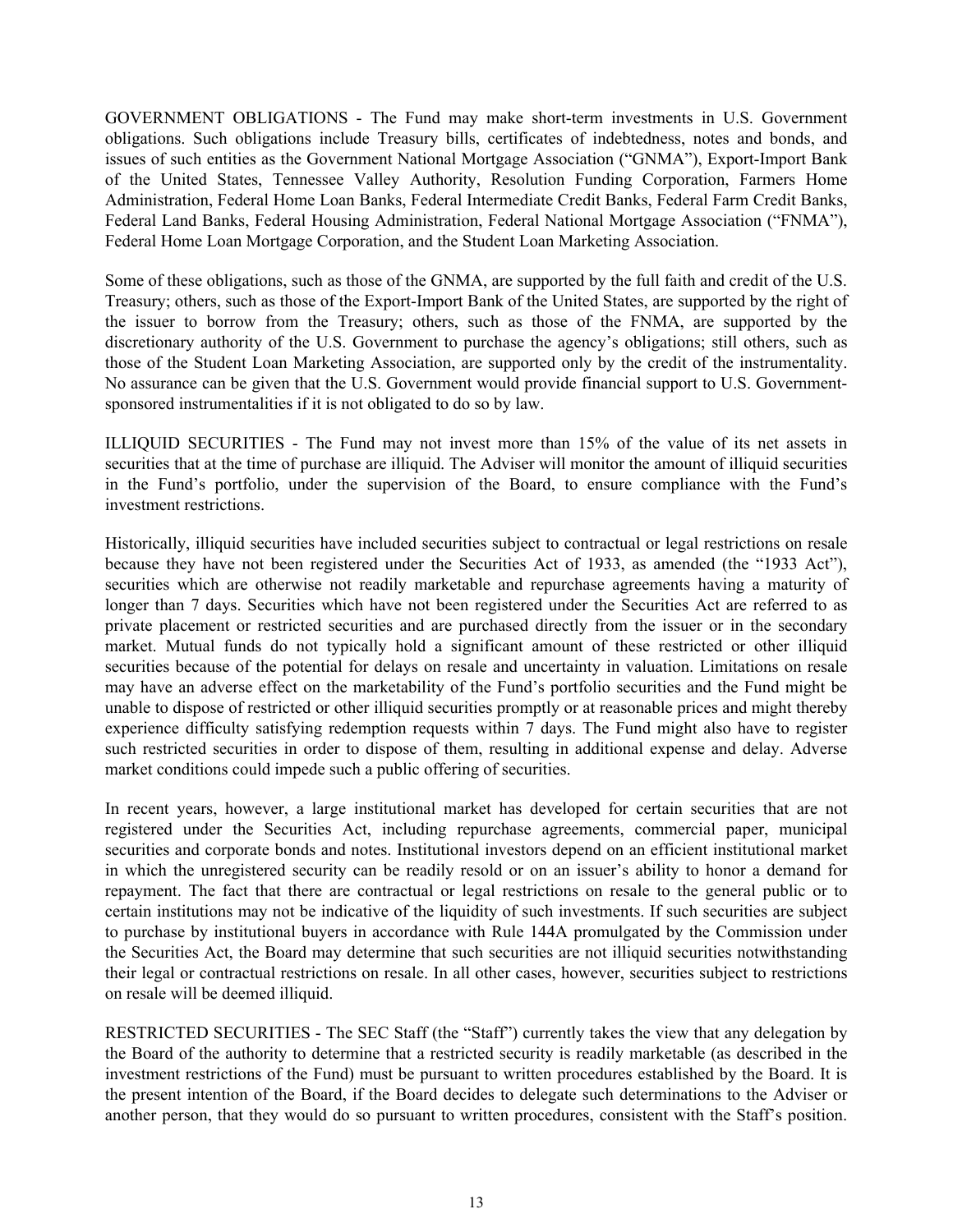Should the Staff modify its position in the future, the Board would consider what action would be appropriate in light of the Staff's position at that time.

SHORT SALES - The Fund is authorized to commit up to 5% of the Fund's net assets to engage in short sales of securities which it does not own or have the right to acquire. In a short sale, the Fund sells a security which it does not own, in anticipation of a decline in the market value of the security. To complete the sale, the Fund must borrow the security (generally from the broker through which the short sale is made) in order to make delivery to the buyer. The Fund is then obligated to replace the security borrowed by purchasing it at the market price at the time of replacement. The Fund is said to have a "short position" in the securities sold until it delivers them to the broker. The period during which the Fund has a short position can range from 1 day to more than a year. Until the security is replaced, the proceeds of the short sale are retained by the broker, and the Fund is required to pay to the broker a negotiated portion of any dividends or interest which accrue during the period of the loan. To meet current margin requirements, the Fund is also required to deposit in a segregated account with the Fund's custodian additional cash or securities so that the total collateral held for the broker is maintained daily at 150% of the current market value of the securities sold short (100% of the current market value if a security is held in the account that is convertible or exchangeable into the security sold short within 90 days without restriction other than the payment of money).

If the Fund makes a short sale, the Fund would not immediately deliver the securities sold and would not receive the proceeds from the sale. The seller is said to have a short position in the securities sold until it delivers the securities sold, at which time it receives the proceeds of the sale. The Fund can close out its short position by purchasing and delivering an equal amount of the securities sold short, rather than by delivering securities already held by the Fund, because the Fund might want to continue to receive interest and dividend payments on securities in its portfolio that are convertible into the securities sold short.

As stated above, when engaging in short sales, the Fund is required to segregate with its custodian at all times an amount of cash, U.S. Government Securities, and other high-grade liquid debt securities equal to the excess of the current market value, as calculated on a daily basis, of the securities sold short over the amount of collateral deposited with the broker in respect of the short sale (not including the proceeds of the short sale). The Fund values the securities sold short daily in accordance with procedures established by the Board for valuing the Fund's "long" investments, and the segregated account is marked to market daily to reflect changes in the value of the security. The Fund's segregation requirement is reduced to an amount below the opening value of the security in question, if the value of the security falls below the opening value. Conversely, the Fund's segregation requirement is increased above the opening value, if the value of the security rises above that level. If the segregation requirement increases, that is, if the sum of the market value of the segregated account plus the market value of the amount deposited with the broker as collateral falls below the amounts required to be maintained (*i.e.*, the greater of the current market value of the security sold short or the market value of that security at the time the transaction was entered into), then the Fund deposits additional assets in the segregated account to satisfy the requirement.

The Fund's decision to make a short sale may be a technique to hedge against market risks when the Adviser believes that the price of a security may decline, causing a decline in the value of a security owned by the Fund or a security convertible into or exchangeable for such security. In such case, any future losses in the Fund's long position would be reduced by a gain in the short position. The extent to which such gains or losses in the long position are reduced will depend upon the amount of securities sold short relative to the amount of the securities the Fund owns, either directly or indirectly, and, in the case where the Fund owns convertible securities, changes in the investment values or conversion premiums of such securities.

Short sales create opportunities to increase the Fund's return but, at the same time, involve specific risk considerations and may be considered a speculative technique. Since the Fund in effect profits from a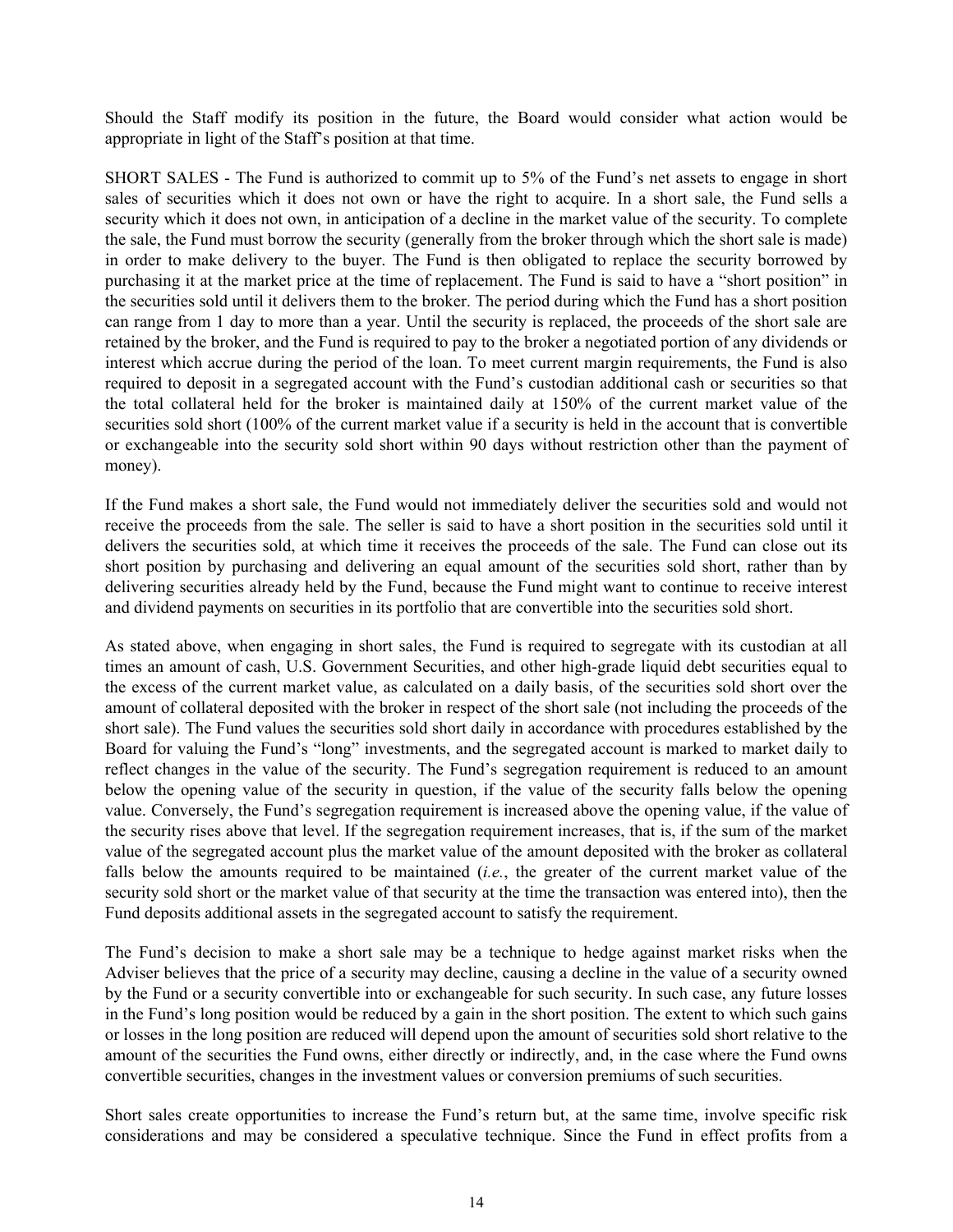decline in the price of the securities sold short without the need to invest the full purchase price of the securities on the date of the short sale, the Fund's NAV per share will tend to increase more when the securities it has sold short decrease in value, and to decrease more when the securities it has sold short increase in value, than would otherwise be the case if it had not engaged in such short sales. The amount of any gain will be decreased, and the amount of any loss increased, by the amount of any premium, dividends or interest the Fund may be required to pay in connection with the short sale. Furthermore, under adverse market conditions, the Fund might have difficulty purchasing securities to meet its short sale delivery obligations, and might have to sell portfolio securities to raise the capital necessary to meet its short sale obligations at a time when fundamental investment considerations would not favor such sales.

REPURCHASE AGREEMENTS - The Fund may invest in repurchase agreements. A repurchase agreement involves the purchase by the Fund of the securities with the condition that after a stated period of time the original seller will buy back the same securities at a predetermined price or yield. The Fund's custodian will hold the securities underlying any repurchase agreement or such securities will be part of the Federal Reserve Book Entry System. The market value of the collateral underlying the repurchase Agreement will be determined on each business day. If at any time the market value of the Fund's collateral falls below the repurchase price of the repurchase agreement (including any accrued interest), the Fund will promptly receive additional collateral (so the total collateral is an amount at least equal to the repurchase price plus accrued interest).

BORROWING MONEY - The Fund may borrow money from banks as a temporary measure for emergency purposes or to facilitate redemption requests. The Fund may borrow up to one-third of its total assets. Borrowing money involves special risk considerations that may not be associated with other funds having similar objectives and policies. Because substantially all of the Fund's assets fluctuate in value, whereas the interest obligation resulting from a borrowing is generally fixed, the NAV per share of the Fund tends to decrease more when its portfolio assets decrease in value than would otherwise occur if the Fund did not borrow funds.

Interest costs on borrowings, however, may fluctuate with changing market rates of interest and may partially offset or exceed the return earned on borrowed funds. Under adverse market conditions, the Fund might have to sell portfolio securities to meet interest or principal payments at a time when fundamental investment considerations would not favor such sales.

SECURITIES LENDING - The Fund may make secured loans of its portfolio securities, on either a shortterm or long-term basis, amounting to not more than 33 1/3% of its total assets, thereby realizing additional income. The risks in lending portfolio securities, as with other extensions of credit, consist of possible delay in recovery of the securities or possible loss rights in the collateral should the borrower fail financially. As a matter of policy, securities loans are made to broker-dealers pursuant to agreements requiring that the loans be continuously secured by collateral consisting of cash or short-term debt obligations at least equal at all times to the value of the securities on loan, "marked-to-market" daily. The borrower pays to a lender an amount equal to any dividends or interest received on securities lent. The Fund retains all or a portion of the interest received on the collateral or receives a fee from the borrower. Although voting rights, or rights to consent, with respect to the loaned securities may pass to the borrower, the Fund retains the right to call the loans at any time on reasonable notice, and it will do so to enable the Fund to exercise voting rights on any matters materially affecting the investment. The Fund may also call such loans in order to sell the securities. There is no guarantee that all loans can be recalled.

CYBERSECURITY RISK - With the increased use of technologies such as the Internet to conduct business, the Fund and its service providers are susceptible to operational, information security, and related risks. In general, cyber incidents can result from deliberate attacks or unintentional events. Cyber attacks include, but are not limited to, gaining unauthorized access to digital systems (*e.g.*, through "hacking" or malicious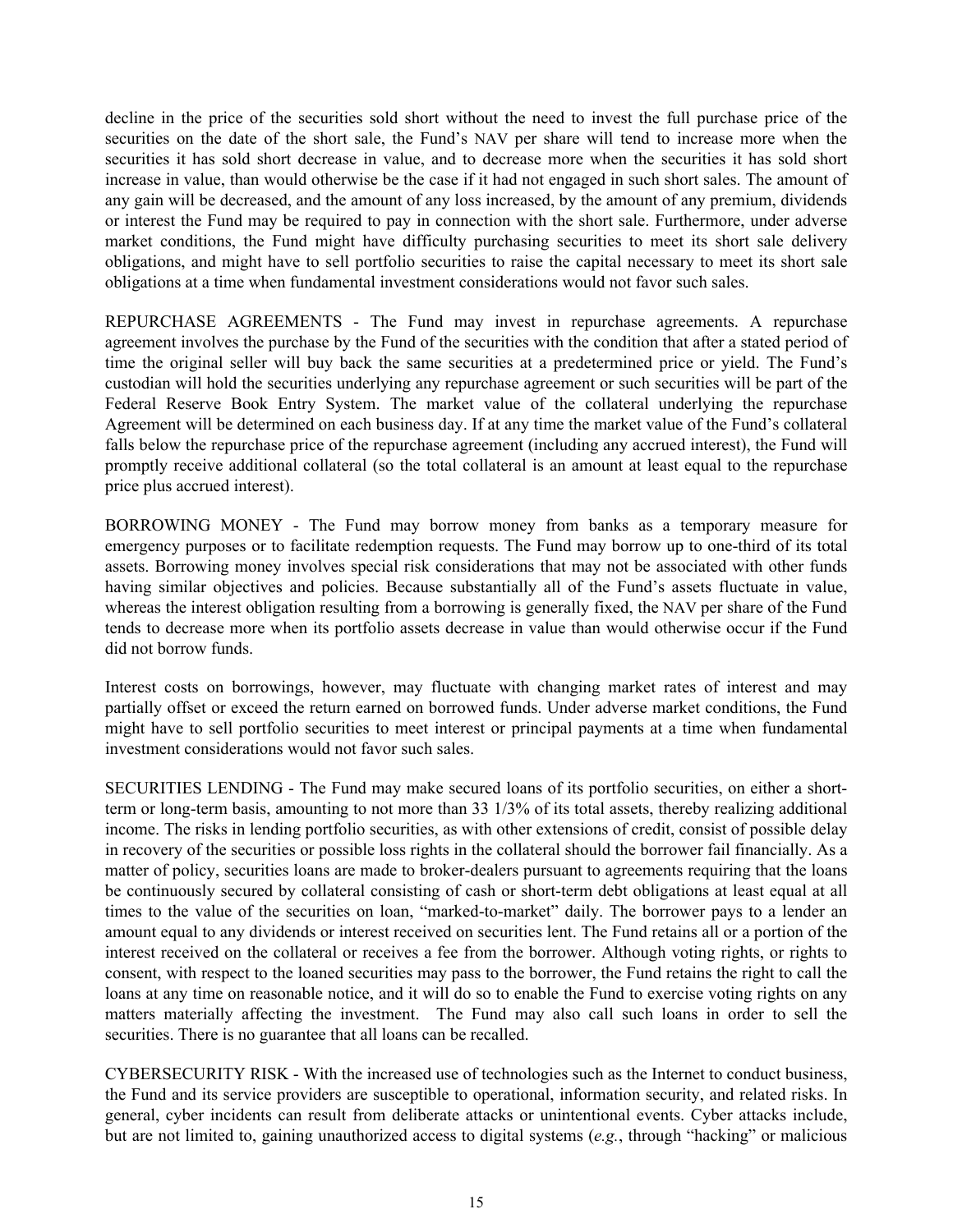<span id="page-18-0"></span>software coding) for purposes of misappropriating assets or sensitive information, corrupting data, or causing operational disruption. Cyber attacks may also be carried out in a manner that does not require gaining unauthorized access, such as causing denial-of-service attacks on websites (*i.e.*, efforts to make network services unavailable to intended users). Cyber incidents affecting the Fund or its service providers have the ability to cause disruptions and impact business operations, potentially resulting in financial losses, interference with the Fund's ability to calculate their NAV, impediments to trading, the inability of shareholders to transact business, violations of applicable privacy and other laws, regulatory fines, penalties, reputational damage, reimbursement or other compensation costs, or additional compliance costs. Similar adverse consequences could result from cyber incidents affecting issuers of securities in which the Fund invests, counterparties with which the Fund engages in transactions, governmental and other regulatory authorities, exchange and other financial market operators, banks, brokers, dealers, insurance companies and other financial institutions (including financial intermediaries and service providers for shareholders) and other parties. In addition, substantial costs may be incurred in order to prevent any cyber incidents in the future. While the Fund and third party service providers have established business continuity plans in the event of, and risk management systems to prevent, such cyber incidents, there are inherent limitations in such plans and systems including the possibility that certain risks have not been identified. Furthermore, the Fund cannot control the cyber security plans and systems put in place by third party service providers or any other third parties whose operations may affect the Fund and its shareholders. As a result, the Fund and its shareholders could be negatively impacted.

The use of internet- or cloud-based programs, technologies and data storage applications generally heightens cyber risks. Any of such circumstances could subject the Fund to substantial losses, including losses relating to misappropriation of assets, intellectual property, or confidential information; corruption, deletion, or destruction of data; physical damage and repairs to systems; reputational harm; financial losses from remedial actions; and/or disruption of operations. Third parties, including activist, criminal, nationstate, or terrorist actors, may also attempt fraudulently to induce Fund personnel to disclose sensitive information (including passwords) to gain access to data, accounts, funds, or other assets, or otherwise to inflict harm.

SPECIAL RISKS RELATED TO REDEMPTION - The Fund may experience periods of heavy redemptions that could cause the Fund to liquidate its assets at inopportune times or at a loss or depressed value, particularly during periods of declining or illiquid markets. Redemption risk is greater to the extent that the Fund has investors with large shareholdings, short investment horizons, or unpredictable cash flow needs. In addition, redemption risk is heightened during periods of overall market turmoil. The redemption by one or more large shareholders of their holdings in the Fund could hurt performance and/or cause the remaining shareholders in the Fund to lose money. If the Fund is forced to liquidate its assets under unfavorable conditions or at inopportune times, the value of your investment could decline.

INVESTMENT RESTRICTIONS - In addition to the principal investment objectives, policies and risks set forth in the Prospectus and in this SAI, the Fund is subject to certain fundamental and non-fundamental investment restrictions, as set forth below. Non-fundamental investment restrictions of the Fund may be changed by the Board.

#### **FUNDAMENTAL INVESTMENT RESTRICTIONS**

The Fund has adopted the following fundamental investment restrictions which are matters of fundamental policy and cannot be changed without approval of the holders of the lesser of: (i) 67% of the Fund's shares present or represented at a shareholders' meeting at which the holders of more than 50% of such shares are present or represented; or (ii) more than 50% of the outstanding shares of the Fund. The Fund will not: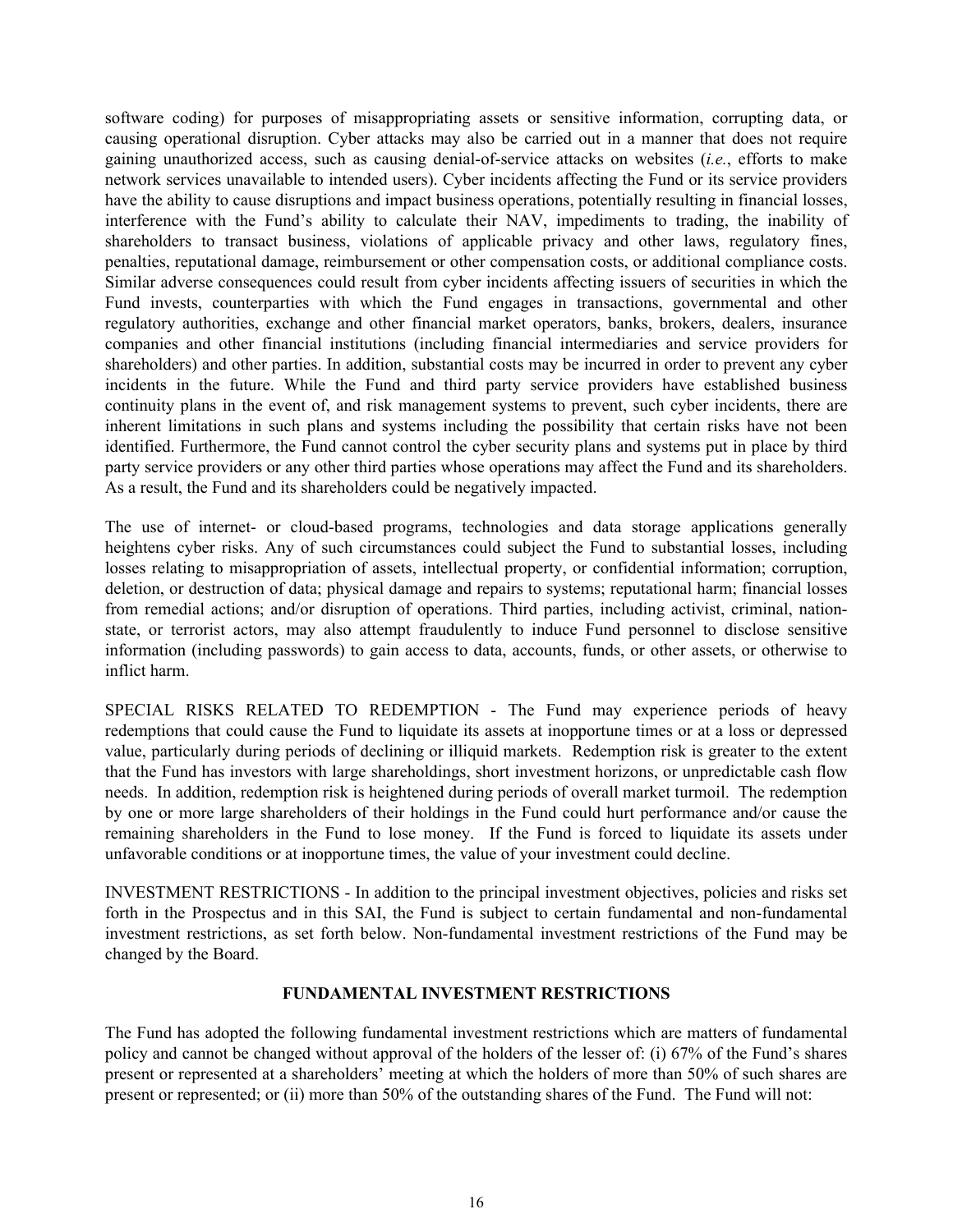- <span id="page-19-0"></span>1. Issue any senior securities, as defined in the 1940 Act, except as set forth in restriction number 2 below;
- 2. Borrow amounts in excess of 33 1/3% of the market value of its total assets, and then only from a bank and as a temporary measure for extraordinary or emergency purposes. To secure any such borrowing, the Fund may pledge or hypothecate all or any portion of the value of its total assets;
- 3. Act as an underwriter of securities of other issuers, except insofar as the Trust may be technically deemed an underwriter under the federal securities laws in connection with the disposition of the Fund's portfolio securities;
- 4. Purchase or sell real estate or commodities, including oil, gas or other mineral exploration or developmental programs or commodity futures contracts;
- 5. Make loans, in the aggregate, exceeding 33 1/3% of the Fund's total assets or lend the Fund's portfolio securities to broker-dealers if the loans are not fully collateralized;
- 6. Invest in other registered investment companies, except as permitted by the 1940 Act;
- 7. Purchase from or sell to any officer or Trustee of the Trust or its Adviser any securities other than the shares of beneficial interest of the Fund; or
- 8. Concentrate investments, or invest 25% or more of its net assets, in any one industry. This limitation shall not apply to securities issued or guaranteed by the U.S. Government.

## **NON-FUNDAMENTAL INVESTMENT RESTRICTIONS**

The Fund is subject to the following restrictions that are not fundamental and may therefore be changed by the Board without shareholder approval.

The Fund will not:

- 1. Acquire securities for the purpose of exercising control over management;
- 2. Invest more than 15% of its net assets in illiquid securities. In the event that such illiquid securities comprise more than 15% of the Fund's assets due to appreciation or other like cause not related to direct investment, the Fund shall not purchase additional portfolio securities until such time as the Fund holds 15% or less in such illiquid securities; or
- 3. Purchase additional portfolio securities if borrowings exceed 5% of the Fund's net assets.

Unless otherwise indicated, percentage limitations included in the restrictions apply at the time the Fund enters into a transaction. Accordingly, any later increase or decrease beyond the specified limitation resulting from a change in the Fund's net assets will not be considered in determining whether it has complied with its investment restrictions.

### **DISCLOSURE OF PORTFOLIO SECURITIES HOLDINGS**

The Trust maintains written policies and procedures regarding the disclosure of its portfolio holdings to ensure that disclosure of information about portfolio securities is in the best interests of the Fund's shareholders. The Board reviews these policies and procedures on an annual basis. Compliance will be periodically assessed by the Board in connection with a report from the Trust's Chief Compliance Officer.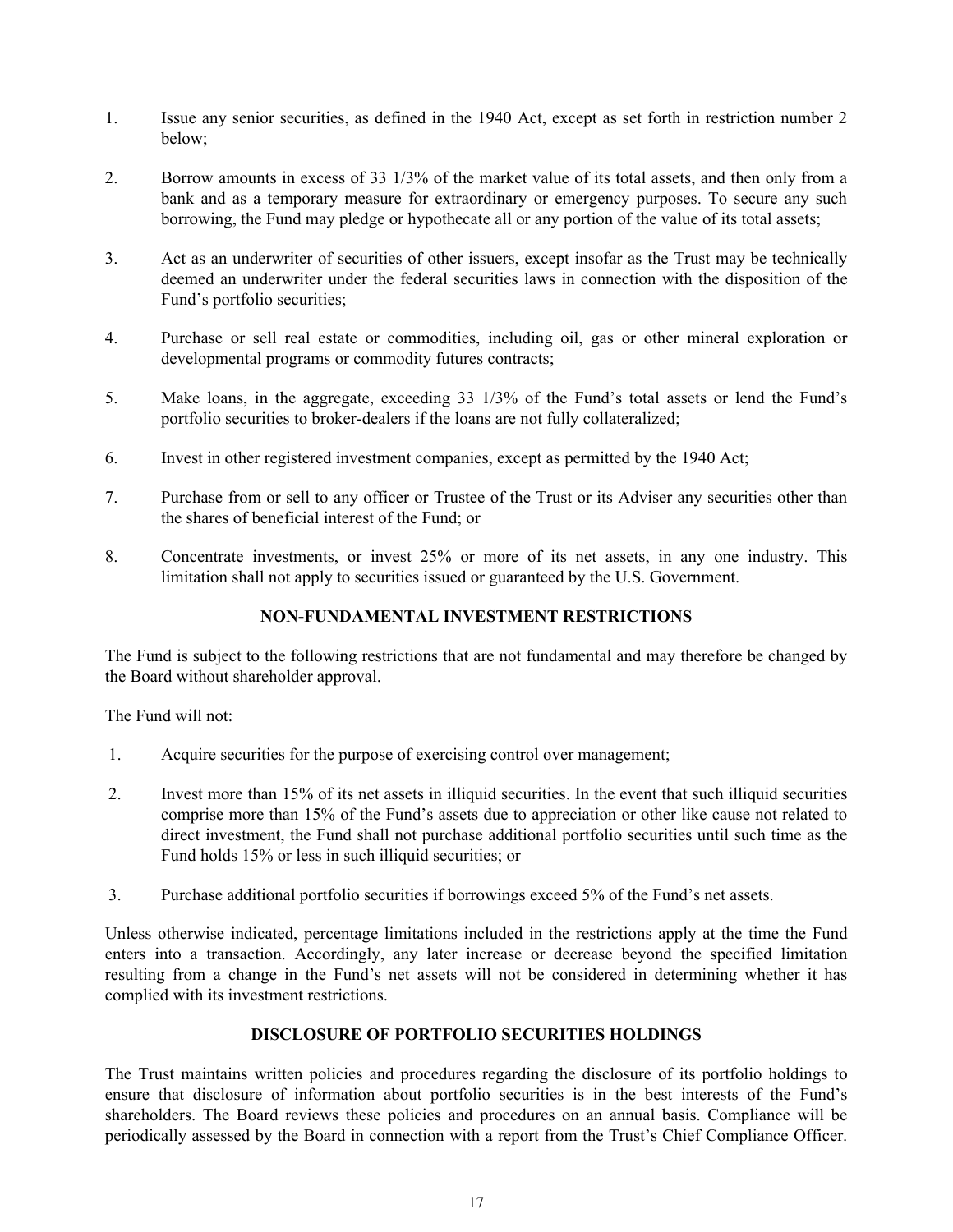In addition, the Board has reviewed and approved the list below of entities that may receive portfolio holdings information prior to and more frequently than the public disclosure of such information (*i.e.*, "nonstandard disclosure"). The Board has also delegated authority to the Trust's President and to senior management at the Trust's administrator, U.S. Bancorp Fund Services, LLC, doing business as U.S. Bank Global Fund Services (the "Administrator"), to provide such information in certain circumstances (see below). The Board is notified of, and reviews any requests for non-standard disclosure approved by the Trust's President and/or senior management at the Administrator. The Administrator reports quarterly to the Board regarding the implementation of such policies and procedures.

The Trust is currently required by the SEC to file its complete portfolio holdings schedule with the SEC on a quarterly basis. This schedule is filed with the Trust's annual and semi-annual reports on Form N-CSR for the second and fourth fiscal quarters and on Form N-PORT for the first and third fiscal quarters. The portfolio holdings information provided in these reports is as of the end of the quarter in question. Form N-CSR must be filed with the SEC no later than 10 calendar days after the Trust transmits its annual or semiannual report to its shareholders. Monthly portfolio disclosures will be filed with the SEC on Form N-PORT, with quarter-end disclosures being made public 60 calendar days after the end of each fiscal quarter. The Fund also posts its portfolio holdings on its website www.ycgfunds.om, quarterly by the  $10<sup>th</sup>$  business day of the month following a calendar quarter.

The Trust's service providers which have contracted to provide services to the Trust and its Fund, including, for example, the custodian and the Fund accountants, and which require portfolio holdings information in order to perform those services, may receive non-standard disclosure. Non-standard disclosure of portfolio holdings information may also be provided to a third-party when the Trust has a legitimate business purpose for doing so. The Trust has the following ongoing arrangements with certain third parties to provide the Fund's full portfolio holdings:

- 1. to the Trust's auditors within 60 days after the applicable fiscal period for use in providing audit opinions;
- 2. to financial printers within 60 days after the applicable fiscal period for the purpose of preparing regulatory filings;
- 3. to rating agencies on a monthly basis for use in developing a rating for the Fund; and
- 4. to the Trust's administrator, custodian, transfer agent and accounting services provider on a daily basis in connection with their providing services to the Fund.

The Trust currently has no other arrangements for the provision of non-standard disclosure to any party or shareholder. Other than the non-standard disclosure discussed above, if a third-party requests specific, current information regarding the Fund's portfolio holdings, the Trust will refer the third-party to the latest regulatory filing.

Non-standard disclosure of portfolio holdings may only be made pursuant to a written request that has been approved by the Board. The Board has authorized the President of the Trust and senior management at the Administrator to consider and approve such written requests for non-standard disclosure; provided that, they promptly report any such approval to the Board.

All of the arrangements above are subject to the policies and procedures adopted by the Board to ensure such disclosure is for a legitimate business purpose and is in the best interests of a Trust and its shareholders. There may be instances where the interests of the Trust's shareholders respecting the disclosure of information about portfolio holdings may conflict or appear to conflict with the interests of the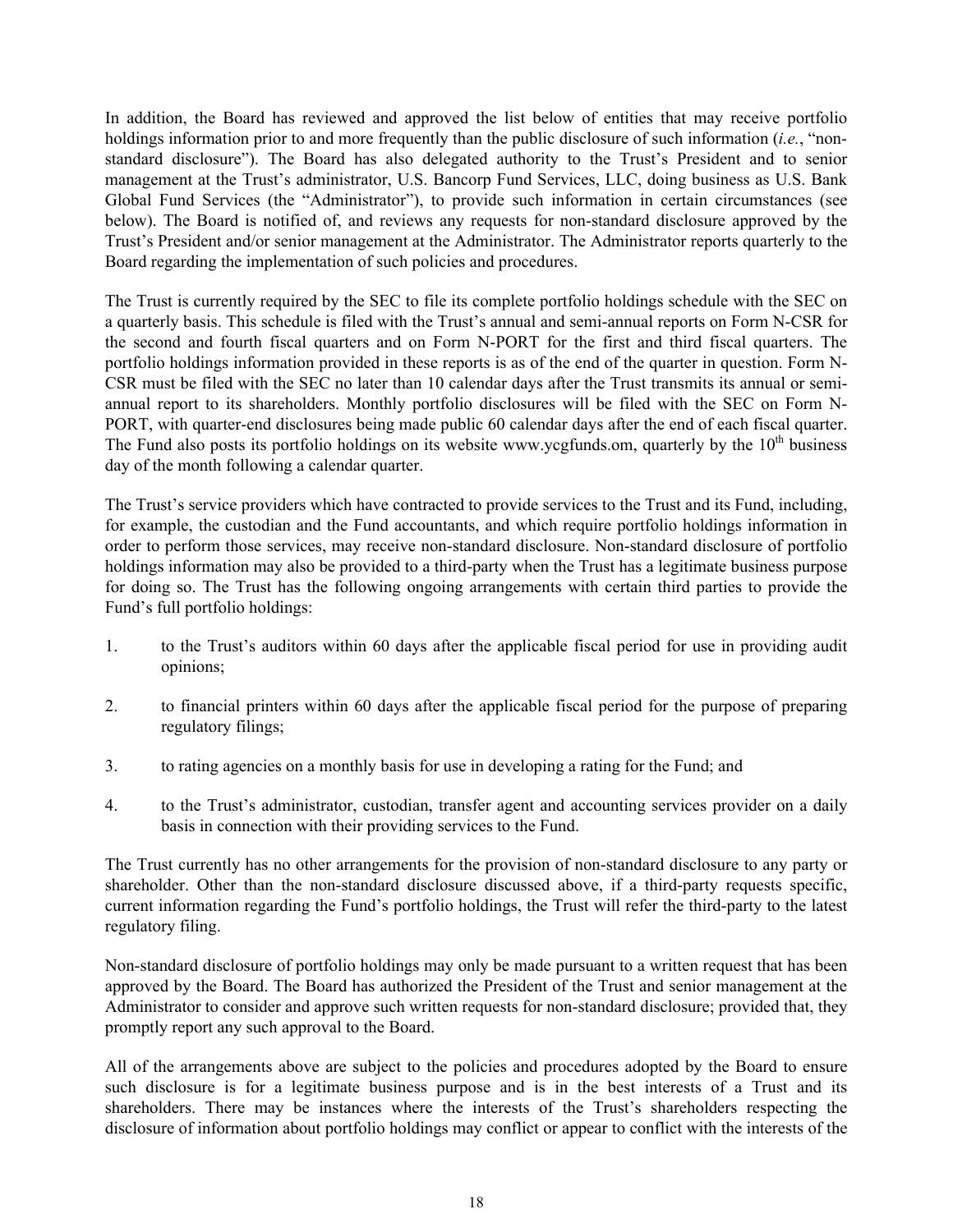Fund's investment adviser, any principal underwriter for the Trust or an affiliated person of the Trust (including such affiliated person's investment adviser or principal underwriter). In such situations, the conflict must be disclosed to the Board, and the Board must be afforded the opportunity to determine whether or not to allow such disclosure.

Affiliated persons of the Trust who receive non-standard disclosure are subject to restrictions and limitations on the use and handling of such information pursuant to the Code of Ethics, including requirements to maintain the confidentiality of such information and report securities transactions activity, as applicable. Affiliated persons of the Trust and third party service providers of the Trust receiving such non-standard disclosure will be instructed that such information must be kept confidential and that no trading on such information should be allowed.

Neither the Trust nor its investment adviser or any affiliate thereof receives compensation or other consideration in connection with the non-standard disclosure of information about portfolio securities.

The Adviser may manage other accounts such as separate accounts, private accounts, unregistered products, and portfolios sponsored by companies other than the Adviser. These other accounts may be managed in a similar fashion to the Fund and thus may have similar portfolio holdings. Such accounts may be subject to different portfolio holdings disclosure policies that permit public disclosure of portfolio holdings information in different forms and at different times than the Fund's portfolio holdings disclosure policies. Additionally, clients of such accounts have access to their portfolio holdings and are generally not subject to the Fund's portfolio holdings disclosure policies.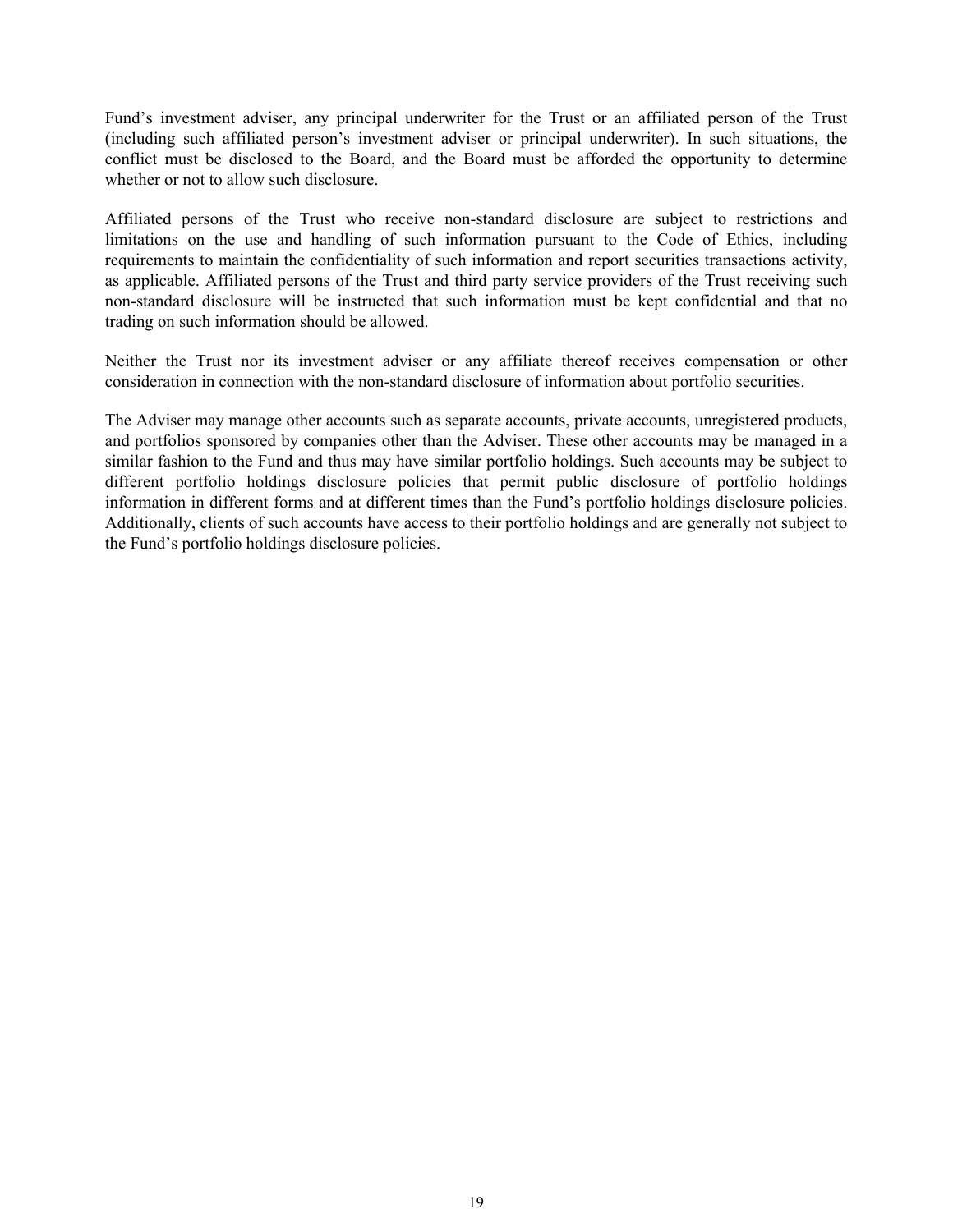## **TRUSTEES AND OFFICERS**

<span id="page-22-0"></span>The names, age and addresses of the Trustees and officers of the Trust are listed below along with a description of their principal occupations over at least the last five years and other information with respect to each of the current Trustees and officers of the Trust are as follows (the ages are as of March 1, 2022).

| <b>Interested Trustees</b>                                                                           |                                                  |                                                                                           |                                          |                                                                                                                                             |                                                         |
|------------------------------------------------------------------------------------------------------|--------------------------------------------------|-------------------------------------------------------------------------------------------|------------------------------------------|---------------------------------------------------------------------------------------------------------------------------------------------|---------------------------------------------------------|
| Name, Address and Age                                                                                | Position(s)<br>Held with the Office and<br>Fund  | Term of<br>Length of<br><b>Time Served</b>                                                | Number of<br>Fund<br>Complex<br>Overseen | <b>Principal Occupation(s)</b><br><b>Portfolios in During Past Five Years</b>                                                               | Other<br><b>Directorships</b><br><b>Held by Trustee</b> |
| Brian Yacktman*<br>3207 Ranch Road 620<br>South, Suite 200,<br><b>Austin, TX 78738</b><br>Age: 42    | Trustee<br>President                             | Indefinite,<br>Trustee since<br>2012<br>One year<br>term,<br>President<br>since 2012      | 1                                        | Manager, Founding<br>Partner and Chief<br>Investment Officer,<br>YCG, LLC since 2007,<br>and investment adviser to<br>the Fund, since 2012. | None.                                                   |
| William D. Kruger*<br>3207 Ranch Road 620<br>South, Suite 200,<br><b>Austin, TX 78738</b><br>Age: 42 | Chairman and<br>Trustee<br>Vice<br>President and | Indefinite,<br>Trustee since<br>2012<br>One year<br>term, Vice<br>President<br>since 2012 | $\mathbf{1}$                             | Manager, Partner and<br>CEO, YCG, LLC since<br>2008, and investment<br>adviser to the Fund, since<br>2012.                                  | None.                                                   |
|                                                                                                      | Treasurer                                        | One year<br>term,<br>Treasurer<br>since 2012                                              |                                          |                                                                                                                                             |                                                         |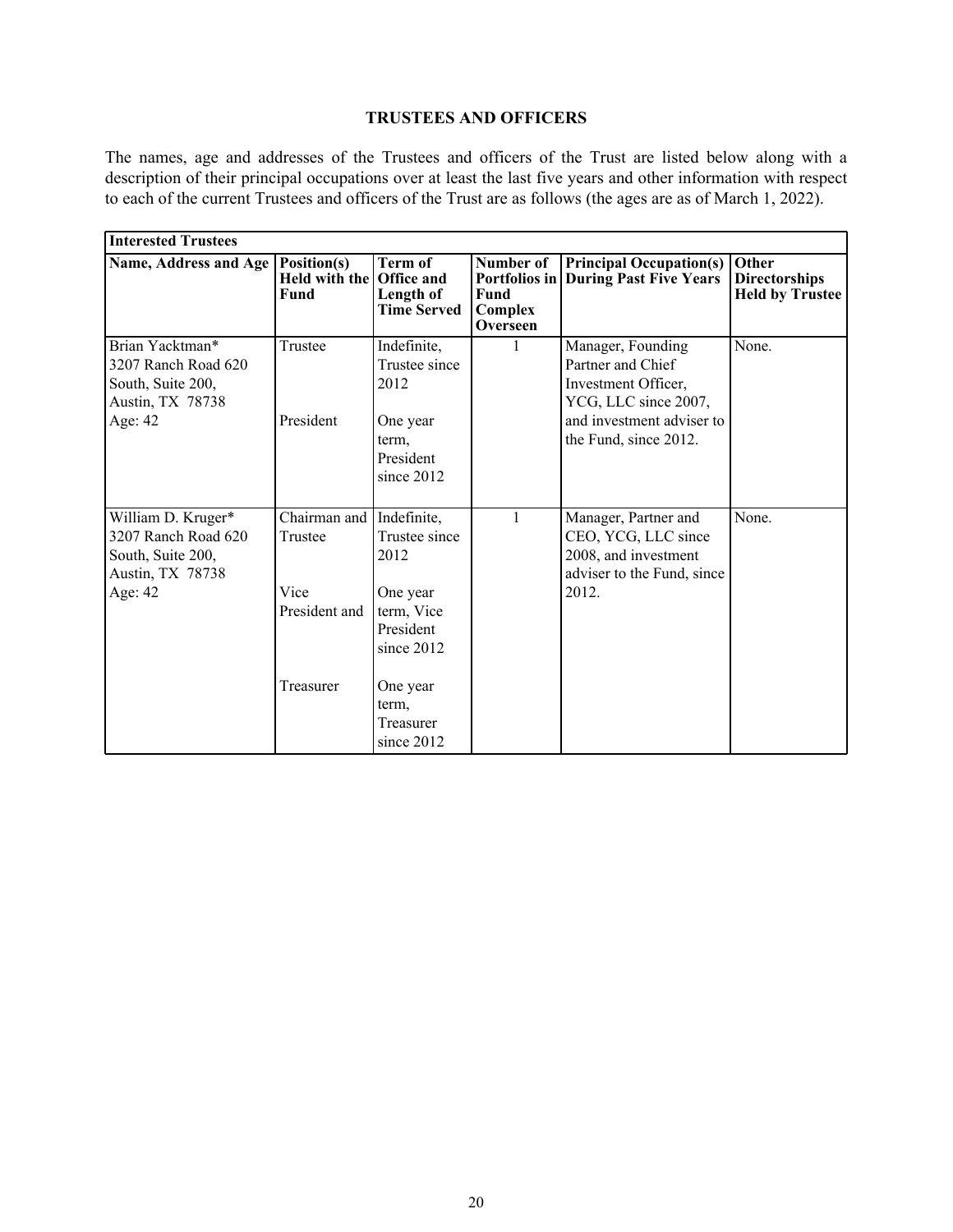| <b>Independent Trustees:</b>                                                                        |                                                        |                                                   |                                          |                                                                                                                                                                                     |                                                         |
|-----------------------------------------------------------------------------------------------------|--------------------------------------------------------|---------------------------------------------------|------------------------------------------|-------------------------------------------------------------------------------------------------------------------------------------------------------------------------------------|---------------------------------------------------------|
| Name, Address and Age                                                                               | Position(s)<br>Held with the Office and<br><b>Fund</b> | <b>Term of</b><br>Length of<br><b>Time Served</b> | Number of<br>Fund<br>Complex<br>Overseen | <b>Principle Occupation(s)</b><br><b>Portfolios in   During Past Five Years</b>                                                                                                     | Other<br><b>Directorships</b><br><b>Held by Trustee</b> |
| Travis E. Oliphant, PhD.<br>3207 Ranch Road 620<br>South, Suite 200,<br>Austin, TX 78738<br>Age: 50 | Trustee                                                | Indefinite,<br>Trustee since<br>2012              |                                          | Scientific and Technical<br>software Manager and<br>Executive. CEO of<br>Quansight (2018 -<br>present). Founder and<br>CEO of Anaconda<br>(Continuum Analytics)<br>$(2012 - 2017).$ | None.                                                   |
| Rory M. McDonald<br>3207 Ranch Road 620<br>South, Suite 200,<br>Austin, TX 78738<br>Age: 43         | Trustee                                                | Indefinite,<br>Trustee since<br>2012              | 1                                        | Associate Professor of<br><b>Business Administration</b><br>in the Technology and<br><b>Operations Management</b><br>Unit at Harvard Business<br>School, 2013 - Present.            | None.                                                   |
| Cyril James Speirs<br>3207 Ranch Road 620<br>South,<br>Suite 200,<br>Austin, TX 78738<br>Age: 66    | Trustee                                                | Indefinite,<br>Trustee since<br>2017              | $\mathbf{1}$                             | Retired.                                                                                                                                                                            | None.                                                   |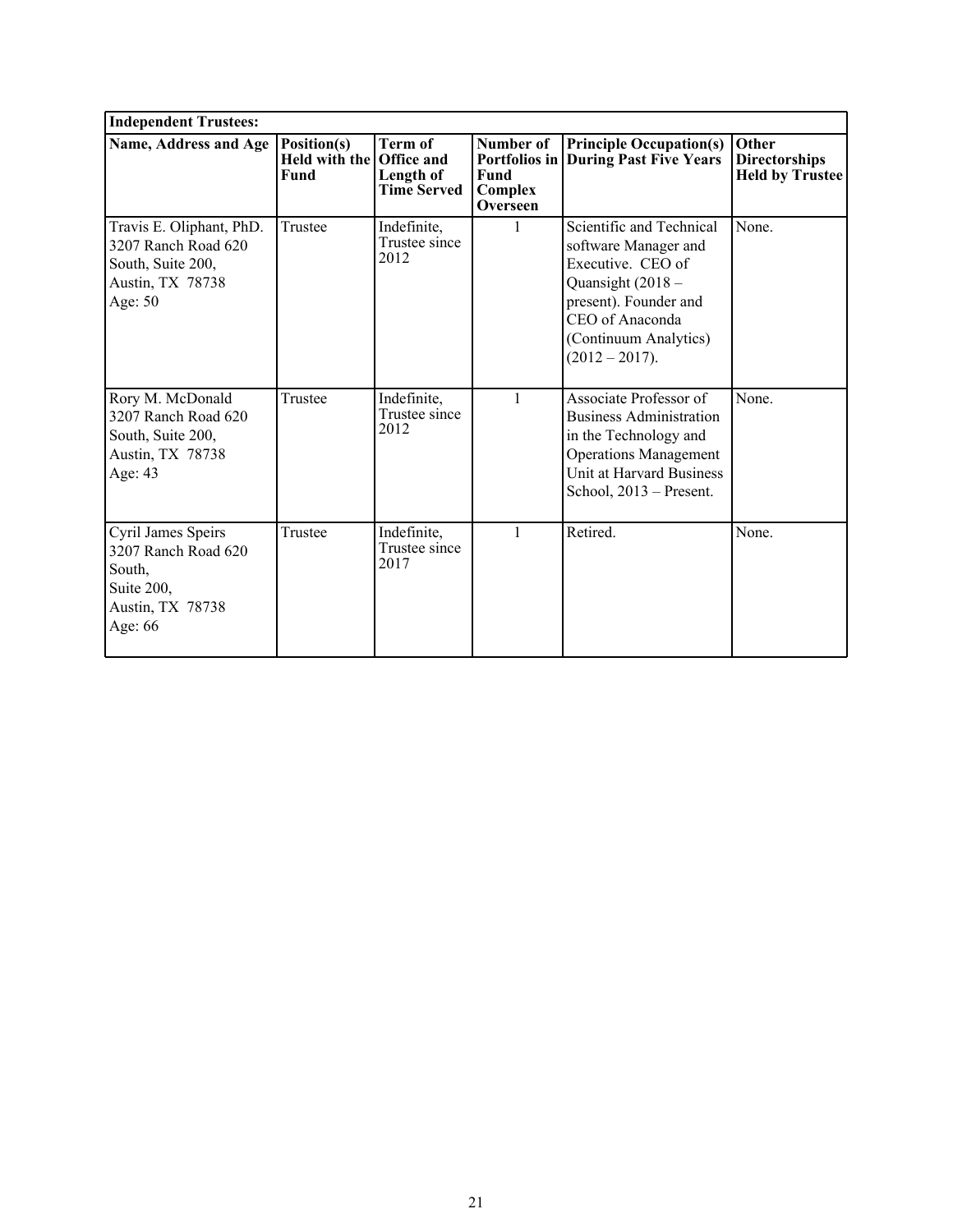| <b>Officers who are not Trustees:</b>                                                            |                                       |                                                                                                                                         |     |                                                                                                                                                                                                                                         |     |  |
|--------------------------------------------------------------------------------------------------|---------------------------------------|-----------------------------------------------------------------------------------------------------------------------------------------|-----|-----------------------------------------------------------------------------------------------------------------------------------------------------------------------------------------------------------------------------------------|-----|--|
| <b>Elliott Savage</b><br>3207 Ranch Road 620<br>South, Suite 200,<br>Austin, TX 78738<br>Age: 41 | Vice<br>President                     | One year<br>term, Vice<br>President<br>since<br>December<br>2012                                                                        | N/A | Manager, Partner and<br>Portfolio Manager, YCG,<br>LLC, investment adviser<br>to the Fund, since 2012.                                                                                                                                  | N/A |  |
|                                                                                                  | Secretary &<br>Assistant<br>Treasurer | One year<br>term,<br>Secretary<br>since<br>February<br>2016<br>One year<br>term,<br>Assistant<br>Treasurer<br>since<br>December<br>2012 |     |                                                                                                                                                                                                                                         |     |  |
| Lelia Long<br>3207 Ranch Road 620<br>South, Suite 200,<br>Austin, TX 78738<br>Age: 59            | Chief<br>Compliance<br>Officer        | One year<br>term, Chief<br>Compliance<br>Officer since<br>March 2016                                                                    | N/A | <b>Chief Compliance</b><br>Officer, YCG, LLC<br>$(2017$ -present),<br><b>Investment Management</b><br>& Compliance<br>Consultant, Vigilant<br>Compliance LLC,<br>(2009-2020). Treasurer,<br>New Ireland Fund, Inc.<br>$(2002 - 2020)$ . | N/A |  |

\* Brian Yacktman and William Kruger are considered to be "interested persons" of the Trust, a term that is defined in the 1940 Act. Mr. Yacktman and Mr. Kruger are interested persons because: (1) each is an officer of the Trust; and (2) each is the owner of the investment adviser to the Fund.

### QUALIFICATION OF TRUSTEES

*Brian A. Yacktman.* Mr. Yacktman has served as a Trustee for the Trust since 2012. Mr. Yacktman is the President, Chief Investment Officer and the Founding Partner of the Adviser, an SEC registered investment advisory firm with approximately \$1.4 billion in assets under management as of December 31, 2021. Mr. Yacktman has served as a Portfolio Manager for the Adviser and for the YCG Enhanced Fund since their respective inceptions of 2007 and 2012. The Board believes Mr. Yacktman's experience, qualifications, attributes and skills on an individual basis, and in combination with those of the other Trustees, give him the requisite skills and attributes needed as a Trustee to carry out oversight responsibilities with respect to the Trust.

*William D. Kruger.* Mr. Kruger has served as a Trustee for the Trust since 2012 and has served as the Board Chairman since the inception of the YCG Funds Trust. Mr. Kruger is the Chief Executive Officer and a Partner of the Adviser, an SEC registered investment advisory firm with approximately \$1.4 billion in assets under management as of December 31, 2021. Mr. Kruger began his career as a financial analyst at the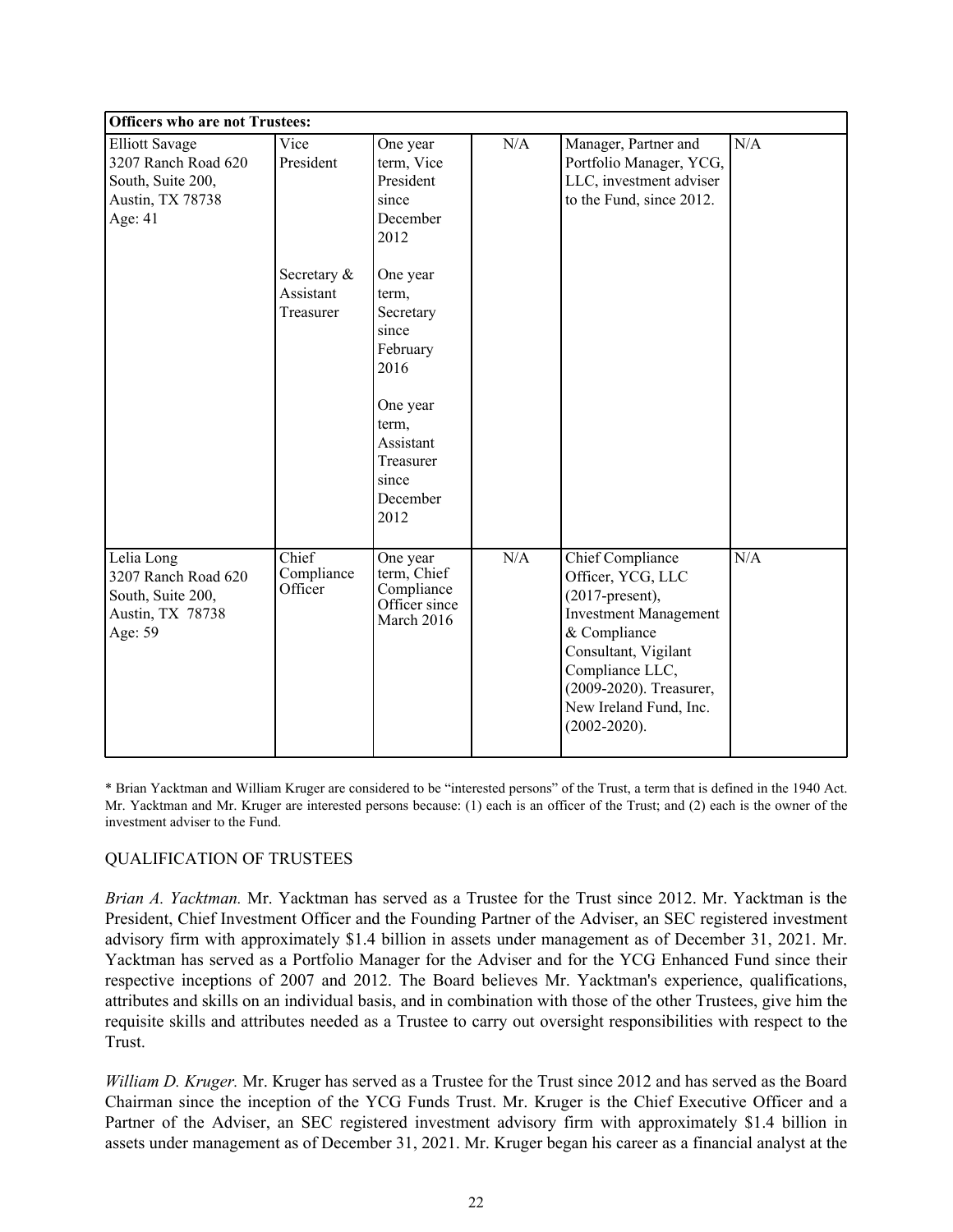Private Banking & Investment Group at Merrill Lynch, Pierce, Fenner & Smith (now owned by Bank of America). The Board believes Mr. Kruger's experience, qualifications, attributes and skills on an individual basis, and in combination with those of the other Trustees, give him the requisite skills and attributes needed as a Trustee to carry out oversight responsibilities with respect to the Trust.

*Rory M. McDonald.* Mr. McDonald has served as a Trustee for the Trust since 2012. Mr. McDonald is a professor at the Harvard Business School where he specializes in teaching Building and Sustaining a Successful Enterprise (BSSE) in the MBA elective curriculum. Mr. McDonald is the author of several journal articles and working papers on various topics which include disruptive and entrepreneurial innovation. The Board believes Mr. McDonald's experience, qualifications, attributes and skills on an individual basis, and in combination with those of the other Trustees, give him the requisite skills and attributes needed as a Trustee to carry out oversight responsibilities with respect to the Trust.

*Cyril James Speirs*. Mr. Speirs is currently retired. He became a Trustee effective as of January 18, 2017, and currently serves as Chairman of the Audit Committee. Previously, Mr. Speirs served as Global Vice President Procurement for Whole Foods Market, Inc., and he held various positions with Whole Foods Market, Inc., for over 24 years. In his work for Whole Foods Market, Inc., Mr. Speirs had responsibility for overseeing and managing budget teams, product development and retail operations, and for reviewing and assessing financial statements. The Board believes that the skills Mr. Speirs developed overseeing and managing complex operations and individuals will facilitate his role overseeing the operations of the Trust, and the Board believes that his financial and business acumen will be helpful in evaluating and working with the Adviser to ensure series of the Trust are managed well and in the best interests of the shareholders. Overall the Board believes, Mr. Speir's experience, qualifications, attributes and skills on an individual basis, and in combination with those of the other Trustees, give him the requisite skills and attributes needed as a Trustee to carry out oversight responsibilities with respect to the Trust.

*Travis E. Oliphant.* Dr. Oliphant has served as a Trustee for the Trust since 2012 and currently serves as the Trust's Audit Committee Financial Expert. Dr. Oliphant is the CEO and Founder of Quansight. Previously he was CEO and Co-Founder of Anaconda (Continuum Analytics), a software data analytics company which employs over 150 employees. Dr. Oliphant is a scientific computing developer and administrator with extensive experience in developing applications and completing projects for Fortune 50 companies. Dr. Oliphant has created and founded multiple non-profit and for-profit organizations and businesses. He taught as a professor at Brigham Young University for seven years teaching courses in Probability Theory, Stochastic Processes, Signal Processing, Electromagnetics, Image Processing, and Inverse Problems. The Board believes Dr. Oliphant's experience, qualifications, attributes and skills on an individual basis, and in combination with those of the other Trustees, give him the requisite skills and attributes needed as a Trustee to carry out oversight responsibilities with respect to the Trust.

BOARD LEADERSHIP STRUCTURE - As a Delaware statutory trust, the business and affairs of the Trust are managed by its officers under the direction of its Board. The Board is responsible for the overall management of the Trust. This includes the general supervision and review of the Fund's investment policies and activities. The Board approves all significant agreements between the Trust and those parties furnishing services to it, which include agreements with the Adviser, Administrator, Custodian and Transfer Agent. The Board appoints officers who conduct and administer the Fund's day-to-day operations. The Trust has an Audit Committee consisting solely of the three Trustees who are not "interested persons" (as defined in the 1940 Act) of the Trust (the "Independent Trustees"). Mr. Yacktman and Mr. Kruger are interested persons because: (1) each is an officer of the Trust; and (2) each is an owner of the investment adviser to the Fund. The Audit Committee plays a significant role in risk oversight as it meets annually with the auditors of the Fund and periodically with the Fund's Chief Compliance Officer. As Chairman of the Board, Mr. William Kruger is the presiding officer at all meetings of the Board. The Trust does not have a lead Independent Trustee. The Trust has determined that its leadership structure is appropriate in light of,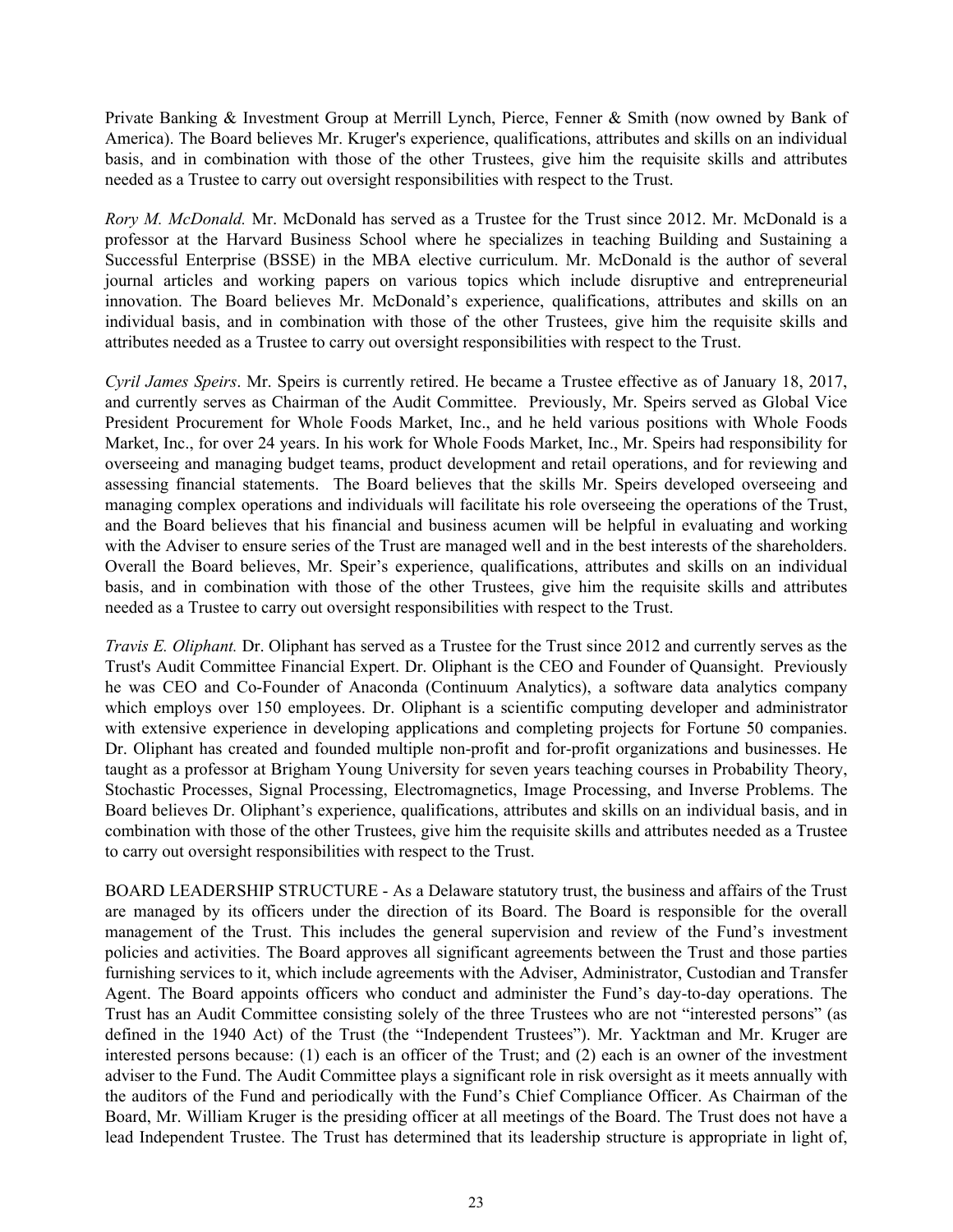among other factors, the asset size and nature of the Fund, the arrangements for the conduct of the Fund's operations, the number of Trustees, and the Board's responsibilities.

BOARD OVERSIGHT - Through its direct oversight role, and indirectly through the Audit Committee, officers of the Fund and service providers, the Board performs a risk oversight function for the Fund. To effectively perform its risk oversight function, the Board, among other things, performs the following activities: receives and reviews reports related to the performance and operations of the Fund, reviews and approves, as applicable, the compliance policies and procedures of the Fund; approves the Fund's principal investment policies; adopts policies and procedures designed to deter market timing; meets with representatives of various service providers, including the Adviser and the independent registered public accounting firm of the Fund, to review and discuss the activities of the Fund and to provide direction with respect thereto; and appoints a Chief Compliance Officer of the Fund who oversees the implementation and testing of the Fund's compliance program and reports to the Board regarding compliance matters for the Fund and its service providers.

The Trust has an Audit Committee, which plays a significant role in the risk oversight of the Fund as it meets annually with the auditors of the Fund and semiannually with the Fund's Chief Compliance Officer.

Not all risks that may affect the Fund are identifiable nor can controls be developed to eliminate or mitigate their occurrence or effects. It may not be practical or cost effective to eliminate or mitigate certain risks, the processes and controls employed to address certain risks may be limited in their effectiveness, and some risks are simply beyond the reasonable control of the Fund, the Adviser or other service providers. Moreover, it is necessary to bear certain risks (such as investment-related risks) to achieve the Fund's goals. As a result of the foregoing and other factors, the Fund's ability to manage risk is subject to substantial limitations.

BOARD COMMITTEES - The Trust has a standing Audit Committee of the Board currently composed of all of the Independent Trustees, as that term is defined in the 1940 Act: Messrs. Oliphant, McDonald and Speirs (Chairman). The functions of the Audit Committee are to meet with the Trust's independent auditors to review the scope and findings of the annual audit, discuss the Trust's accounting policies, discuss any recommendations of the independent auditors with respect to the Trust's management practices, review the impact of changes in accounting standards on the Trust's financial statements, recommend to the Board the selection of independent auditors, and perform such other duties as may be assigned to the Audit Committee by the Board. The Audit Committee met twice with respect to the Fund during its fiscal year ended November 30, 2021.

The Trust has a Valuation Committee which is made up of Brian Yacktman, Elliott Savage, and Lelia Long. The functions of the Valuation Committee are to make valuation determinations regarding the portfolio when market quotations are not readily available. The Valuation Committee met four times during the Fund's fiscal year ended November 30, 2021.

The Trust's Board has no other committees.

COMPENSATION - Each Independent Trustee receives compensation for their service as Trustee of the Trust. In addition, each Independent Trustee will be reimbursed for expenses incurred in connection with attending Board and committee meetings. None of the Trust's executive officers receives any compensation or expense reimbursement from the Fund. For the fiscal year ended November 30, 2021, the Trustees received the following compensation from the Trust: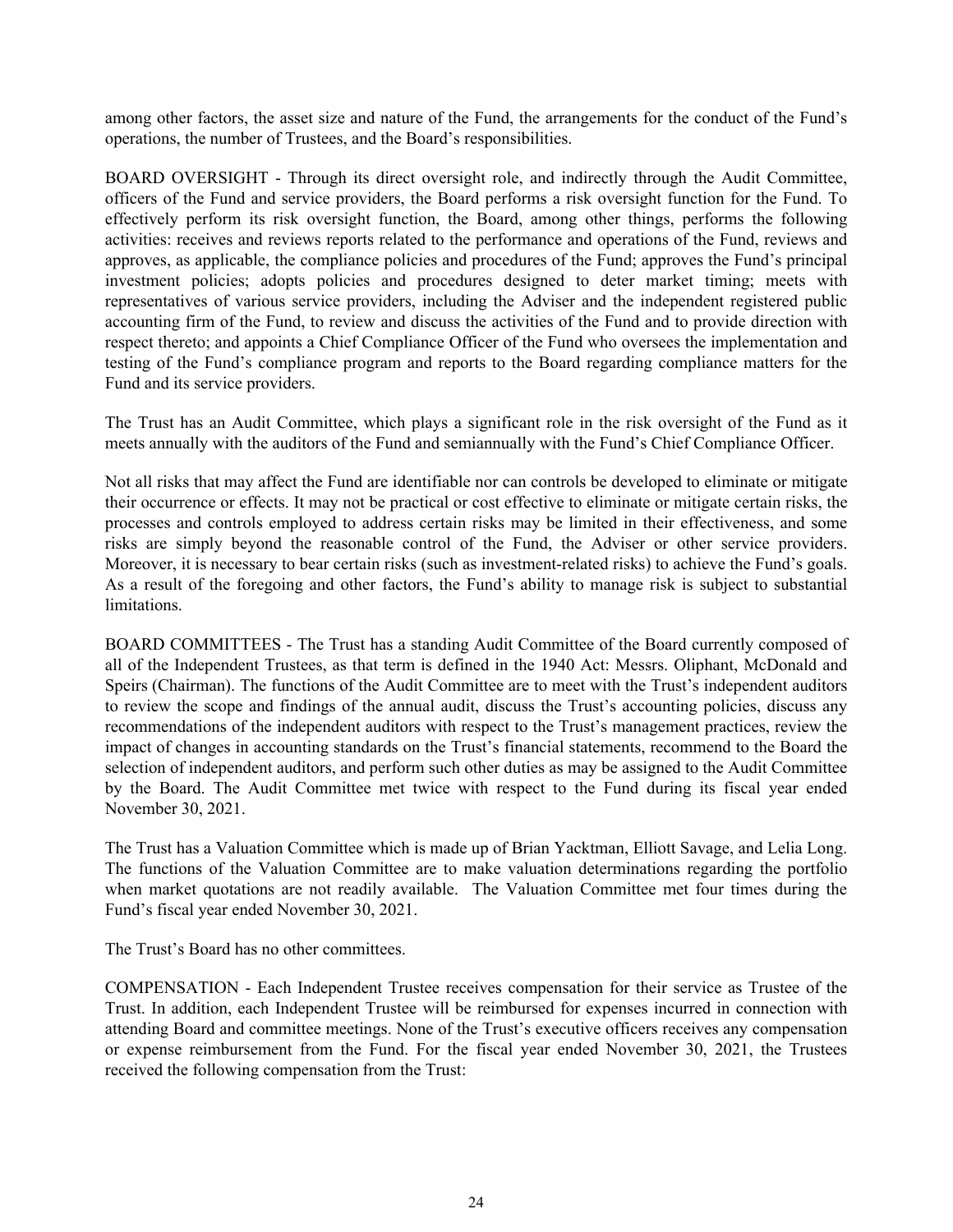<span id="page-27-0"></span>

| <b>Name</b>                 | <b>Aggregate</b><br><b>Compensation</b><br><b>From Fund</b> | <b>Pension or</b><br><b>Retirement</b><br><b>Benefits</b><br><b>Accrued As</b><br><b>Part of Fund</b><br><b>Expenses.</b> | <b>Estimated</b><br>Annual<br><b>Benefits Upon</b><br><b>Retirement</b> | <b>Total</b><br>Compensation<br><b>From Fund</b><br>Paid to<br><b>Trustees</b> |
|-----------------------------|-------------------------------------------------------------|---------------------------------------------------------------------------------------------------------------------------|-------------------------------------------------------------------------|--------------------------------------------------------------------------------|
| Brian Yacktman <sup>®</sup> | None                                                        | None                                                                                                                      | None                                                                    | None                                                                           |
| William Kruger*             | None                                                        | None                                                                                                                      | None                                                                    | None                                                                           |
| Travis Oliphant             | \$8,000                                                     | None                                                                                                                      | None                                                                    | \$8,000                                                                        |
| <b>Rory McDonald</b>        | \$8,000                                                     | None                                                                                                                      | None                                                                    | \$8,000                                                                        |
| C. James Speirs             | \$8,000                                                     | None                                                                                                                      | None                                                                    | \$8,000                                                                        |

\* "Interested person" as defined under the 1940 Act.

CODE OF ETHICS - The Trust, the Adviser and the Distributor have each adopted a code of ethics, pursuant to Rule 17j-1 of the 1940 Act, which makes it unlawful for any affiliated person of the Fund, Adviser, or Distributor, in connection with the purchase or sale, directly or indirectly, by the person, of a security held or to be acquired by the Fund to (i) employ any device, scheme or artifice to defraud the Fund; (ii) make any untrue statement of a material fact to the Fund or omit to state a material fact necessary in order to make the statements made to the Fund, in light of the circumstances under which they are made, not misleading; (iii) engage in any act, practice or course of business that operates or would operate as a fraud or deceit on the Fund; or (iv) engage in any manipulative practice with respect to the Fund. The Board has determined that personnel of the Trust may engage in personal trading of securities, including with respect to securities purchased and sold by the Fund, subject to general fiduciary principles and compliance with the express provisions of the Code of Ethics.

It is noted that under the Code of Ethics: (1) the Independent Trustees of the Trust are not required to preclear personal securities transactions, and (2) the Independent Trustees need not report transactions where they were not provided with information about the portfolio transactions contemplated for the Fund or executed for the Fund for a period of 15 days before and after such transactions.

PROXY VOTING POLICIES - The Trust is required to disclose information concerning the Fund's proxy voting policies and procedures to shareholders. The Board has adopted the Proxy Voting Policy and Proxy Voting Procedures found in Appendix A. Any material changes to the proxy policy and procedures will be submitted to the Board for approval. Information regarding how the Fund voted proxies relating to portfolio securities for the most recent 12-month period ending June 30 may be requested, without charge by calling 855-444-YCGF (9243). This information is also available on the SEC's website at http://www.sec.gov. All proxy solicitations that present a conflict between the interests of the Fund's shareholders on one hand, and those of a Trustee, an Officer, the Adviser, the Fund's principal underwriter or any affiliated persons of such persons on the other hand, will be submitted to the Board for the Board to determine how the proxy should be voted.

### **OWNERSHIP OF MANAGEMENT AND PRINCIPAL SHAREHOLDERS**

A principal shareholder is any person who owns of record or beneficially 5% or more of the outstanding shares of the Fund. No person is deemed to "control" the Fund, as that term is defined in the 1940 Act, because the Fund does not know of any person who owns beneficially or through controlled companies more than 25% of the Fund's shares or who acknowledges the existence of control or has there been an adjudication under section  $2(a)(9)$ , which has become final, that controls. The Fund does not control any person. Set forth below are the names and address of all holders of shares of the Fund who as of March 1, 2022 owned of record, or to the knowledge of the Fund, beneficially owned, more than 5% of the Fund's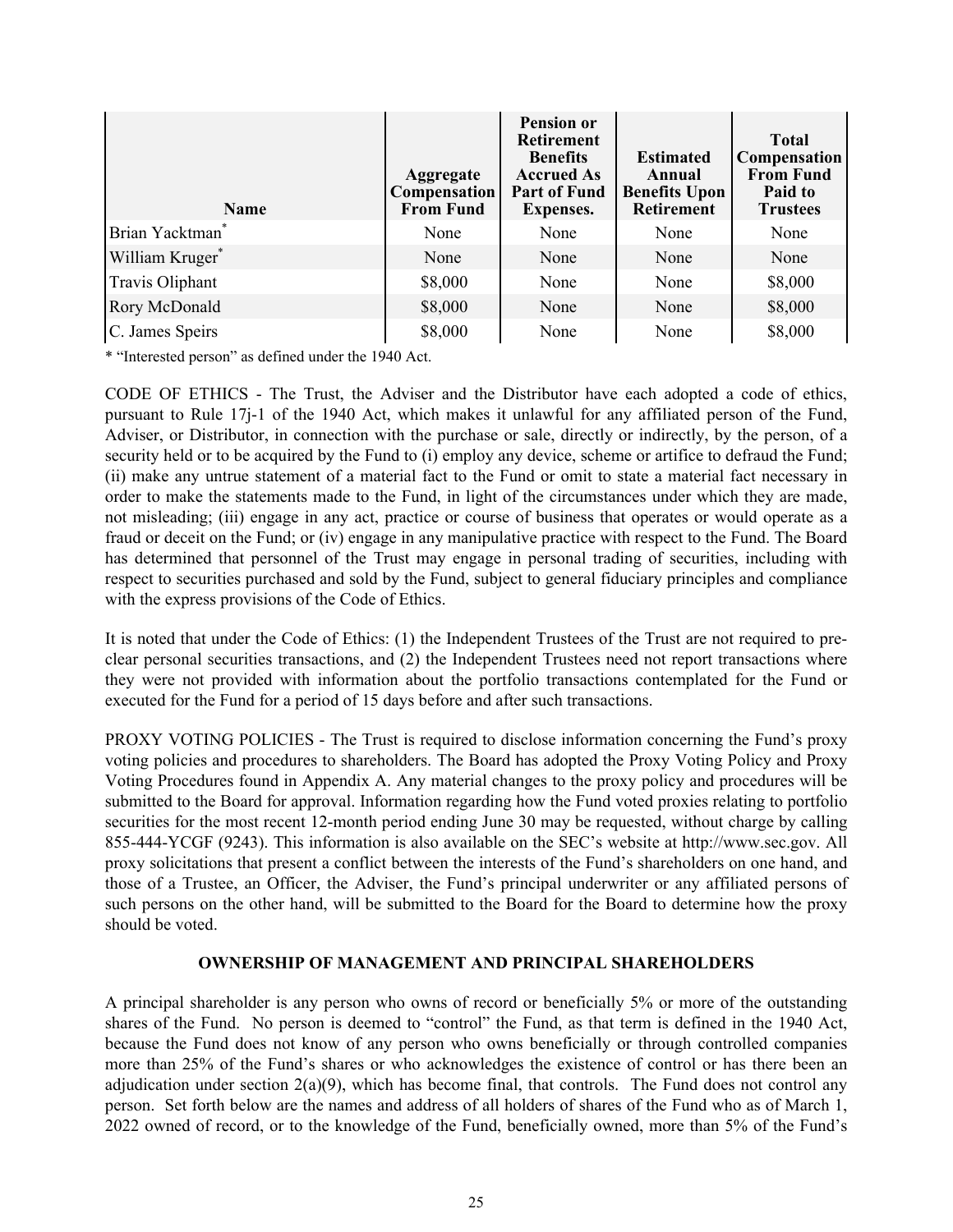outstanding shares, as well as the percentage of shares of the Fund beneficially owned by all officers and Trustees of the Fund as a group:

| <b>Name and Address</b>                            | % Ownership | <b>Type of</b>           |
|----------------------------------------------------|-------------|--------------------------|
|                                                    |             | Ownership <sup>(1)</sup> |
| Charles Schwab & Co., Inc.                         | 9.55%       | Record                   |
| Special Custody A/C FBO Customers                  |             |                          |
| <b>Attention Mutual Funds</b>                      |             |                          |
| 211 Main Street                                    |             |                          |
| San Francisco, CA 94105-1901                       |             |                          |
| Donald A. Yacktman Jr. & Marcie Yacktman JTWROS    | 9.52%       | Beneficial               |
| C/O YCG, LLC                                       |             |                          |
| 3207 Ranch Road 620 South, Suite 200               |             |                          |
| Austin, TX 78738                                   |             |                          |
| National Financial Services, LLC                   | 9.32%       | Record                   |
| For the Exclusive Benefit of our Customers         |             |                          |
| Attention Mutual Funds Department, 4th Floor       |             |                          |
| 499 Washington Blvd                                |             |                          |
| Jersey City, NJ 07310-1995                         |             |                          |
| Robert A. Yacktman & Nicole E.C. Yacktman JTWROS   | 8.43%       | Beneficial               |
| C/O YCG, LLC                                       |             |                          |
| 3207 Ranch Road 620 South, Suite 200               |             |                          |
| Austin, TX 78738                                   |             |                          |
| Mark B. Lynn & Jennifer A. Lynn JTWROS             | 8.13%       | Beneficial               |
| C/O YCG, LLC                                       |             |                          |
| 3207 Ranch Road 620 South, Suite 200               |             |                          |
| <b>Austin, TX 78738</b>                            |             |                          |
| Michael A. Yacktman & Kimberly A. Yacktman TEN COM | 7.62%       | <b>Beneficial</b>        |
| C/O YCG, LLC                                       |             |                          |
| 3207 Ranch Road 620 South, Suite 200               |             |                          |
| <b>Austin, TX 78738</b>                            |             |                          |
| Brian A. Yacktman & Natasha C. Yacktman JTWROS     | 5.84%       | Beneficial               |
| C/O YCG, LLC                                       |             |                          |
| 3207 Ranch Road 620 South, Suite 200               |             |                          |
| <b>Austin, TX 78738</b>                            |             |                          |
| Bradford J. Coolidge & Melissa Coolidge JTWROS     | 5.60%       | Beneficial               |
| C/O YCG, LLC                                       |             |                          |
| 3207 Ranch Road 620 South, Suite 200               |             |                          |
| Austin, TX 78738                                   |             |                          |

(1) "Record" ownership means the shareholder of record, or the exact name of the shareholder on the account (*i.e.*, "ABC Brokerage, Inc"). "Beneficial" ownership refers to the actual pecuniary, or financial, interest in the security (*i.e.*, "Jane Doe Shareholder").

PRINCIPAL SECURITIES HOLDERS - As of March 1, 2022, the Officers and Trustees of the Fund, as a group, owned 6.38% of outstanding shares of the Fund.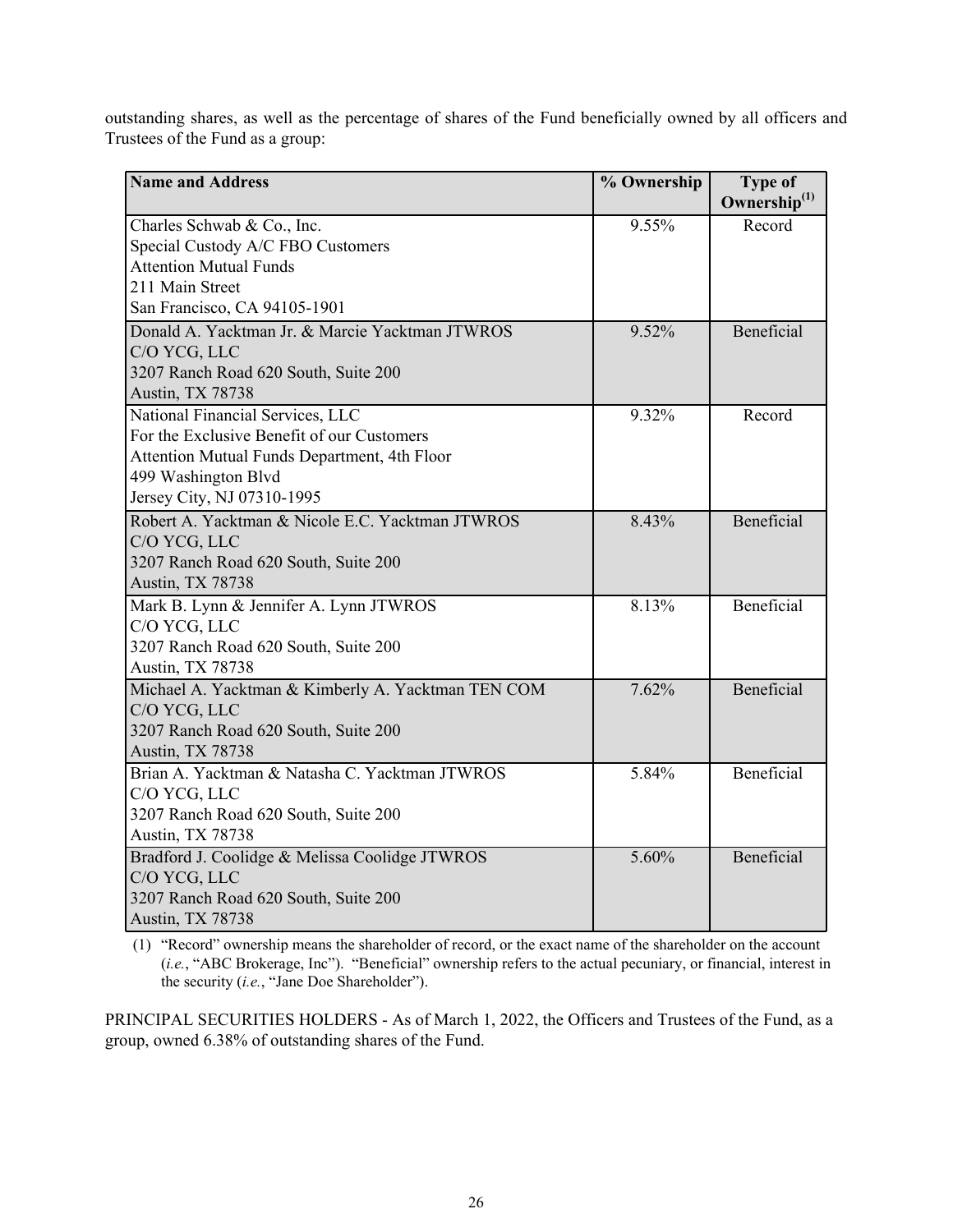<span id="page-29-0"></span>As of December 31, 2021, the Trustees beneficially owned the following dollar range of equity securities in the Fund:

| <b>Trustee</b>     | <b>Dollar Range of Equity</b><br>Securities in the Fund |
|--------------------|---------------------------------------------------------|
| Brian Yacktman     | Over \$100,000                                          |
| William Kruger     | Over \$100,000                                          |
| Travis Oliphant    | Over \$100,000                                          |
| Rory McDonald      | None                                                    |
| Cyril James Speirs | None                                                    |

## **INVESTMENT ADVISORY AND OTHER SERVICES**

THE ADVISER – YCG, LLC, 3207 Ranch Road 620 South, Suite 200, Austin, TX 78738, serves as investment adviser to the Fund. The Adviser is owned and controlled by Mr. Brian Yacktman, Mr. William Kruger and Mr. Elliott Savage by virtue of each of them owning more than 25% of the firms outstanding voting securities. Mr. Kruger is the Chief Executive Officer of the Adviser. Mr. Yacktman is the Chief Investment Officer of the Adviser. Mr. Savage is a Portfolio Manager of the Adviser. Subject to the general supervision and control of the Board, the Adviser makes investment decisions for the Fund. The Adviser is a privately held limited liability company that is registered as an investment adviser with the SEC.

Under the terms of its Advisory Agreement with the Fund, the Adviser is responsible for formulating the Fund's investment programs and for making day-to-day investment decisions and engaging in portfolio transactions. The Adviser also furnishes corporate officers, provides office space, services and equipment and supervises all matters relating to the Fund's operations. The Adviser pays all expenses incurred by it in connection with its activities thereunder, except the cost of securities (including brokerage commissions, if any) purchased for the Fund. The services furnished by the Adviser under the Advisory Agreement are not exclusive, and the Adviser is free to perform similar services for others.

INVESTMENT ADVISORY AGREEMENT - The Adviser acts as the investment adviser to the Fund pursuant to an Advisory Agreement which has been approved by the Board (including a majority of the Trustees who are not parties to the agreement, or interested persons of any such party). Under the terms of the Advisory Agreement between the Trust and the Adviser, the Adviser performs the following services for the Fund (the "Services"): (1) manages the day-to-day investment and reinvestment of the Fund's assets; (2) continuously reviews, supervises and administers the investment program of the Fund; (3) determines, in its discretion, the securities to be purchased, retained or sold (and implements those decisions) by and for the Fund, having due regard for any restrictions on such investments set forth in the Fund's then current Prospectus and Statement of Additional Information; (4) provides the Trust with records concerning the Adviser's activities which the Trust is required to maintain; and (5) renders regular reports to the Trust's officers and trustees concerning the Adviser's discharge of its responsibilities.

The Adviser, at its own expense, provides the Services to the Fund and the office space, furnishings, equipment and personnel necessary to perform the Services. The Adviser may authorize and permit any of its officers, directors and employees to be elected as trustees or officers of the Trust and to serve in the capacities in which they are elected. Unless expressly assumed under the Advisory Agreement by the Adviser or the Trust, the Trust pays all costs and expenses normally incurred by the Fund in connection with the Trust's operation and organization.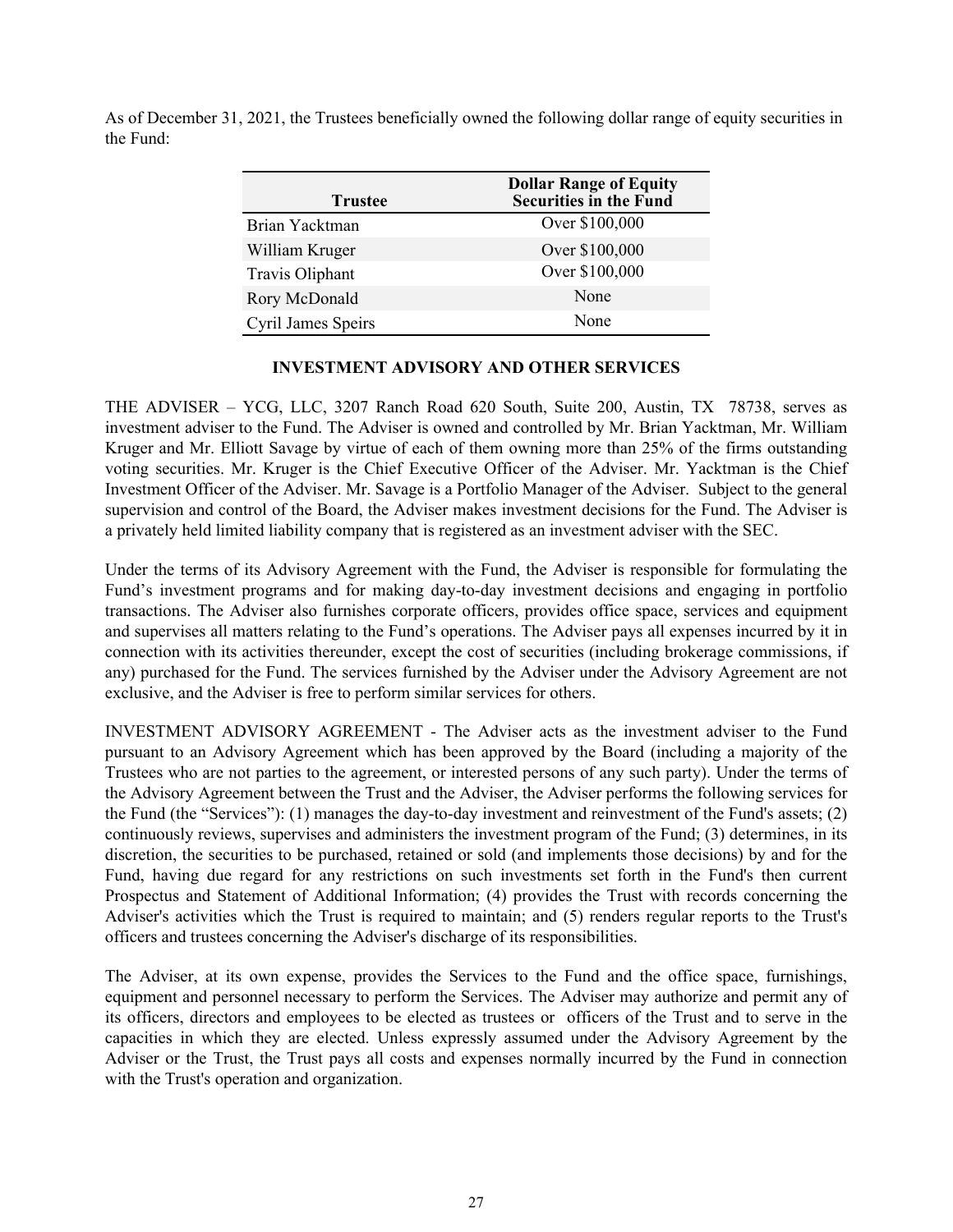For the fiscal years shown below, the Fund paid the following fees to the Adviser:

|                                                         | <b>Year Ended</b><br><b>November 30, 2021</b> | <b>Year Ended</b><br><b>November 30, 2020</b> | <b>Year Ended</b><br><b>November 30, 2019</b> |
|---------------------------------------------------------|-----------------------------------------------|-----------------------------------------------|-----------------------------------------------|
| <b>Advisory Fees</b><br>Accrued                         | \$4,841,499                                   | \$3,671,365                                   | \$2,421,760                                   |
| <b>Advisory Fees</b><br>Recouped/(Waived)<br>by Adviser | \$27,645                                      | \$(17,036)                                    | \$(35,311)                                    |
| Net Advisory Fees<br>Paid to Adviser                    | \$4,869,144                                   | \$3,654,329                                   | \$2,386,449                                   |

The continuance of the Advisory Agreement must be approved at least annually by the Trustees or by vote of a majority of the outstanding voting securities of the Fund (as defined in the 1940 Act) and, in either case, by a majority of the Trustees who are not interested persons of the Trust or the Adviser. The Adviser's investment decisions are made subject to the direction and supervision of the Board. The Advisory Agreement provides that the Adviser shall not be liable to the Fund for any error of judgment by the Adviser or for any loss sustained by the Fund except in the case of the Adviser's willful misfeasance, bad faith, gross negligence or reckless disregard of duty. The Advisory Agreement also provides that it shall terminate automatically if assigned and that it may be terminated without penalty by vote of a majority of the outstanding voting securities of the Fund or by either party upon 60 days' written notice. No person other than the Adviser regularly furnishes advice to the Fund with respect to the desirability of the Fund's investing in, purchasing or selling securities.

In the interest of limiting expenses of the Fund, the Adviser has entered into a contractual expense limitation agreement with the Trust. Pursuant to the expense limitation agreement, the Adviser has agreed to waive or limit its fees and assume other expenses of the Fund (for the lifetime of the Fund) so that the Fund's ratio of total annual operating expenses is limited to 1.39%. In addition to the lifetime limit, the Adviser has agreed to waive or limit its fees to the extent necessary to ensure that total annual fund operating expenses do not exceed 1.19% at least through April 1, 2023. This limitation does not apply to interest, taxes, brokerage commissions, and other expenditures capitalized in accordance with generally accepted accounting principles or other extraordinary expenses not incurred in the ordinary course of business. The Adviser is entitled to the recoupment of fees waived by the Adviser to the Fund subject to the limitations that (1) the recoupment of expenses classified as "organizational" or "offering" related to the initial registration and offering of the Fund is made only for those expenses incurred not more than one year prior to the date of recoupment (2) the recoupment is made only for fees waived not more than three years prior to the date of the recoupment, and (3) the recoupment may not be made if it would cause the Fund's annual expense limitation at the time of the recoupment or at the time of the original waiver (whichever is less) to be exceeded. The recoupment amount may not include any additional charges or fees, such as interest accruable on the recoupment account.

In addition to the Services described above, the Adviser provides an employee of the Adviser to serve as the Trust's Chief Compliance Officer. The Trust makes reimbursement payments to the Adviser for the salary and benefits associated with the office of the Chief Compliance Officer.

PORTFOLIO MANAGERS - Mr. Brian Yacktman is a Portfolio Manager for the Fund. Mr. Yacktman receives a fixed base salary and is eligible to participate in a retirement plan. As an owner of the Adviser, he also receives distributions from the Adviser's net profits. Mr. Yacktman does not receive any special or additional compensation from the Adviser for his services.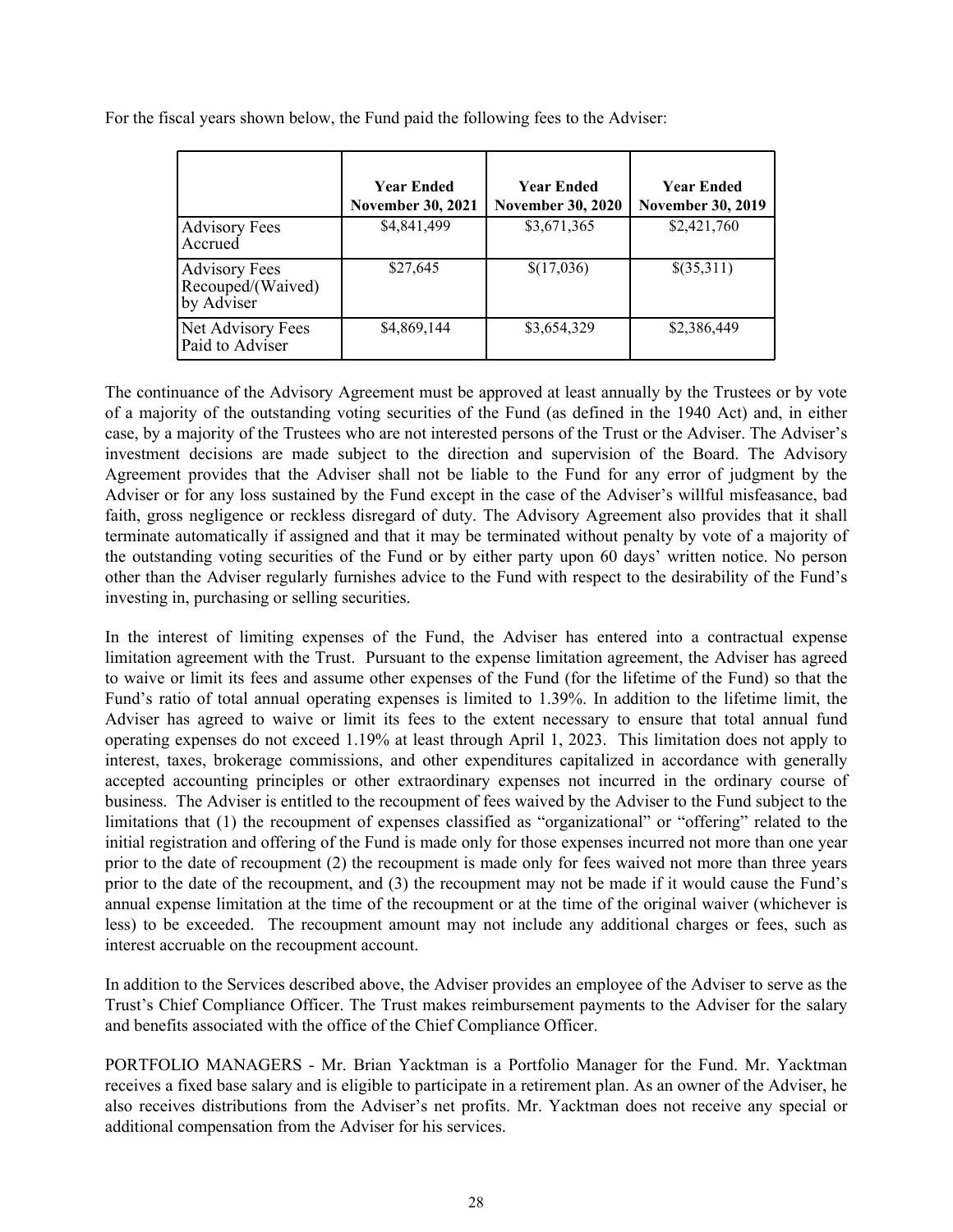Mr. Elliott Savage is a Portfolio Manager for the Fund. Mr. Savage receives a fixed base salary and is eligible to participate in a retirement plan. As an owner of the Adviser, he also receives distributions from the Adviser's net profits. Mr. Savage does not receive any special or additional compensation from the Adviser for his services.

The following indicates the dollar range of Fund shares beneficially owned by the Portfolio Managers as of November 30, 2021.

| <b>Portfolio Manager</b> | <b>Dollar Range of Fund Shares Beneficially</b><br>Owned |
|--------------------------|----------------------------------------------------------|
| Brian Yacktman           | Over \$1,000,000                                         |
| <b>Elliott Savage</b>    | Over \$1,000,000                                         |

As of November 30, 2021, the Adviser managed approximately \$1.36 billion in assets in 222 accounts. The following provides information regarding other accounts managed by the Portfolio Managers as of November 30, 2021:

|                | <b>Registered Investment</b><br><b>Companies</b><br>(excluding the Fund) |                                                         |                              | <b>Other Pooled</b><br><b>Investment Vehicles</b>                       |                                     | <b>Other Accounts</b>                                                  |
|----------------|--------------------------------------------------------------------------|---------------------------------------------------------|------------------------------|-------------------------------------------------------------------------|-------------------------------------|------------------------------------------------------------------------|
|                | Number of<br><b>Accounts</b>                                             | <b>Total Assets in</b><br>the Accounts<br>(in millions) | Number of<br><b>Accounts</b> | <b>Total</b><br>Assets in<br>the<br><b>Accounts</b><br>(in<br>millions) | <b>Number of</b><br><b>Accounts</b> | <b>Total</b><br>Assets in<br>the<br><b>Accounts</b><br>$(in$ millions) |
| Brian Yacktman | $_{0}$                                                                   | \$0                                                     |                              | \$0                                                                     | 221                                 | \$814.68                                                               |
| Elliot Savage  | $\Omega$                                                                 | \$0                                                     |                              | \$0                                                                     | 221                                 | \$814.68                                                               |

As of November 30, 2021, the Portfolio Managers did not manage any accounts with a performance-based advisory fee.

### Conflicts of Interest

The portfolio managers' management of other accounts may give rise to potential conflicts of interest in connection with their management of the Fund's investments, on the one hand, and the investments of the other accounts, on the other. The other accounts may have the same investment objective as the Fund. Therefore, a potential conflict of interest may arise as a result of the identical investment objectives, whereby a portfolio manager could favor one account over another. Another potential conflict could include the portfolio managers' knowledge about the size, timing and possible market impact of Fund trades, whereby a portfolio manager could use this information to the advantage of other accounts and to the disadvantage of the Fund. The Adviser has developed policies and procedures reasonably designed to mitigate those conflicts. In particular, the Adviser has adopted policies and procedures to ensure that the purchase and sale of securities among all accounts it manages are fairly and equitably allocated on an aggregated basis.

ADMINISTRATOR ― U.S. Bancorp Fund Services, LLC, doing business as U.S. Bank Global Fund Services with respect to its role as administrator and accountant for the Fund ("Fund Services"), located at P.O. Box 701, Milwaukee, Wisconsin 53201, serves as the administrator of the Fund. Fund Services supervises all aspects of the administrative operation of the Fund. Among other services, Fund Services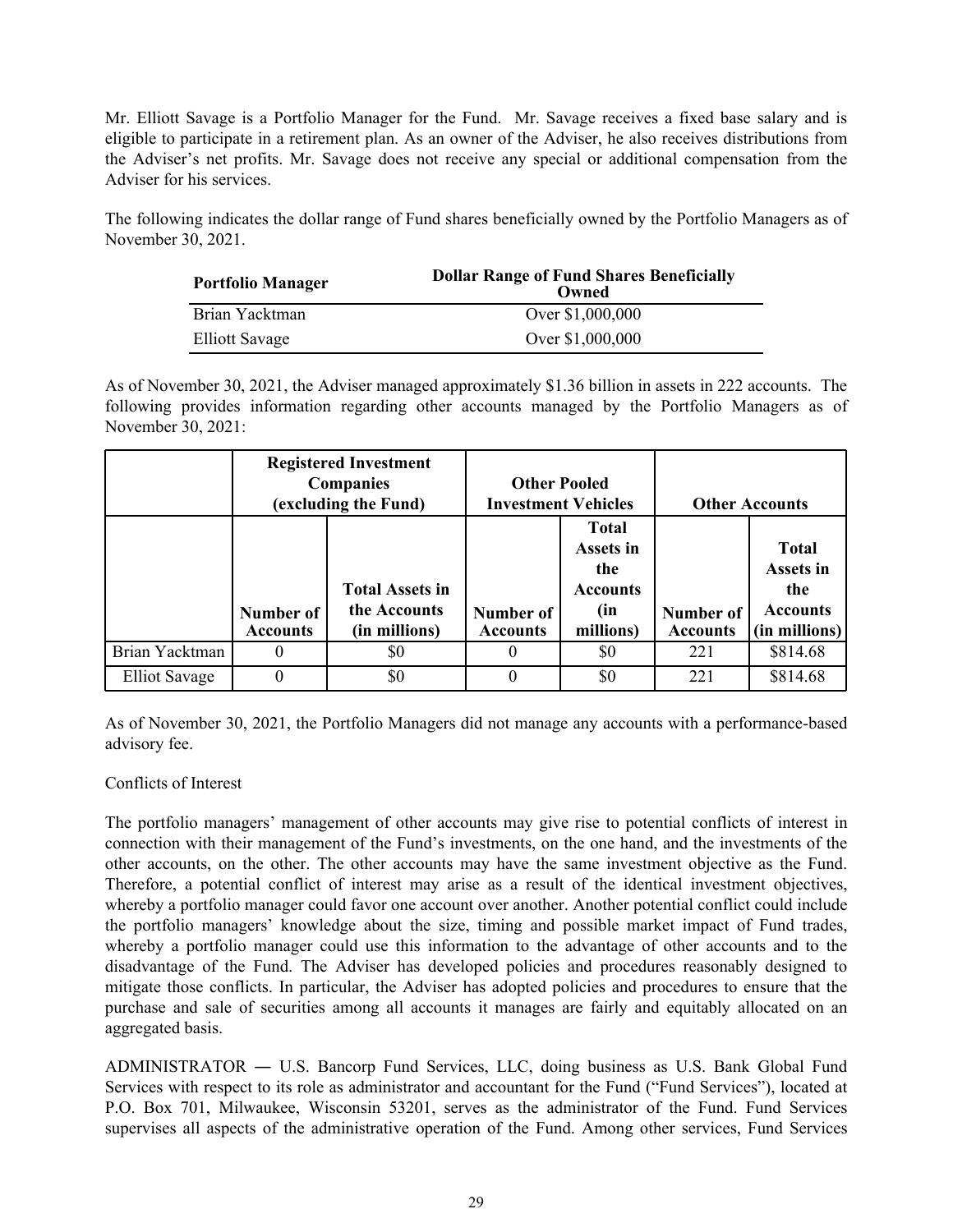shall provide administrative and regulatory services including filing all required federal income tax returns, assisting with the preparation of regulatory filings, preparing financial statements and monitoring expense accruals. Fund Services receives a fee as a percentage of assets in the Fund. The Fund paid the following administration fees to Fund Services during the fiscal years ended November 30:

| 2021      | 2020      | 2019     |
|-----------|-----------|----------|
| \$186,993 | \$145,740 | \$98,814 |

CUSTODIAN – U.S. Bank N.A., 1555 North RiverCenter Drive, Suite 302, Milwaukee, Wisconsin 53212 serves as custodian for the Fund's cash and securities. The Custodian does not assist in, and is not responsible for, investment decisions involving assets of the Fund.

ACCOUNTING SERVICES – Pursuant to an Accounting Service Agreement, Fund Services is responsible for accounting relating to the Fund and its investment transactions; maintaining certain books and records of the Fund; determining daily the NAV per share of the Fund; and preparing security position, transaction and cash position reports. Fund Services also monitors periodic distributions of gains or losses on portfolio sales and maintains a daily listing of portfolio holdings. Fund Services is responsible for providing expenses accrued and payment reporting services, tax-related financial information to the Trust, and for monitoring compliance with the regulatory requirements relating to maintaining accounting records. For its services as accounting agent, Fund Services receives an asset-based fee, computed daily and paid monthly of the average daily net assets of the Fund against a minimum fee plus out-of-pocket expenses.

TRANSFER AGENT AND DIVIDEND DISBURSING AGENT – Pursuant to a Transfer Agent Agreement with the Trust, Fund Services acts as the Fund's transfer and disbursing agent. Fund Services provides certain shareholder and other services to the Trust, including furnishing account and transaction information and maintaining shareholder account records. Fund Services is responsible for processing orders and payments for share purchases. Fund Services mails proxy materials (and receives and tabulates proxies), shareholder reports, confirmation forms for purchases and redemptions and prospectuses to shareholders. Fund Services disburses income dividends and capital distributions and prepares and files appropriate tax-related information concerning dividends and distributions to shareholders. For its services as transfer agent, Fund Services receives an asset-based fee, computed daily and paid monthly of the average daily net assets of the Fund against a minimum fee plus out-of-pocket expenses.

DISTRIBUTOR – Vigilant Distributors, LLC (previously, Herald Investment Marketing, LLC) (the "Distributor"), located at 223 Wilmington West Chester Pike, Suite 216, Chadds Ford, Pennsylvania 19317 serves as the Fund's principal underwriter and national distributor for the shares of the Fund pursuant to a Distribution Agreement. The Distributor is registered as a broker-dealer and is a member of the Financial Industry National Regulatory Agency ("FINRA"). The Distributor offers the Fund's shares on a continuous, best efforts basis.

OTHER EXPENSES - The Fund pays certain operating expenses that are not assumed by the Adviser, the Trust or any of their respective affiliates. These expenses, together with fees paid to the Adviser, the Administrator, the Custodian, the Distributor and the Transfer Agent, are deducted from the income of the Fund before dividends are paid. These expenses include, but are not limited to, expenses of officers and Trustees who are not affiliated with the Adviser, the Trust or any of their respective affiliates, taxes, interest, legal fees, custodian fees, audit fees, brokerage fees and commissions, the expenses of reports to shareholders, shareholders' meetings and proxy solicitations.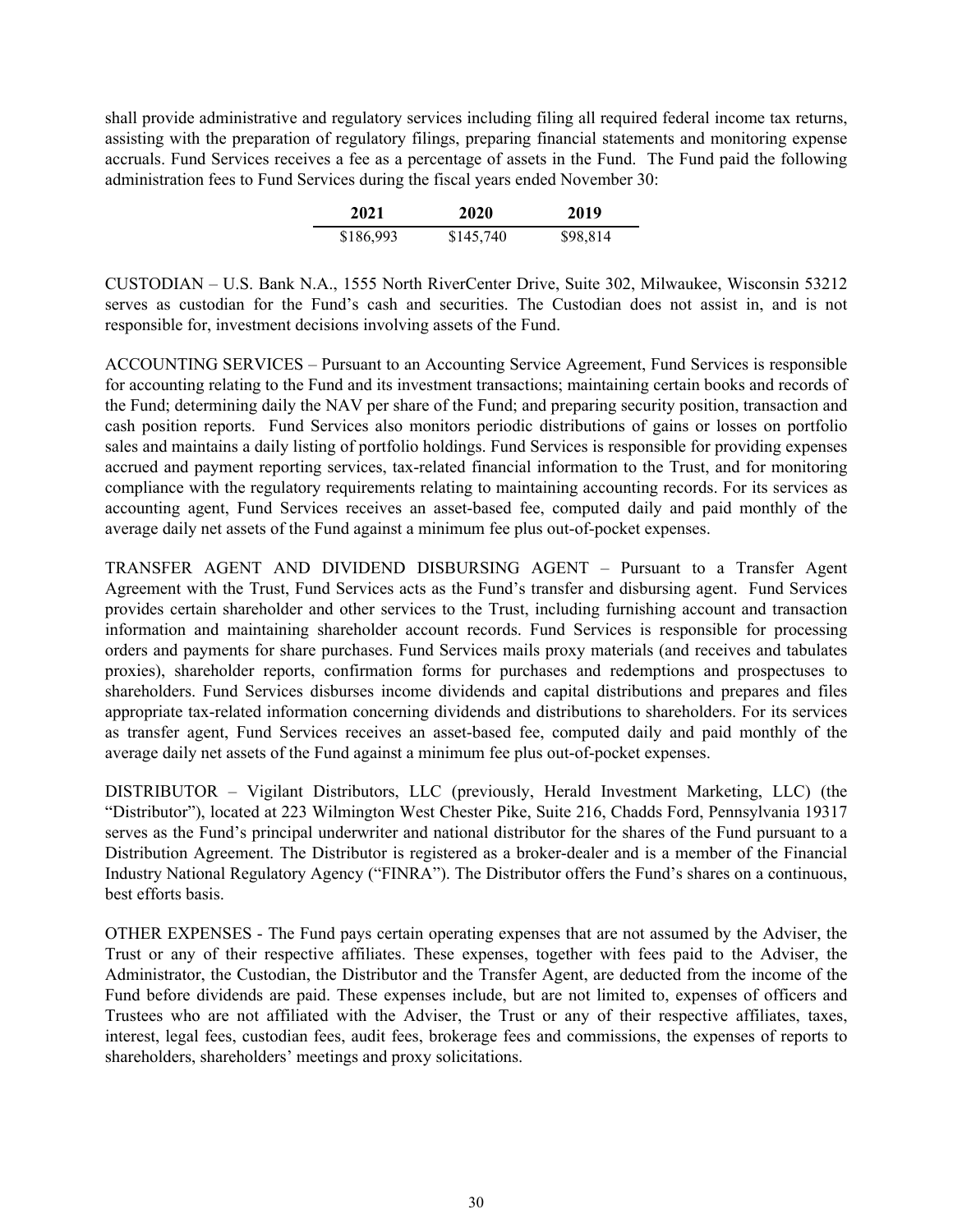### **PORTFOLIO TRANSACTIONS AND ALLOCATION OF BROKERAGE**

<span id="page-33-0"></span>The Fund's assets are invested by the Adviser in a manner consistent with its investment objective, policies, and restrictions, and with any instructions the Board may issue from time to time. Within this framework, the Adviser is responsible for making all determinations as to the purchase and sale of portfolio securities and for taking all steps necessary to implement securities transactions on behalf of the Fund.

U.S. Government Securities generally are traded in the over-the-counter market through broker-dealers. A broker-dealer is a securities firm or bank that makes a market for securities by offering to buy at one price and sell at a slightly higher price. The difference between the prices is known as a spread.

In placing orders for the purchase and sale of portfolio securities for the Fund, the Adviser will use its best efforts to obtain the best possible price and execution and will otherwise place orders with broker-dealers subject to, and in accordance with, any instructions the Board may issue from time to time. The Adviser will select broker-dealers to execute portfolio transactions on behalf of the Fund primarily on the basis of best price and execution.

When consistent with the objectives of prompt execution and favorable net price, business may be placed with broker-dealers who furnish investment research or services to the Adviser. Such research or services include advice, both directly and in writing, as to the value of securities; the advisability of investing in, purchasing or selling securities; the availability of securities, or purchasers or sellers of securities; as well as analyses and reports concerning issues, industries, securities, economic factors and trends, portfolio strategy and the performance of accounts. To the extent portfolio transactions are effected with broker-dealers who furnish research services to the Adviser, the Adviser receives a benefit, not capable of evaluation in dollar amounts, without providing any direct monetary benefit to the Fund from these transactions. The Adviser believes that most research services obtained by it generally benefit several or all of the investment companies and private accounts that it manages, as opposed to solely benefiting one specific managed fund or account.

Transactions on U.S. stock exchanges, foreign stock exchanges, commodities markets and futures markets and other agency transactions involve the payment by the Fund of negotiated brokerage commissions. Such commissions vary among different brokers. A particular broker may charge different commissions according to such factors as the difficulty and size of the transaction. There is generally no stated commission in the case of securities traded in the over-the-counter markets, but the price paid by the Fund usually includes an undisclosed dealer commission or mark-up. In underwritten offerings, the price paid by the Fund includes a disclosed, fixed commission or discount retained by the underwriter or dealer.

It has for many years been a common practice in the investment advisory business for advisers of investment companies and other institutional investors to receive brokerage and research services (as defined in the Securities Exchange Act of 1934, as amended (the "1934 Act")) from broker-dealers that execute portfolio transactions for the clients of such advisers and from third parties with which such brokerdealers have arrangements. Consistent with this practice, the Adviser may receive brokerage and research services and other similar services from many broker-dealers with which the Adviser may place the Fund's portfolio transactions and from third parties with which these broker-dealers have arrangements. These services include such matters as general economic and market reviews, industry and company reviews, evaluations of investments, recommendations as to the purchase and sale of investments, newspapers, magazines, pricing services, quotation services, news services and personal computers utilized by the Adviser. Where the services referred to above are not used exclusively by the Adviser for research purposes, the Adviser, based upon its own allocations of expected use, bears that portion of the cost of these services which directly relates to their non-research use. Some of these services are of value to the Adviser and its affiliates in advising a variety of their clients (including the Fund), although not all of these services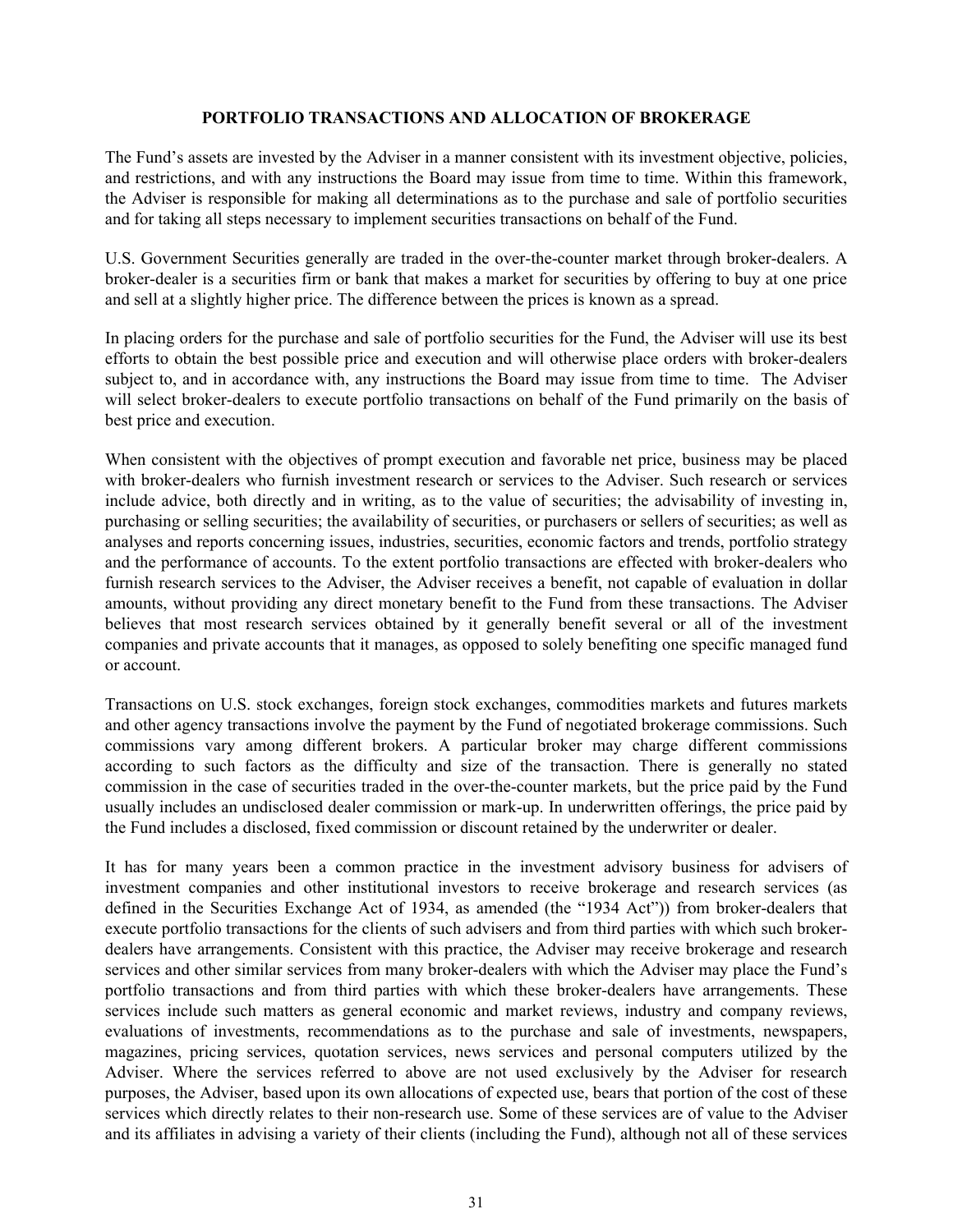<span id="page-34-0"></span>are necessarily useful and of value in managing the Fund. The management fee paid by the Fund is not reduced because the Adviser and its affiliates receive these services even though the Adviser might otherwise be required to purchase some of these services for cash.

As permitted by Section 28(e) of the 1934 Act, the Adviser may cause the Fund to pay a broker-dealer which provides "brokerage and research services" (as defined in the 1934 Act) to the Adviser an amount of disclosed commission for effecting securities transactions on stock exchanges and other transactions for the Fund on an agency basis in excess of the commission which another broker-dealer would have charged for effecting that transaction. The Adviser's authority to cause the Fund to pay any such greater commissions is also subject to such policies as the Trustees may adopt from time to time. The Adviser does not currently intend to cause the Fund to make such payments. It is the position of the staff of the SEC that Section 28(e) does not apply to the payment of such greater commissions in "principal" transactions. Accordingly, the Adviser will use its best effort to obtain the most favorable price and execution available with respect to such transactions, as described above.

The Fund paid the following brokerage commissions during the fiscal years ended November 30:

| 2021     | 2020     | 2019     |
|----------|----------|----------|
| \$17,683 | \$57,012 | \$31,392 |

#### **PORTFOLIO TURNOVER**

In order to qualify for the beneficial tax treatment afforded regulated investment companies, and to be relieved of Federal tax liabilities, the Fund must distribute substantially all of its net income to shareholders generally on an annual basis. Thus, the Fund may have to dispose of portfolio securities under disadvantageous circumstances to generate cash or borrow cash in order to satisfy the distribution requirement. The Fund does not trade in securities for short-term profits but, when circumstances warrant, securities may be sold without regard to the length of time they have been held.

Average annual portfolio turnover rate is the ratio of the lesser of sales or purchases to the monthly average value of the portfolio securities owned during the year, excluding from both the numerator and the denominator all securities with maturities at the time of acquisition of one year or less.

A higher portfolio turnover rate involves greater transaction expenses to a fund and may result in the realization of net capital gains, which would be taxable to shareholders when distributed. The Adviser makes purchases and sales for the Fund's portfolio whenever necessary, in the Adviser's opinion, to meet the Fund's objective. The Adviser anticipates that the average annual portfolio turnover rate of the Fund, under normal conditions, will be less than 100%. A high rate of portfolio turnover (100% or more) generally leads to higher transaction costs and may result in a greater number of taxable transactions. High portfolio turnover generally results in the distribution of short-term capital gains which are taxed at the higher ordinary income tax rates.

The following table shows the Fund's portfolio turnover rate for the fiscal years ended November 30:



### **CERTAIN U.S. FEDERAL INCOME TAX CONSIDERATIONS**

IN VIEW OF THE COMPLEXITIES OF U.S. FEDERAL AND OTHER INCOME TAX LAWS APPLICABLE TO REGULATED INVESTMENT COMPANIES, A PROSPECTIVE SHAREHOLDER IS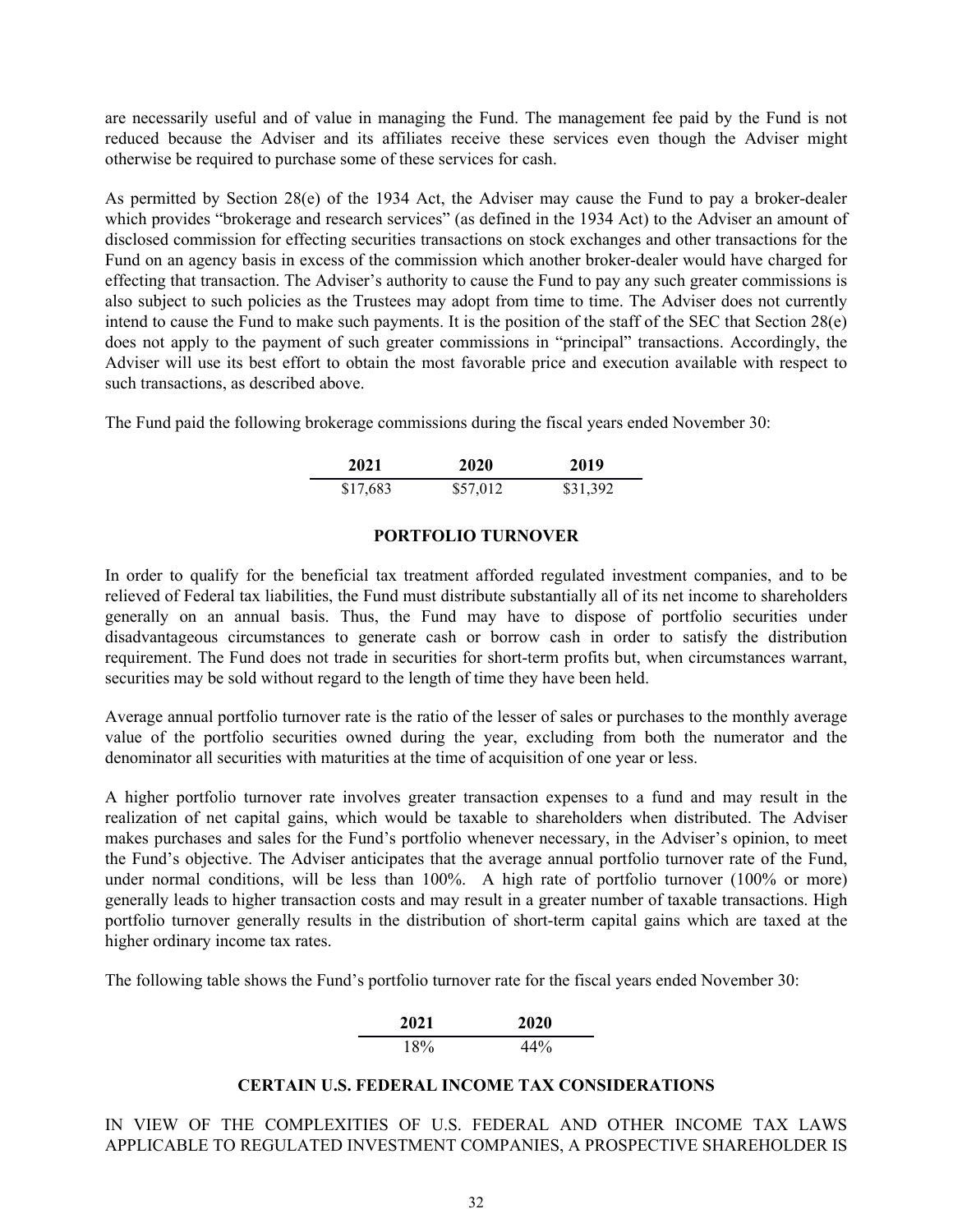## URGED TO CONSULT WITH AND RELY SOLELY UPON ITS TAX ADVISORS TO UNDERSTAND FULLY THE U.S. FEDERAL, STATE, LOCAL AND FOREIGN TAX CONSEQUENCES TO THAT INVESTOR OF SUCH AN INVESTMENT BASED ON THAT INVESTOR'S PARTICULAR FACTS AND CIRCUMSTANCES. THIS SUMMARY IS NOT INTENDED TO BE, AND SHOULD NOT BE CONSTRUED AS, LEGAL OR TAX ADVICE TO ANY PROSPECTIVE SHAREHOLDER.

The following information supplements and should be read in conjunction with the section in the Prospectus entitled "Taxes." The Prospectus generally describes the U.S. federal income tax treatment of distributions by the Fund. This section of the SAI provides additional information concerning U.S. federal income taxes. It is based on the Internal Revenue Code of 1986, as amended (the "Code"), applicable Treasury Regulations, judicial authority, and administrative rulings and practice, all as of the date of this SAI and all of which are subject to change, including changes with retroactive effect. Except as specifically set forth below, the following discussion does not address any state, local or foreign tax matters.

A shareholder's tax treatment may vary depending upon the shareholder's particular situation. This discussion applies only to shareholders holding Fund shares as capital assets within the meaning of the Code. A shareholder may also be subject to special rules not discussed below if they are a certain kind of shareholder, including, but not limited to: an insurance company; a tax-exempt organization; a financial institution or broker-dealer; a person who is neither a citizen nor resident of the United States or entity that is not organized under the laws of the United States or political subdivision thereof; a shareholder who holds Fund shares as part of a hedge, straddle or conversion transaction; a shareholder who does not hold Fund shares as a capital asset; or an entity taxable as a partnership for U.S. federal income tax purposes and investors in such an entity.

The Trust has not requested and will not request an advance ruling from the Internal Revenue Service (the "IRS") as to the U.S. federal income tax matters described below. The IRS could adopt positions contrary to those discussed below and such positions could be sustained. In addition, the following discussion and the discussions in the Prospectus applicable to each shareholder address only some of the U.S. federal income tax considerations generally affecting investments in the Fund. Prospective shareholders are urged to consult their own tax advisers and financial planners regarding the U.S. federal tax consequences of an investment in the Fund, the application of state, local or foreign laws, and the effect of any possible changes in applicable tax laws on their investment in the Fund.

#### **Qualification as a Regulated Investment Company**

It is intended that the Fund qualify for treatment as a regulated investment company (a "RIC") under Subchapter M of Subtitle A, Chapter 1 of the Code. In order to qualify as a RIC under the Code, the Fund must, among other things, derive at least 90% of its gross income each taxable year generally from (i) dividends, interest, certain payments with respect to securities loans, gains from the sale or other disposition of stock, securities or foreign currencies, and other income attributable to its business of investing in such stock, securities or foreign currencies (including, but not limited to, gains from options, futures or forward contracts) and (ii) net income derived from an interest in a qualified publicly traded partnership, as defined in the Code. Future U.S. Treasury regulations may (possibly retroactively) exclude from qualifying income foreign currency gains that are not directly related to the Fund's principal business of investing in stock, securities or options and futures with respect to stock or securities. In general, for purposes of this 90% gross income requirement, income derived from a partnership, except a qualified publicly traded partnership, will be treated as qualifying income only to the extent such income is attributable to items of income of the partnership which would be qualifying income if realized by the RIC.

The Fund must also diversify its holdings so that, at the end of each quarter of the Fund's taxable year: (i) at least 50% of the fair market value of its gross assets consists of (A) cash and cash items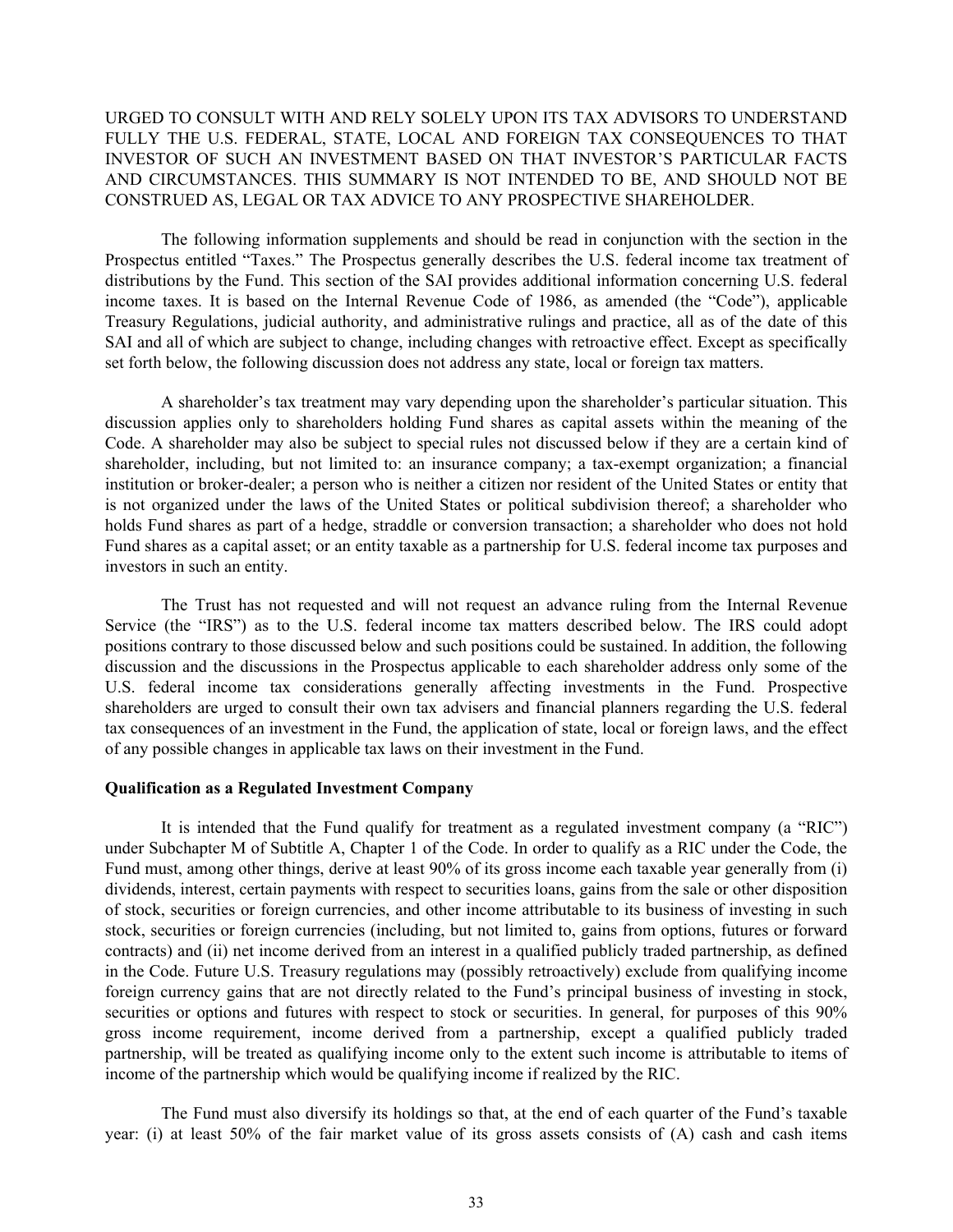(including receivables), U.S. Government Securities and securities of other RICs, and (B) securities of any one issuer (other than those described in clause (A)) to the extent such securities do not exceed 5% of the value of the Fund's total assets and do not exceed 10% of the outstanding voting securities of such issuer, and (ii) not more than 25% of the value of the Fund's total assets consists of the securities of any one issuer (other than those described in clause  $(i)(A)$ ), the securities of two or more issuers the Fund controls and which are engaged in the same, similar or related trades or businesses, or the securities of one or more qualified publicly traded partnerships. In addition, for purposes of meeting the diversification requirement of clause (i)(B), the term "outstanding voting securities of such issuer" includes the equity securities of a qualified publicly traded partnership. The qualifying income and diversification requirements applicable to the Fund may limit the extent to which it can engage in transactions in options, futures contracts, forward contracts and swap agreements.

If the Fund fails to satisfy any of the qualifying income or diversification requirements in any taxable year, the Fund may be eligible for relief provisions if the failures are due to reasonable cause and not willful neglect and if a penalty tax is paid with respect to each failure to satisfy the applicable requirement. Additionally, relief is provided for certain *de minimis* failures of the diversification requirements where the Fund corrects the failure within a specified period. If the applicable relief provisions are not available or cannot be met, such Fund will be taxed in the same manner as an ordinary corporation, described below.

In addition, with respect to each taxable year, the Fund generally must distribute to its shareholders at least 90% of its investment company taxable income, which generally includes its ordinary income and the excess of any net short-term capital gain over net long- term capital loss, and at least 90% of its net taxexempt interest income earned for the taxable year. If the Fund meets all of the RIC qualification requirements, it generally will not be subject to U.S. federal income tax on any of the investment company taxable income and net capital gain (i.e., the excess of net long-term capital gain over net short-term capital loss) it distributes to its shareholders. For this purpose, the Fund generally must make the distributions in the same year that it realizes the income and gain, although in certain circumstances, the Fund may make the distributions in the following taxable year. Shareholders generally are taxed on any distributions from the Fund in the year they are actually distributed. However, if the Fund declares a distribution to shareholders of record in October, November or December of one year and pays the distribution by January 31 of the following year, the Fund and its shareholders will be treated as if the Fund paid the distribution on December 31 of the first year. The Fund intends to distribute its net income and gain in a timely manner to maintain its status as a RIC and eliminate fund-level U.S. federal income taxation of such income and gain. However, no assurance can be given that the Fund will not be subject to U.S. federal income taxation.

Moreover, the Fund may retain for investment all or a portion of their net capital gain. If the Fund retains any net capital gain, it will be subject to a tax at regular corporate rates on the amount retained, but may report the retained amount as undistributed capital gain in a written statement furnished to its shareholders, who (i) will be required to include in income for U.S. federal income tax purposes, as longterm capital gain, their shares of such undistributed amount, and (ii) will be entitled to credit their proportionate shares of the tax paid by the Fund on such undistributed amount against their U.S. federal income tax liabilities, if any, and to claim refunds to the extent the credit exceeds such liabilities. For U.S. federal income tax purposes, the tax basis of shares owned by a shareholder of the Fund will be increased by an amount equal to the difference between the amount of undistributed capital gain included in the shareholder's gross income and the tax deemed paid by the shareholder under clause (ii) of the preceding sentence. The Fund is not required to, and there can be no assurance that it will, make this designation if it retains all or a portion of its net capital gain in a taxable year.

If, for any taxable year, the Fund fails to qualify as a RIC, and is not eligible for relief as described above, it will be taxed in the same manner as an ordinary corporation without any deduction for its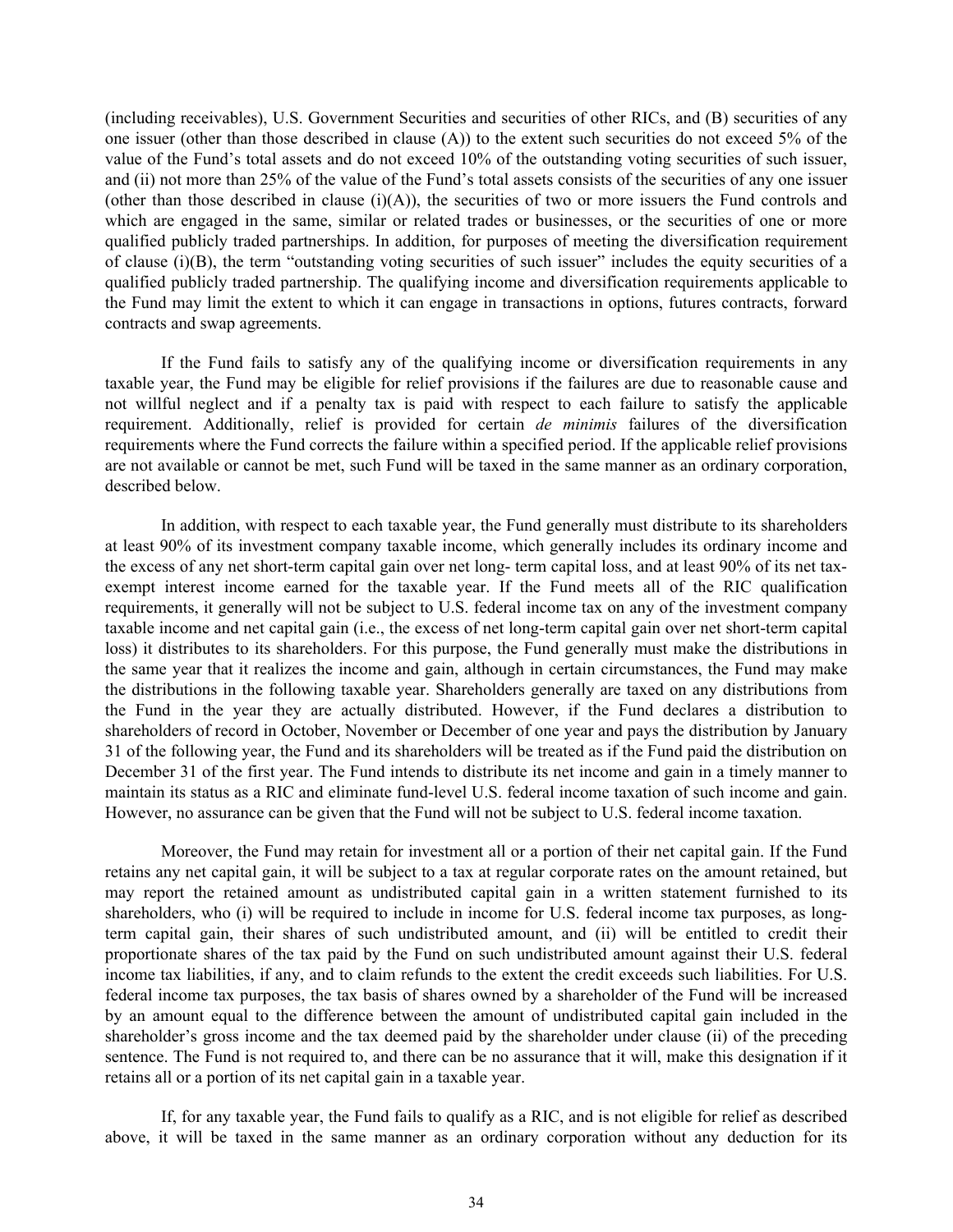distributions to shareholders, and all distributions from the Fund's current and accumulated earnings and profits (including any distributions of its net tax-exempt income and net long-term capital gain) to its shareholders will be taxable as dividend income. To re-qualify to be taxed as a RIC in a subsequent year, the Fund may be required to distribute to its shareholders its earnings and profits attributable to non-RIC years reduced by an interest charge on 50% of such earnings and profits payable by the Fund to the IRS. In addition, if the Fund initially qualifies as a RIC but subsequently fails to qualify as a RIC for a period greater than two taxable years, the Fund generally would be required to recognize and pay tax on any net unrealized gain (the excess of aggregate gain, including items of income, over aggregate loss that would have been realized if the Fund had been liquidated) or, alternatively, to be subject to tax on such unrealized gain recognized for a period of ten years, in order to re-qualify as a RIC in a subsequent year.

#### **Equalization Accounting**

The Fund may use the so-called "equalization method" of accounting to allocate a portion of its "earnings and profits," which generally equals the Fund's undistributed investment company taxable income and net capital gain, with certain adjustments, to redemption proceeds. This method permits the Fund to achieve more balanced distributions for both continuing and redeeming shareholders. Although using this method generally will not affect the Fund's total returns, it may reduce the amount that the Fund would otherwise distribute to continuing shareholders by reducing the effect of redemptions of Fund shares on Fund distributions to shareholders. However, the IRS may not have expressly sanctioned the particular equalization methods that may be used by the Fund, and thus the Fund's use of these methods may be subject to IRS scrutiny.

### **Capital Loss Carry-Forwards**

The Fund is permitted to carry forward a net capital loss to offset its capital gain indefinitely. The excess of the Fund's net short-term capital loss over its net long-term capital gain is treated as a short-term capital loss arising on the first day of the Fund's next taxable year and the excess of the Fund's net longterm capital loss over its net short-term capital gain is treated as a long-term capital loss arising on the first day of the Fund's next taxable year. If future capital gain is offset by carried-forward capital losses, such future capital gain is not subject to fund-level U.S. federal income tax, regardless of whether it is distributed to shareholders. Accordingly, the Fund does not expect to distribute any such offsetting capital gain. The Fund cannot carry back or carry forward any net operating losses. As of November 30, 2021, the Fund had no short-term or long-term capital loss carryfowards.

If the Fund engages in a reorganization, either as an acquiring fund or acquired fund, its capital loss carry-forwards (if any), its unrealized losses (if any), and any such losses of other funds participating in the reorganization may be subject to severe limitations that could make such losses substantially unusable. The Fund has engaged in reorganizations in the past and/or may engage in reorganizations in the future.

#### **Excise Tax**

If the Fund fails to distribute by December 31 of each calendar year at least the sum of 98% of its ordinary income for that year (excluding capital gains and losses), 98.2% of its capital gain net income (adjusted for certain net ordinary losses) for the 12-month period ending on October 31 of that year, and any of its ordinary income and capital gain net income from previous years that was not distributed during such years, the Fund will be subject to a nondeductible 4% U.S. federal excise tax on the undistributed amounts (other than to the extent of its tax-exempt interest income, if any). For these purposes, the Fund will be treated as having distributed any amount on which it is subject to corporate level U.S. federal income tax for the taxable year ending within the calendar year. The Fund generally intends to actually, or be deemed to, distribute substantially all of its ordinary income and capital gain net income, if any, by the end of each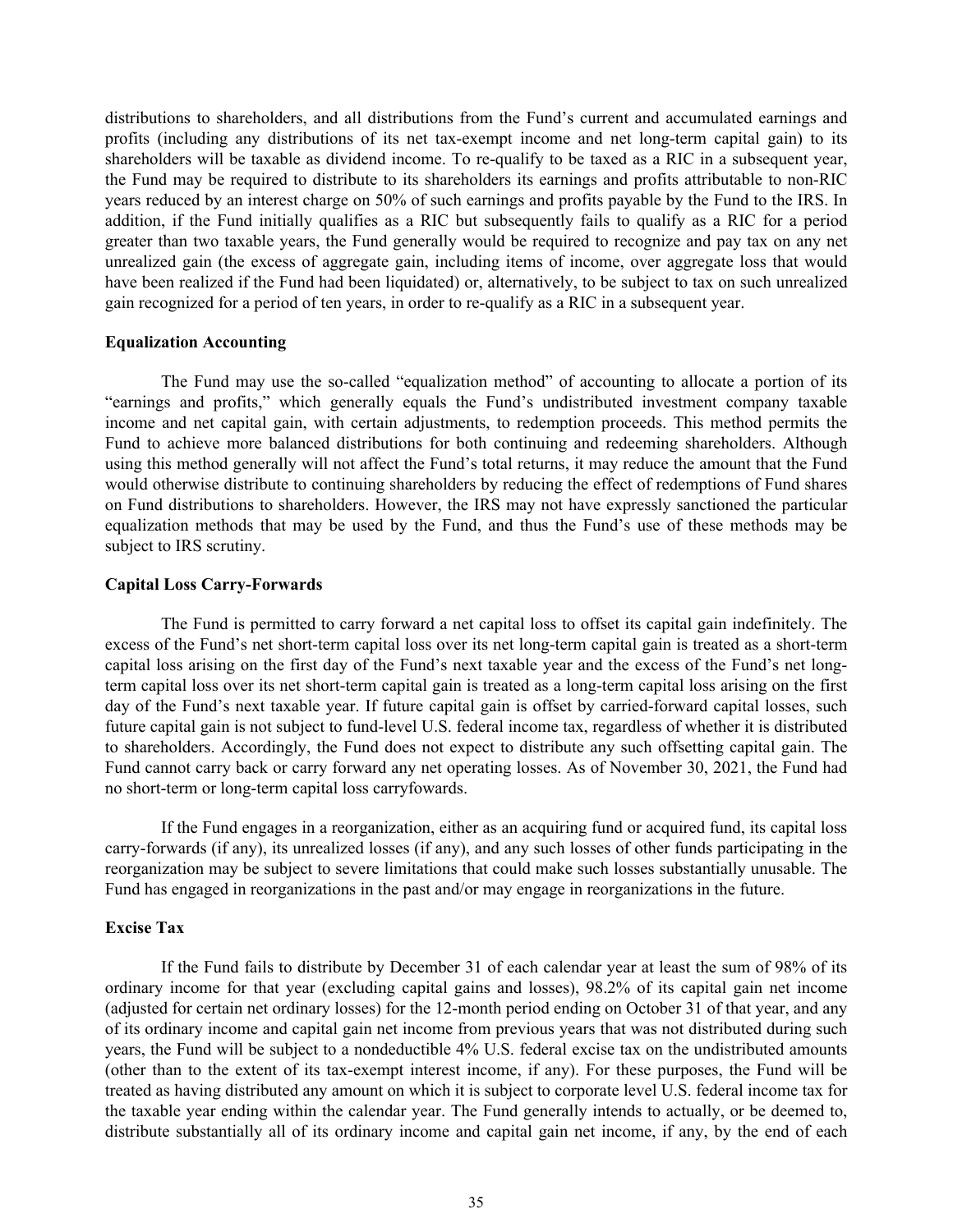calendar year and thus expects not to be subject to the excise tax. However, no assurance can be given that the Fund will not be subject to the excise tax. Moreover, the Fund reserves the right to pay an excise tax rather than make an additional distribution when circumstances warrant (for example, the amount of excise tax to be paid by the Fund is determined to be *de minimis*).

#### **Taxation of Investments**

In general, realized gains or losses on the sale of securities held by the Fund will be treated as capital gains or losses, and long-term capital gains or losses if the Fund has held the disposed securities for more than one year at the time of disposition.

If the Fund purchases a debt obligation with original issue discount ("OID") (generally, a debt obligation with a purchase price at original issuance less than its principal amount, such as a zero-coupon bond), which generally includes "payment-in-kind" or "PIK" bonds, the Fund generally is required to annually include in its taxable income a portion of the OID as ordinary income, even though the Fund may not receive cash payments attributable to the OID until a later date, potentially until maturity or disposition of the obligation. A portion of the OID includible in income with respect to certain high-yield corporate discount obligations may be treated as a dividend for U.S. federal income tax purposes. Similarly, if the Fund purchases a debt obligation with market discount (generally a debt obligation with a purchase price after original issuance less than its principal amount (reduced by any OID)), the Fund generally is required to annually include in its taxable income a portion of the market discount as ordinary income, even though the Fund may not receive cash payments attributable to the market discount until a later date, potentially until maturity or disposition of the obligation. The Fund generally will be required to make distributions to shareholders representing the OID or market discount income on debt obligations that is currently includible in income, even though the cash representing such income may not have been received by the Fund. Cash to pay such distributions may be obtained from sales proceeds of securities held by the Fund which the Fund otherwise might have continued to hold; obtaining such cash might be disadvantageous for the Fund.

If the Fund invests in debt obligations that are in the lowest rating categories or are unrated, including debt obligations of issuers not currently paying interest or who are in default, special tax issues may exist for the Fund. U.S. federal income tax rules are not entirely clear about issues such as when the Fund may cease to accrue interest, OID, or market discount, when and to what extent deductions may be taken for bad debts or worthless securities, and how payments received on obligations in default should be allocated between principal and income. These and other related issues will be addressed by the Fund when, as, and if it invests in such securities, in order to seek to ensure that it distributes sufficient income to preserve its status as a RIC and does not become subject to U.S. federal income or excise tax.

If an option granted by the Fund is sold, lapses or is otherwise terminated through a closing transaction, such as a repurchase by the Fund of the option from its holder, the Fund will realize a shortterm capital gain or loss, depending on whether the premium income is greater or less than the amount paid by the Fund in the closing transaction. Some capital losses realized by the Fund in the sale, exchange, exercise, or other disposition of an option may be deferred if they result from a position that is part of a "straddle," discussed below. If securities are sold by the Fund pursuant to the exercise of a covered call option granted by it, the Fund generally will add the premium received to the sale price of the securities delivered in determining the amount of gain or loss on the sale. If securities are purchased by the Fund pursuant to the exercise of a put option granted by it, the Fund generally will subtract the premium received from its cost basis in the securities purchased.

Some regulated futures contracts, certain foreign currency contracts, and non-equity, listed options used by the Fund will be deemed "Section 1256 contracts." The Fund will be required to "mark-to-market" any such contracts held at the end of the taxable year by treating them as if they had been sold on the last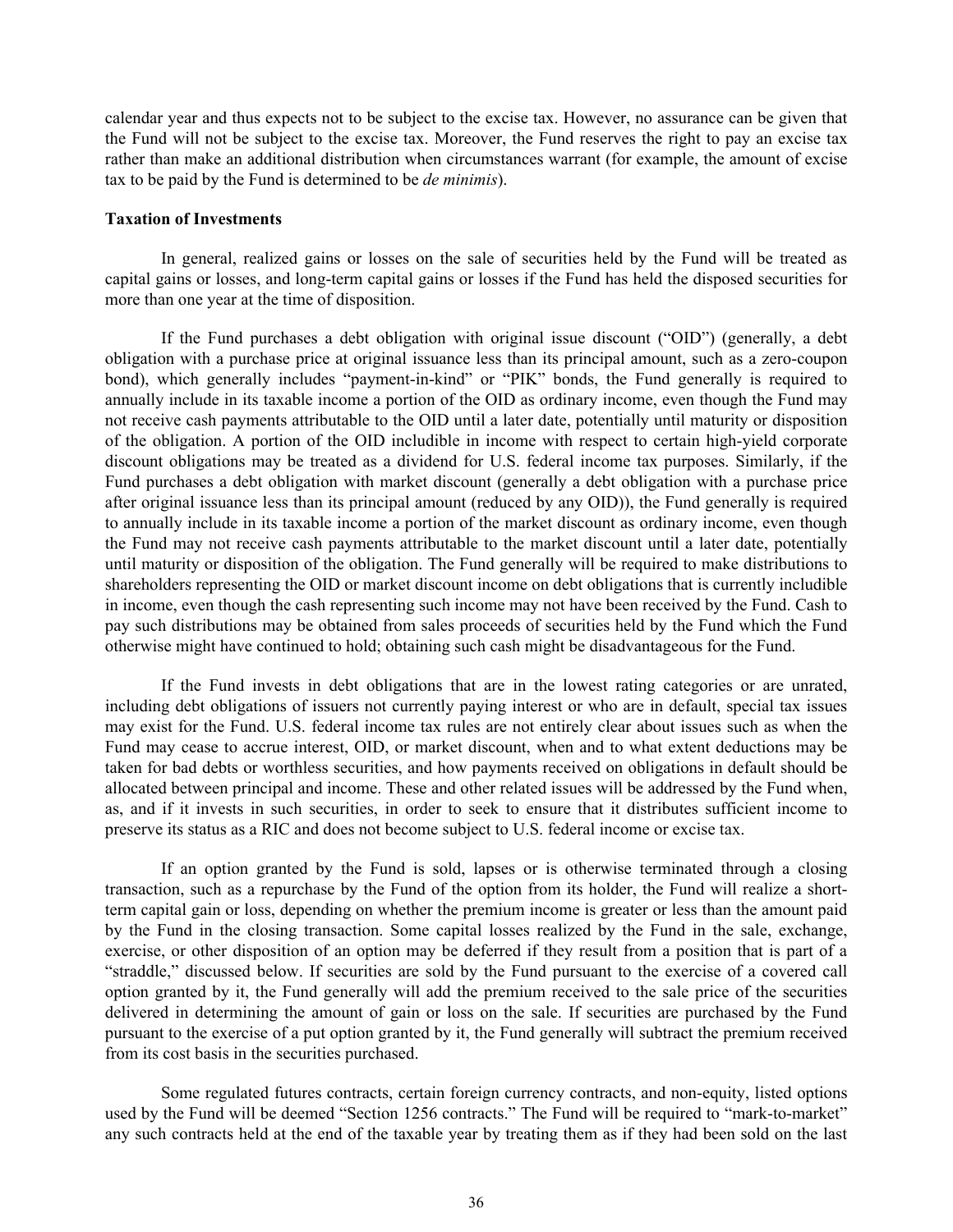day of that year at market value. Sixty percent of any net gain or loss realized on all dispositions of Section 1256 contracts, including deemed dispositions under the "mark-to-market" rule, generally will be treated as long-term capital gain or loss, and the remaining 40% will be treated as short-term capital gain or loss, although certain foreign currency gains and losses from such contracts may be treated as ordinary income or loss (as described below). These provisions may require the Fund to recognize income or gains without a concurrent receipt of cash. Transactions that qualify as designated hedges are exempt from the mark-tomarket rule and the "60%/40%" rule and may require the Fund to defer the recognition of losses on certain futures contracts, foreign currency contracts and non-equity options.

Foreign currency gains and losses realized by the Fund in connection with certain transactions involving foreign currency-denominated debt obligations, certain options, futures contracts, forward contracts, and similar instruments relating to foreign currency, foreign currencies, or payables or receivables denominated in a foreign currency are subject to Section 988 of the Code, which generally causes such gains and losses to be treated as ordinary income or loss and may affect the amount and timing of recognition of the Fund's income. Under future U.S. Treasury regulations, any such transactions that are not directly related to the Fund's investments in stock or securities (or its options contracts or futures contracts with respect to stock or securities) may have to be limited in order to enable the Fund to satisfy the 90% income test described above. If the net foreign currency loss exceeds the Fund's net investment company taxable income (computed without regard to such loss) for a taxable year, the resulting ordinary loss for such year will not be deductible by the Fund or its shareholders in future years.

Offsetting positions held by the Fund involving certain derivative instruments, such as financial forward, futures, and options contracts, may be considered, for U.S. federal income tax purposes, to constitute "straddles." "Straddles" are defined to include "offsetting positions" in actively traded personal property. The tax treatment of "straddles" is governed by Section 1092 of the Code which, in certain circumstances, overrides or modifies the provisions of Section 1256 of the Code, described above. If the Fund is treated as entering into a "straddle" and at least one (but not all) of the Fund's positions in derivative contracts comprising a part of such straddle is governed by Section 1256 of the Code, then such straddle could be characterized as a "mixed straddle." The Fund may make one or more elections with respect to "mixed straddles." Depending upon which election is made, if any, the results with respect to the Fund may differ. Generally, to the extent the straddle rules apply to positions established by the Fund, losses realized by the Fund may be deferred to the extent of unrealized gain in any offsetting positions. Moreover, as a result of the straddle rules, short-term capital loss on straddle positions may be recharacterized as long-term capital loss, and long-term capital gain may be characterized as short-term capital gain. In addition, the existence of a straddle may affect the holding period of the offsetting positions. As a result, the straddle rules could cause distributions that would otherwise constitute qualified dividend income (defined below) to fail to satisfy the applicable holding period requirements (described below) and therefore to be taxed as ordinary income. Furthermore, the Fund may be required to capitalize, rather than deduct currently, any interest expense and carrying charges applicable to a position that is part of a straddle, including any interest expense on indebtedness incurred or continued to purchase or carry any positions that are part of a straddle. Because the application of the straddle rules may affect the character and timing of gains and losses from affected straddle positions, the amount which must be distributed to shareholders, and which will be taxed to shareholders as ordinary income or long-term capital gain, may be increased or decreased substantially as compared to the situation where the Fund had not engaged in such transactions.

If the Fund enters into a "constructive sale" of any appreciated financial position in stock, a partnership interest, or certain debt instruments, the Fund will be treated as if it had sold and immediately repurchased the property and must recognize gain (but not loss) with respect to that position. A constructive sale of an appreciated financial position occurs when the Fund enters into certain offsetting transactions with respect to the same or substantially identical property, including: (i) a short sale; (ii) an offsetting notional principal contract; (iii) a futures or forward contract; or (iv) other transactions identified in future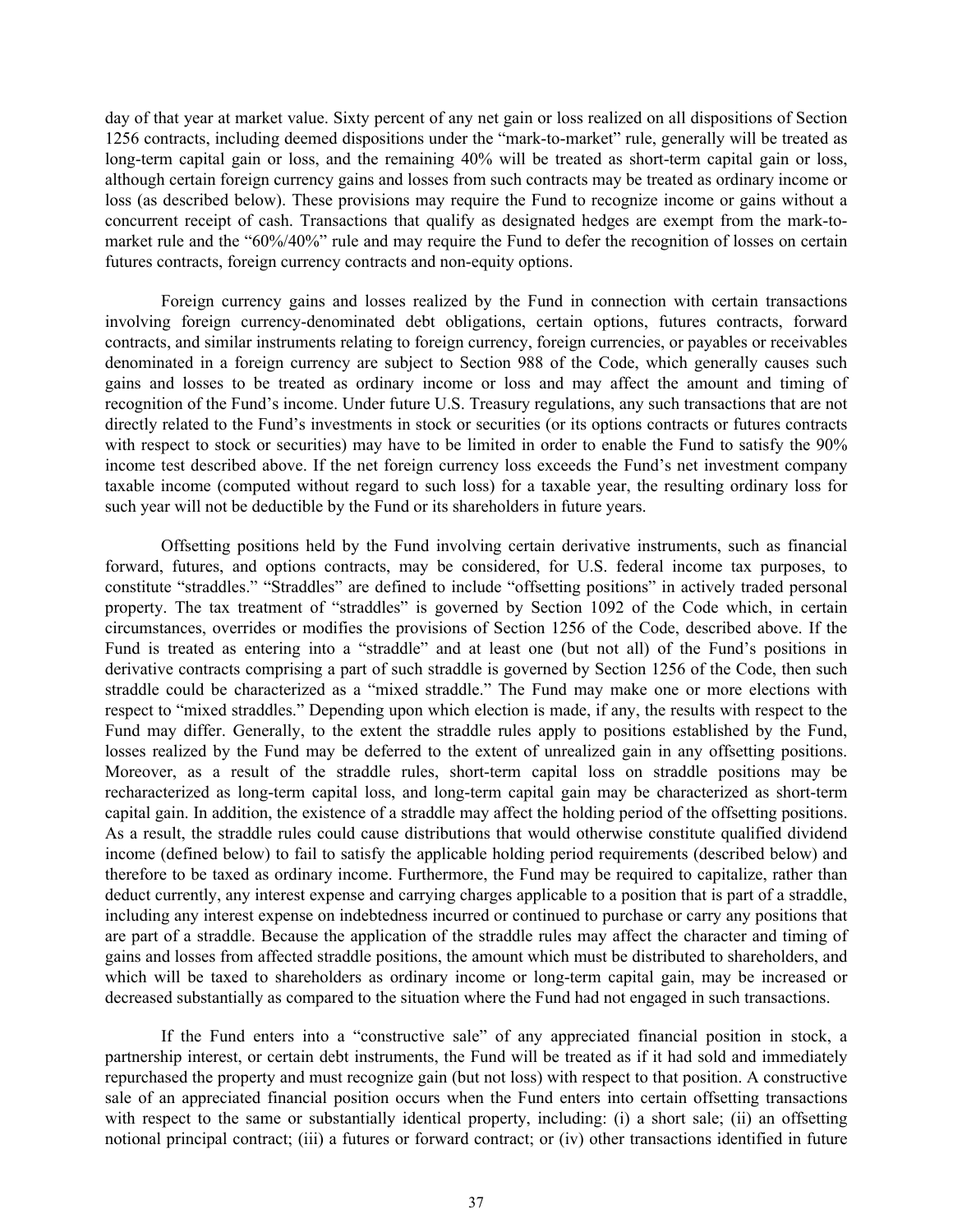U.S. Treasury regulations. The character of the gain from constructive sales will depend upon the Fund's holding period in the appreciated financial position. Losses realized from a sale of a position that was previously the subject of a constructive sale will be recognized when the position is subsequently disposed of. The character of such losses will depend upon the Fund's holding period in the position and the application of various loss deferral provisions in the Code. Constructive sale treatment does not apply to certain closed transactions, including if such a transaction is closed on or before the 30th day after the close of the Fund's taxable year and the Fund holds the appreciated financial position unhedged throughout the 60-day period beginning with the day such transaction was closed.

The amount of long-term capital gain the Fund may recognize from certain derivative transactions with respect to interests in certain pass-through entities is limited under the Code's constructive ownership rules. The amount of long-term capital gain is limited to the amount of such gain the Fund would have had if the Fund directly invested in the pass-through entity during the term of the derivative contract. Any gain in excess of this amount is treated as ordinary income. An interest charge is imposed on the amount of gain that is treated as ordinary income.

In addition, the Fund's transactions in securities and certain types of derivatives (e.g., options, futures contracts, forward contracts, and swap agreements) may be subject to other special tax rules, such as the wash sale rules or the short sale rules, the effect of which may be to accelerate income to the Fund, defer losses to the Fund, cause adjustments to the holding periods of the Fund's securities, convert long-term capital gains into short-term capital gains, and/or convert short-term capital losses into long- term capital losses. These rules could therefore affect the amount, timing, and character of distributions to shareholders.

Rules governing the U.S. federal income tax aspects of derivatives, including swap agreements, are in a developing stage and are not entirely clear in certain respects. Accordingly, while the Fund intends to account for such transactions in a manner it deems to be appropriate, the IRS might not accept such treatment. If it did not, the status of the Fund as a RIC might be jeopardized. Certain requirements that must be met under the Code in order for the Fund to qualify as a RIC may limit the extent to which the Fund will be able to engage in derivatives transactions.

The Fund may invest in real estate investment trusts ("REITs"). Investments in REIT equity securities may require the Fund to accrue and distribute income not yet received. To generate sufficient cash to make the requisite distributions, the Fund may be required to sell securities in its portfolio (including when it is not advantageous to do so) that it otherwise would have continued to hold. The Fund's investments in REIT equity securities may at other times result in the Fund's receipt of cash in excess of the REIT's earnings if the Fund distributes these amounts, these distributions could constitute a return of capital to Fund shareholders for U.S. federal income tax purposes. Dividends received by the Fund from a REIT generally will not constitute qualified dividend income and will not qualify for the dividends-received deduction. Under recent legislation, certain income distributed by pass through entities is allowed up to a 20% deduction; however, it is unclear at this time whether a RIC (such as the Fund) can pass on such deduction on REIT distributions to shareholders. Individuals must satisfy holding period and other requirements in order to be eligible for this deduction. Without further legislation, the deduction would sunset after 2025. Shareholders should consult their own tax professionals concerning their eligibility for this deduction.

The Fund may invest directly or indirectly in residual interests in real estate mortgage investment conduits ("REMICs") or in other interests that may be treated as taxable mortgage pools ("TMPs") for U.S. federal income tax purposes. Under IRS guidance, the Fund must allocate "excess inclusion income" received directly or indirectly from REMIC residual interests or TMPs to its shareholders in proportion to dividends paid to such shareholders, with the same consequences as if the shareholders had invested in the REMIC residual interests or TMPs directly.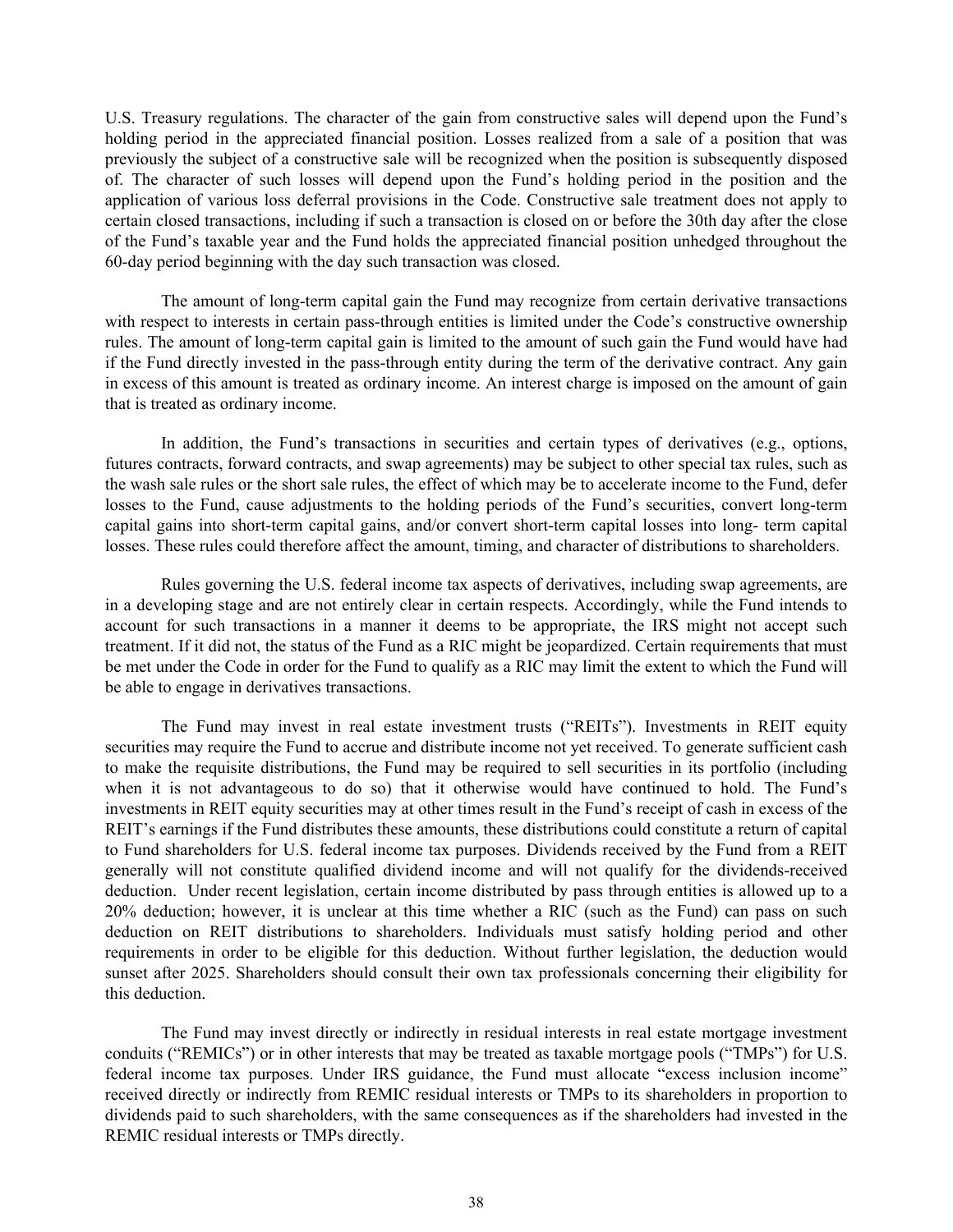In general, excess inclusion income allocated to shareholders (i) cannot be offset by net operating losses (subject to a limited exception for certain thrift institutions), (ii) constitutes unrelated business taxable income to Keogh, 401(k) and qualified pension plans, as well as individual retirement accounts and certain other tax exempt entities, thereby potentially requiring such an entity, which otherwise might not be required to file a tax return, to file a tax return and pay tax on such income, and (iii) in the case of a foreign shareholder, does not qualify for any reduction, by treaty or otherwise, in the 30% U.S. federal withholding tax. In addition, if at any time during any taxable year a "disqualified organization" (as defined in the Code) is a record holder of a share in the Fund, then the Fund will be subject to a tax equal to that portion of its excess inclusion income for the taxable year that is allocable to the disqualified organization, multiplied by the highest federal corporate income tax rate. To the extent permitted under the 1940 Act, the Fund may elect to specially allocate any such tax to the applicable disqualified organization, and thus reduce such shareholder's distributions for the year by the amount of the tax that relates to such shareholder's interest in the Fund. The Fund may or may not make such an election will be made.

"Passive foreign investment companies" ("PFICs") are generally defined as foreign corporations with respect to which at least 75% of their gross income for their taxable year is income from passive sources (such as interest, dividends, certain rents and royalties, or capital gains) or at least 50% of their assets on average produce, or are held for the production of, such passive income. If the Fund acquires any equity interest in a PFIC, the Fund could be subject to U.S. federal income tax and interest charges on "excess distributions" received from the PFIC or on gain from the sale of such equity interest in the PFIC, even if all income or gain actually received by the Fund is timely distributed to its shareholders. Excess distributions will be characterized as ordinary income even though, absent the application of PFIC rules, some excess distributions may have been classified as capital gain.

The Fund will not be permitted to pass through to its shareholders any credit or deduction for taxes and interest charges incurred with respect to PFICs. Elections may be available that would ameliorate these adverse tax consequences, but such elections could require the Fund to recognize taxable income or gain without the concurrent receipt of cash. Investments in PFICs could also result in the treatment of associated capital gains as ordinary income. The Fund may attempt to limit and/or manage its holdings in PFICs to minimize its tax liability or maximize their returns from these investments but there can be no assurance that they will be able to do so. Moreover, because it is not always possible to identify a foreign corporation as a PFIC in advance of acquiring shares in the corporation, the Fund may incur the tax and interest charges described above in some instances. Dividends paid by the Fund attributable to income and gains derived from PFICs will not be eligible to be treated as qualified dividend income.

If the Fund owns 10% or more of either the voting power or value of the stock of a "controlled foreign corporation" (a "CFC"), such corporation will not be treated as a PFIC with respect to the Fund. In general, the Fund may be required to recognize dividends from a CFC before actually receiving any dividends. There may also be a tax imposed on a U.S. shareholder's aggregate net CFC income that is treated as global intangible low-taxed income. As a result of the foregoing, the Fund may be required to recognize income sooner than it otherwise would.

In addition to the investments described above, prospective shareholders should be aware that other investments made by the Fund may involve complex tax rules that may result in income or gain recognition by the Fund without corresponding current cash receipts. Although the Fund seeks to avoid significant noncash income, such non-cash income could be recognized by the Fund, in which case the Fund may distribute cash derived from other sources in order to meet the minimum distribution requirements described above. In this regard, the Fund could be required at times to liquidate investments prematurely in order to satisfy their minimum distribution requirements.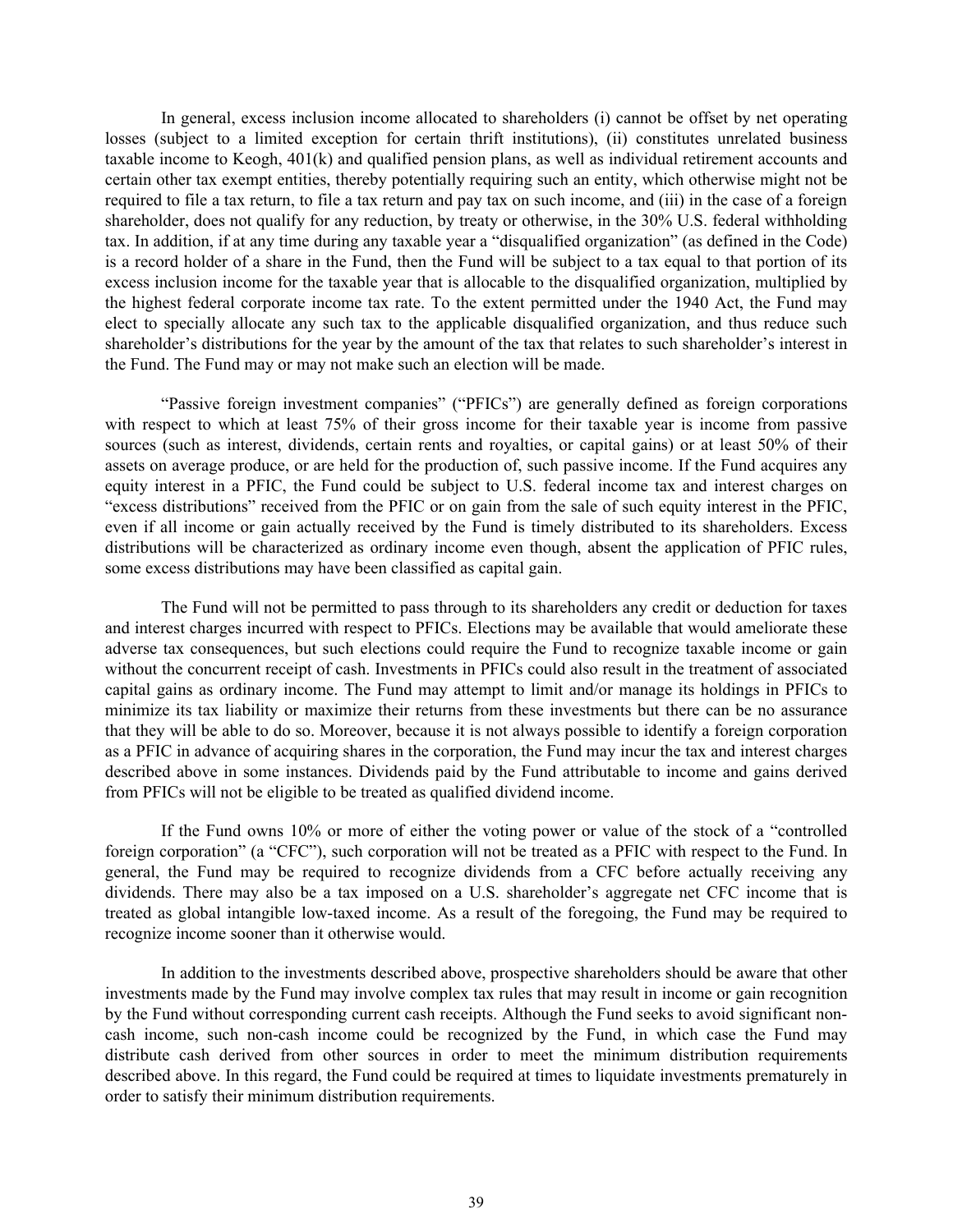Notwithstanding the foregoing, under recently enacted tax legislation, accrual method taxpayers required to recognize gross income under the "all events test" no later than when such income is recognized as revenue in an applicable financial statement (*e.g.*, an audited financial statement which is used for reporting to partners). This new rule may require the Fund to recognize income earlier than as described above.

### **Taxation of Distributions**

Distributions paid out of the Fund's current and accumulated earnings and profits (as determined at the end of the year), whether paid in cash or reinvested in the Fund, generally are deemed to be taxable distributions and must be reported by each shareholder who is required to file a U.S. federal income tax return. Dividends and other distributions on the Fund's shares are generally subject to U.S. federal income tax as described herein to the extent they do not exceed the Fund's realized income and gains, even though such dividends and distributions may economically represent a return of a particular shareholder's investment. Such distributions are likely to occur in respect of shares acquired at a time when the Fund's net asset value reflects gains that are either unrealized, or realized but not distributed. For U.S. federal income tax purposes, the Fund's earnings and profits, described above, are determined at the end of the Fund's taxable year and are allocated pro rata to distributions paid over the entire year. Distributions in excess of the Fund's current and accumulated earnings and profits will first be treated as a return of capital up to the amount of a shareholder's tax basis in the shareholder's Fund shares and then as capital gain. The Fund may make distributions in excess of its earnings and profits, from time to time.

For U.S. federal income tax purposes, distributions of investment income are generally taxable as ordinary income, and distributions of gains from the sale of investments that the Fund owned for one year or less will be taxable as ordinary income. Distributions properly reported in writing by the Fund as capital gain dividends will be taxable to shareholders as long-term capital gain (to the extent such distributions do not exceed the Fund's net capital gain for the taxable year), regardless of how long a shareholder has held Fund shares, and do not qualify as dividends for purposes of the dividends-received deduction or as qualified dividend income. The Fund will report capital gain dividends, if any, in a written statement furnished to its shareholders after the close of the Fund's taxable year.

Fluctuations in foreign currency exchange rates may result in foreign exchange gain or loss on transactions in foreign currencies, foreign currency-denominated debt obligations, and certain foreign currency options, futures contracts and forward contracts. Such gains or losses are generally characterized as ordinary income or loss for tax purposes. The Fund must make certain distributions in order to qualify as a RIC, and the timing of and character of transactions such as foreign currency-related gains and losses may result in the fund paying a distribution treated as a return of capital. Such distribution is nontaxable to the extent of the recipient's basis in its shares.

Some states will not tax distributions made to individual shareholders that are attributable to interest the Fund earned on direct obligations of the U.S. government if the Fund meets the state's minimum investment or reporting requirements, if any. Investments in GNMA or FNMA securities, bankers' acceptances, commercial paper and repurchase agreements collateralized by U.S. Government Securities generally do not qualify for state-tax-free treatment. This exemption may not apply to corporate shareholders.

#### **Sales and Exchanges of Fund Shares**

If a shareholder sells, pursuant to a cash or in-kind redemption, or exchanges the shareholder's Fund shares, subject to the discussion below, the shareholder generally will recognize a taxable capital gain or loss on the difference between the amount received for the shares (or deemed received in the case of an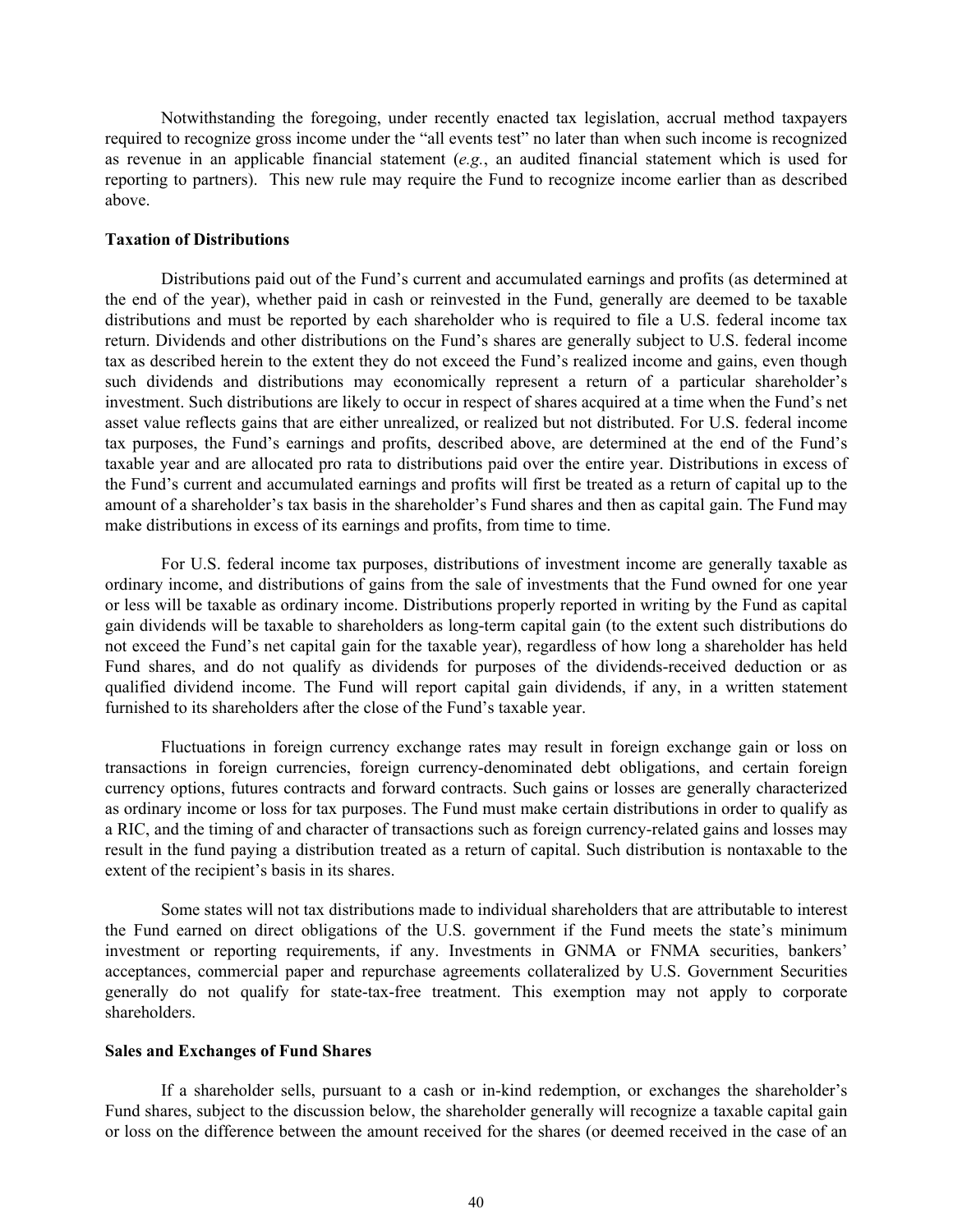exchange) and the shareholder's tax basis in the shares. This gain or loss will be long-term capital gain or loss if the shareholder has held such Fund shares for more than one year at the time of the sale or exchange, and short-term otherwise.

If a shareholder sells or exchanges Fund shares within 90 days of having acquired such shares and if, before January 31 of the calendar year following the calendar year of the sale or exchange, as a result of having initially acquired those shares, the shareholder subsequently pays a reduced sales charge on a new purchase of shares of the Fund or a different RIC, the sales charge previously incurred in acquiring the Fund's shares generally shall not be taken into account (to the extent the previous sales charges do not exceed the reduction in sales charges on the new purchase) for the purpose of determining the amount of gain or loss on the disposition, but generally will be treated as having been incurred in the new purchase. Also, if a shareholder recognizes a loss on a disposition of Fund shares, the loss will be disallowed under the "wash sale" rules to the extent the shareholder purchases substantially identical shares within the 61-day period beginning 30 days before and ending 30 days after the disposition. Any disallowed loss generally will be reflected in an adjustment to the tax basis of the purchased shares.

If a shareholder receives a capital gain dividend with respect to any Fund share and such Fund share is held for six months or less, then (unless otherwise disallowed) any loss on the sale or exchange of that Fund share will be treated as a long-term capital loss to the extent of the capital gain dividend. If such loss is incurred from the redemption of shares pursuant to a periodic redemption plan then U.S. Treasury regulations may permit an exception to this six-month rule. No such regulations have been issued as of the date of this SAI.

#### **U.S. Federal Income Tax Rates**

Noncorporate Fund shareholders (i.e., individuals, trusts and estates) are taxed at a maximum rate of 37% on ordinary income and 20% on net capital gain.

In general, "qualified dividend income" realized by noncorporate Fund shareholders is taxable at the same rate as net capital gain. Generally, qualified dividend income is dividend income attributable to certain U.S. and foreign corporations, as long as certain holding period requirements are met. In general, if less than 95% of the Fund's income is attributable to qualified dividend income, then only the portion of the Fund's distributions that are attributable to qualified dividend income and reported in writing as such in a timely manner will be so treated in the hands of individual shareholders. Payments received by the Fund from securities lending, repurchase, and other derivative transactions ordinarily will not qualify. The rules attributable to the qualification of Fund distributions as qualified dividend income are complex, including the holding period requirements. Individual Fund shareholders therefore are urged to consult their own tax advisers and financial planners.

The maximum stated corporate U.S. federal income tax rate applicable to ordinary income and net capital gain is 21%. Actual marginal tax rates may be higher for some shareholders, for example, through reductions in deductions. Distributions from the Fund may qualify for the "dividends-received deduction" applicable to corporate shareholders with respect to certain dividends. Naturally, the amount of tax payable by any taxpayer will be affected by a combination of tax laws covering, for example, deductions, credits, deferrals, exemptions, sources of income and other matters.

In addition, a noncorporate Fund shareholders generally will be subject to an additional 3.8% tax on its "net investment income," which ordinarily includes taxable distributions received from the corresponding Fund and taxable gain on the disposition of Fund shares if the shareholder meets a taxable income test.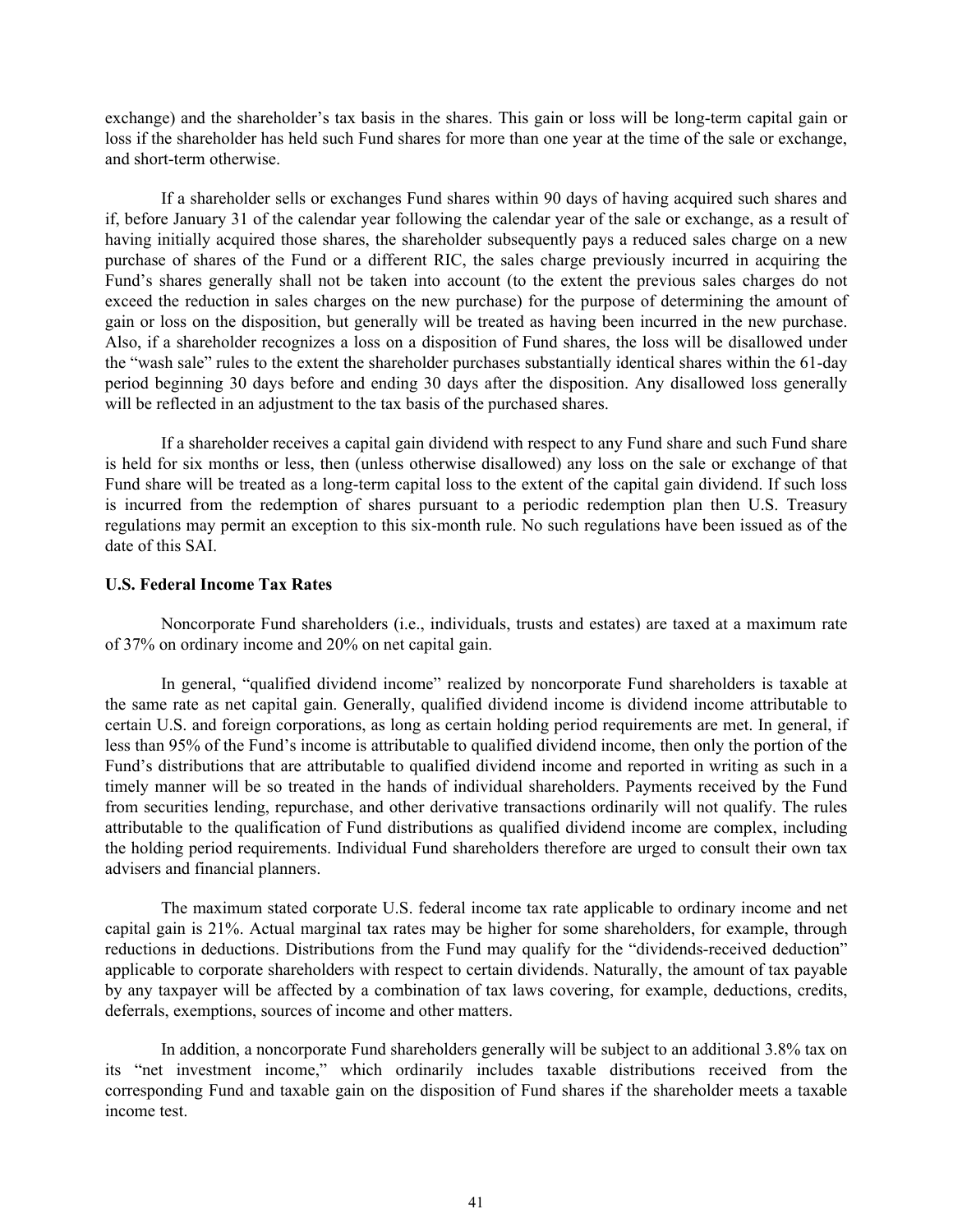Under the Foreign Account Tax Compliance Act, or "FATCA," U.S. federal income tax withholding at a 30% rate will be imposed on dividends and proceeds of redemptions in respect of Fund shares received by Fund shareholders who own their shares through foreign accounts or foreign intermediaries if certain disclosure requirements related to U.S. accounts or ownership are not satisfied. The Fund will not pay any additional amounts in respect to any amounts withheld.

### **Backup Withholding**

The Fund is generally required to withhold and remit to the U.S. Treasury, subject to certain exemptions (such as for certain corporate or foreign shareholders), an amount equal to a rate set under Section 3406 of the Code for U.S. residents of all distributions and redemption proceeds (including proceeds from exchanges and redemptions in-kind) paid or credited to a Fund shareholder if (i) the shareholder fails to furnish the Fund with a correct "taxpayer identification number" ("TIN"), (ii) the shareholder fails to certify under penalties of perjury that the TIN provided is correct, (iii) the shareholder fails to make certain other certifications, or (iv) the IRS notifies the Fund that the shareholder's TIN is incorrect or that the shareholder is otherwise subject to backup withholding. Backup withholding is not an additional tax imposed on the shareholder. The shareholder may apply amounts withheld as a credit against the shareholder's U.S. federal income tax liability and may obtain a refund of any excess amounts withheld, provided that the required information is furnished to the IRS. If a shareholder fails to furnish a valid TIN upon request, the shareholder can also be subject to IRS penalties. A shareholder may generally avoid backup withholding by furnishing a properly completed IRS Form W-9. State backup withholding may also be required to be withheld by the Funds under certain circumstances.

#### **Tax-Deferred Plans**

Shares of the Funds may be available for a variety of tax-deferred retirement and other taxadvantaged plans and accounts. Prospective investors should contact their tax advisers and financial planners regarding the tax consequences to them of holding Fund shares through such plans and/or accounts.

A 1.4% excise tax is imposed on the net investment income of certain private colleges and universities. This tax would only apply to private institutions with endowment valued at \$500,000 per fulltime student or more, subject to other limitations. Tax-exempt shareholders should contact their tax advisers and financial planners regarding the tax consequences to them of an investment in the Fund.

Any investment in residual interests of a collateralized mortgage obligation that has elected to be treated as a REMIC can create complex U.S. federal income tax consequences, especially if the Fund has state or local governments or other tax-exempt organizations as shareholders.

Special tax consequences apply to charitable remainder trusts ("CRTs") (as defined in Section 664 of the Code) that invest in RICs that invest directly or indirectly in residual interests in REMICs or equity interests in TMPs. CRTs are urged to consult their own tax advisers and financial planners concerning these special tax consequences.

#### **Tax Shelter Reporting Regulations**

Generally, under U.S. Treasury regulations, if an individual shareholder recognizes a loss of \$2 million or more, or if a corporate shareholder recognizes a loss of \$10 million or more, with respect to Fund shares, the shareholder must file with the IRS a disclosure statement on Form 8886. Direct shareholders of securities are in many cases exempt from this reporting requirement, but under current guidance, shareholders of a RIC are not exempt. Future guidance may extend the current exemption from this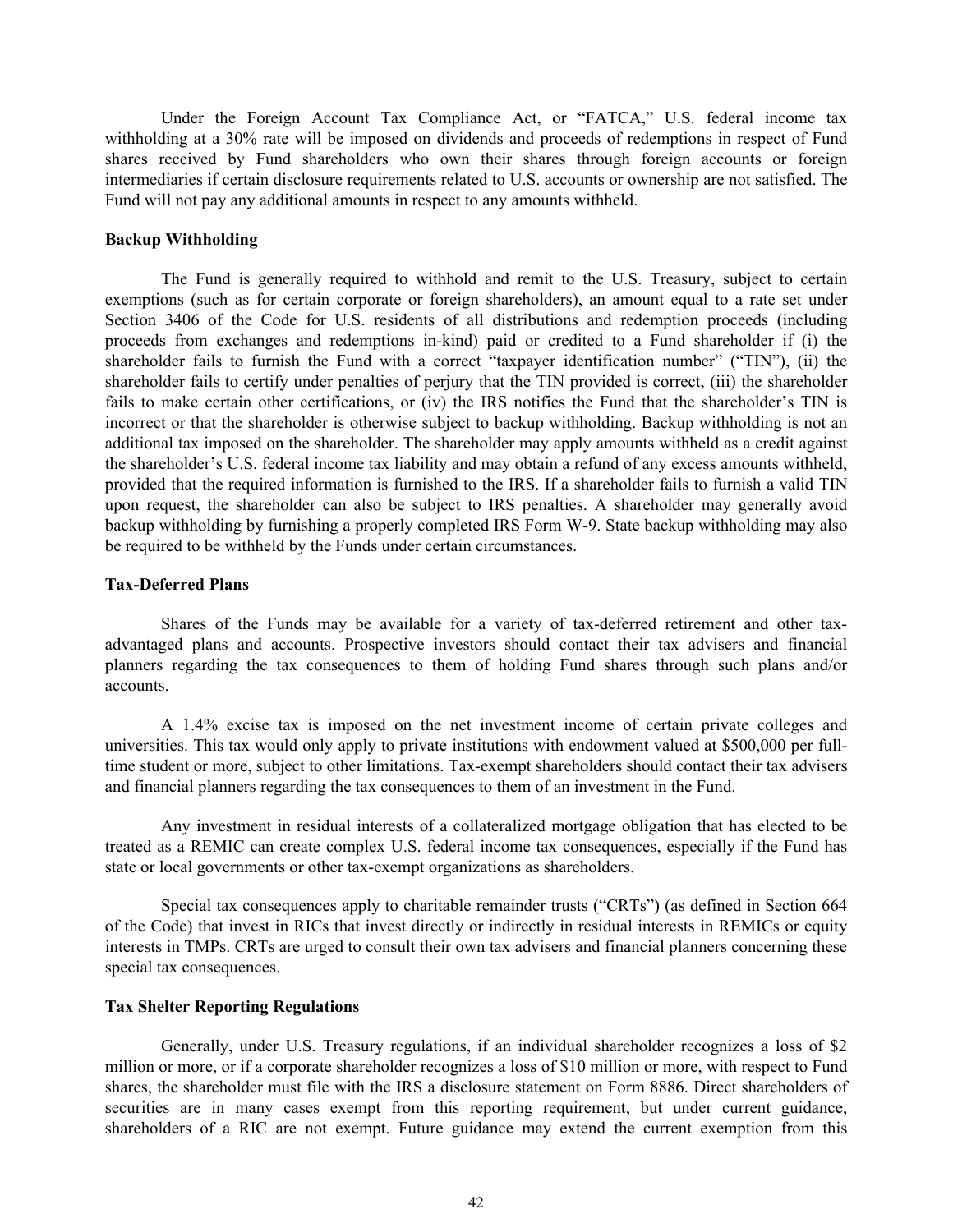<span id="page-45-0"></span>reporting requirement to shareholders of most or all RICs. The fact that a loss is reportable under these regulations does not affect the legal determination of whether the taxpayer's treatment of the loss is proper. Shareholders should consult their own tax advisers to determine the applicability of these regulations in light of their individual circumstances.

#### **Cost Basis Reporting**

In general, the Fund must report "cost basis" information to its shareholders and the IRS for redemptions of "covered shares." Fund shares are generally treated as covered shares. Fund shareholders should consult their tax advisors to obtain more information about how these cost basis rules apply to them and determine which cost basis method allowed by the IRS is best for them.

#### **Recently Enacted Tax Legislation**

The full effects of recently enacted tax legislation are not certain and may cause the Fund and its shareholders to be taxed in a manner different than as described above. Prospective shareholders also should recognize that the present U.S. federal income tax treatment of the Fund and their shareholders may be modified by legislative, judicial or administrative actions at any time, which may be retroactive in effect. The rules dealing with U.S. federal income taxation are constantly under review by Congress, the IRS and the Treasury Department, and statutory changes as well as promulgation of new regulations, revisions to existing statutes, and revised interpretations of established concepts occur frequently. You should consult your advisors concerning the status of legislative proposals that may pertain to holding Fund shares.

The foregoing summary should not be considered to describe fully the income and other tax consequences of an investment in the Fund. Fund investors are strongly urged to consult with their tax advisors, with specific reference to their own situations, with respect to the potential tax consequences of an investment in the Fund.

### **CAPITAL STRUCTURE**

The Trust's Agreement and Declaration of Trust permits the Trustees to issue unlimited shares of Class R shares. The Board has the power to designate one or more classes ("series") of shares and to classify or reclassify any unissued shares with respect to such series. Currently the Trust is offering one series, the YCG Enhanced Fund. The YCG Enhanced Fund offers one class of shares, the Class R shares.

The shares of each Fund are fully paid and non-assessable; have no preference as to conversion, exchange, dividends, retirement or other features; and have no preemptive rights. Each share of the Fund is entitled to one vote in the election of Trustees. Such shares have non-cumulative voting rights, meaning that the holders of more than 33% of the shares outstanding and entitled to vote for the election of Trustees can elect 100% of the Trustees if they so choose.

Shareholders of the Fund and any other future series of the Trust will vote in the aggregate and not by series except as otherwise required by law or when the Board determines that the matter to be voted upon affects only the interest of the shareholders of a particular series. Matters such as ratification of the independent public accountants and election of Trustees are not subject to separate voting requirements and may be acted upon by shareholders of the Trust voting without regard to series.

RULE 18f-3 PLAN - The Board has adopted a Rule 18f-3 Multiple Class Plan on behalf of the Trust for the benefit of each of its series. The key features of the Rule 18f-3 Plan are as follows: (i) shares of each class of the Fund represent an equal pro rata interest in the Fund and generally have identical voting, dividend, liquidation, and other rights, preferences, powers, restrictions, limitations qualifications, terms and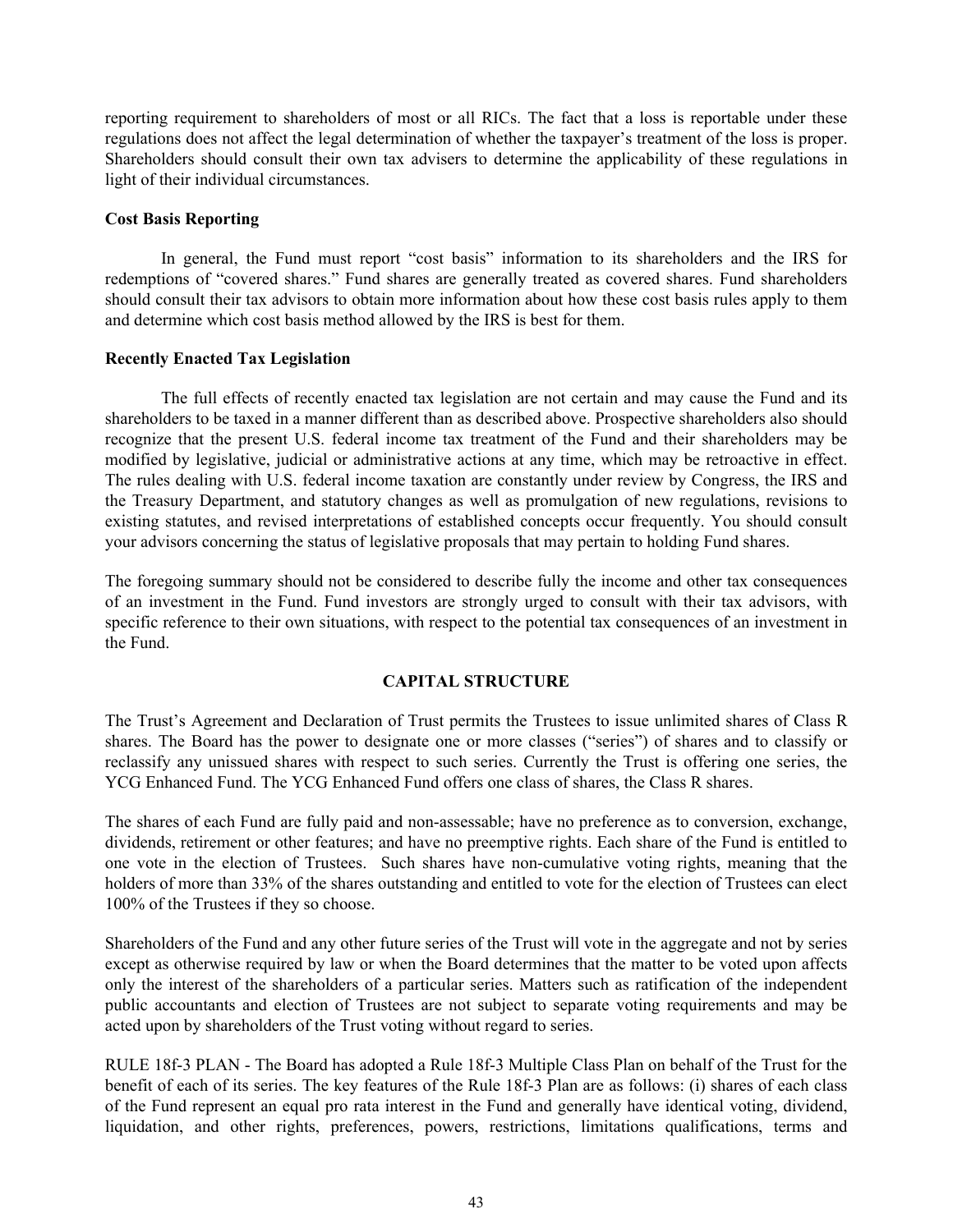<span id="page-46-0"></span>conditions, except that each class bears certain specific expenses and has separate voting rights on certain matters that relate solely to that class or in which the interests of shareholders of one class differ from the interests of shareholders of another class; and (ii) subject to certain limitations described in the Prospectus, shares of a particular class of the Fund may be exchanged for shares of the same class of another Fund. At present, the Fund offers one class of shares, Class R shares, which have no-load, no 12b-1 fee, and a 2.00% redemption fee on shares redeemed within 30 days.

### **DISTRIBUTION**

In connection with the promotion of the sales of the Fund, the Distributor may, from time to time, offer (to all broker dealers who have a sales agreement with the Distributor) the opportunity to participate in sales incentive programs (which may include non-cash concessions). The Distributor may also, from time to time, pay expenses and fees required in order to participate in dealer sponsored seminars and conferences, reimburse dealers for expenses incurred in connection with pre-approved seminars, conferences and advertising, and may, from time to time, pay or allow additional promotional incentives to dealers as part of pre-approved sales contests.

The Fund may make payments to financial intermediaries (such as brokers or third party administrators) for non-distribution related sub-transfer agency, administrative, sub-accounting, and other shareholder services (collectively, "shareholder services"). Payments made pursuant to such agreements are generally based on either (i) a percentage of the average daily net assets of Fund shareholders serviced by a financial intermediary, or (ii) the number of accounts held by Fund shareholders that are serviced by a financial intermediary.

The Adviser may make cash payments out of its own resources and not from Fund assets to financial intermediaries that perform shareholder services or distribution related services for the Funds. These payments are separate from, and may be in addition to, any fees the Fund may pay to those intermediaries. The incremental assets purchased by shareholders through financial intermediaries to which the Adviser pays fees for services rendered to the Fund are not as profitable to the Adviser as those purchased in direct shareholder accounts. A significant majority of shareholders invest in the Fund through such financial intermediaries.

### **PURCHASE OF SHARES**

You may purchase shares of the Fund directly from the Distributor. You may also buy shares through accounts, including online accounts, with brokers or dealers and other institutions (each an "Authorized Institution") that are authorized to place trades in Fund shares for their customers. If you invest through an Authorized Institution, you will have to follow its procedures. You will also generally have to address your correspondence or questions regarding the Fund to your Authorized Institution. The offering price per share is equal to the NAV next determined after the Fund or Authorized Institution receives your purchase order.

Authorized Institutions may charge their customers a processing or service fee in connection with the purchase or redemption of Fund shares. The amount and applicability of such a fee is determined and disclosed to its customers by each individual Authorized Institution. Processing or service fees typically are fixed, nominal dollar amounts and are in addition to the sales and other charges described in the Prospectus and this SAI. Your Authorized Institution will provide you with specific information about any processing or service fees you will be charged.

Your Authorized Institution is responsible for transmitting all subscription and redemption requests, investment information, documentation and money to the Fund on time. Certain Authorized Institutions have agreements with the Fund that allow them to enter confirmed purchase or redemption orders on behalf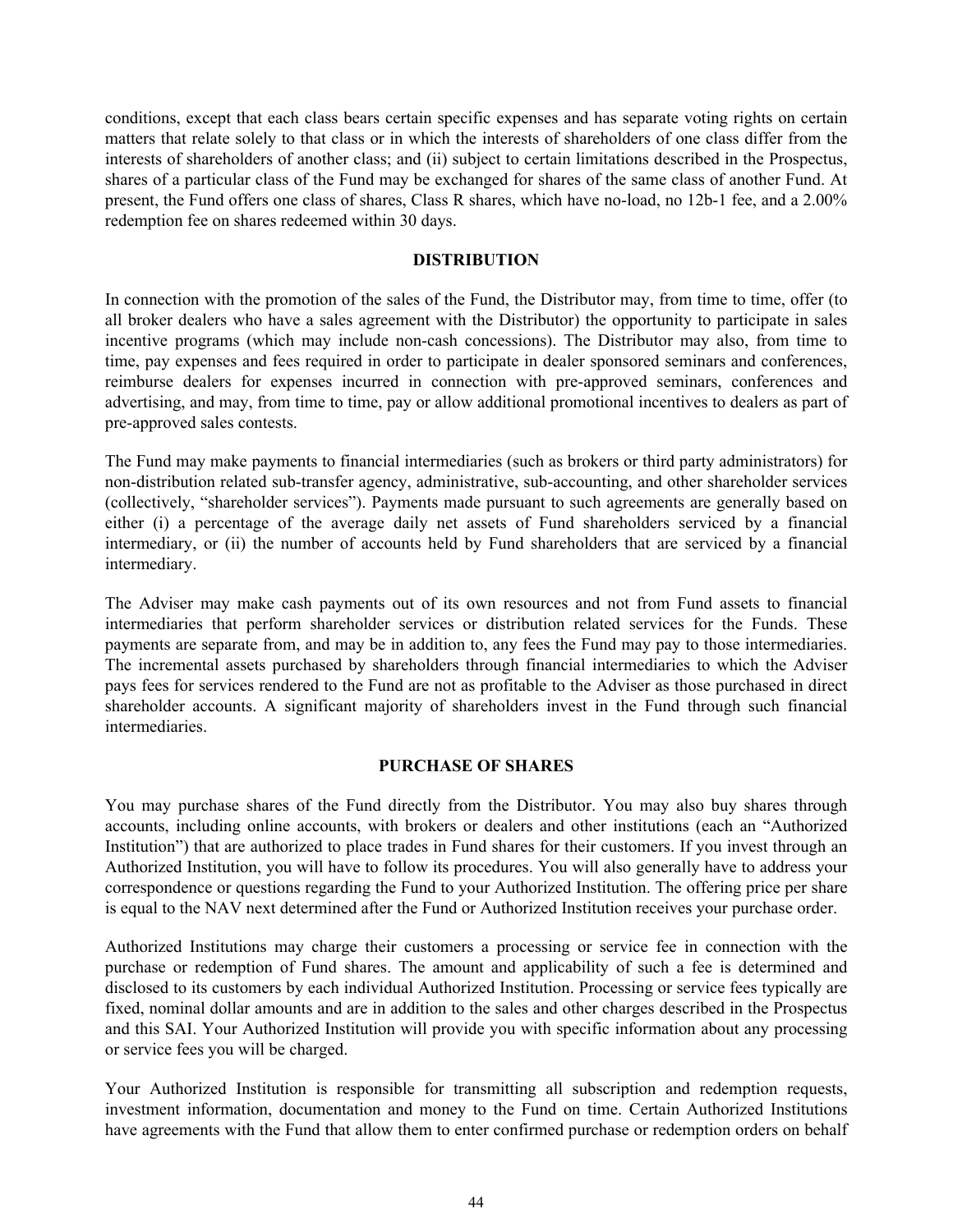<span id="page-47-0"></span>of clients and customers. Under this arrangement, the Authorized Institution must send your order to the Fund by the time they price their shares on the following day. If your Authorized Institution fails to do so, it may be responsible for any resulting fees or losses.

The Fund reserves the right to reject any purchase order and to suspend the offering of shares of the Fund. Under certain circumstances the Trust or the Adviser may waive the minimum initial investment for purchases by officers, directors, and employees of the Trust and its affiliated entities and for certain related advisory accounts and retirement accounts (such as IRAs). The Fund may also change or waive policies concerning minimum investment amounts at any time.

#### **REDEMPTION OF SHARES**

Redemption of shares, or payment for redemptions, may be suspended at times (a) when the NYSE is closed for other than customary weekend or holiday closings, (b) when trading on said exchange is restricted, (c) when an emergency exists, as a result of which disposal by the Fund of securities owned by it is not reasonably practicable, or it is not reasonably practicable for the Fund fairly to determine the value of its net assets, or (d) during any other period when the SEC, by order, so permits, provided that applicable rules and regulations of the SEC shall govern as to whether the conditions prescribed in (b) or (c) exist.

Shareholders who purchased shares, including online purchases, through a broker-dealer may also redeem through the same broker-dealer. If you purchased shares of the Fund using your online investment account through the Fund's website, you may redeem shares of the Fund using your account. If you purchased shares directly from the Transfer Agent such shares may be redeemed by written request to the Transfer Agent at the address set forth in the Prospectus. To be considered in "good order", written requests for redemption should indicate the dollar amount or number of shares to be redeemed, refer to the shareholder's Fund account number, including either the social security or tax identification number. The request should be signed in exactly the same way the account is registered. If there is more than one owner of the shares, all owners must sign. If shares to be redeemed have a value of \$50,000 or more or redemption proceeds are to be paid by someone other than the shareholder at the shareholder's address of record, the signature(s) must be guaranteed by an "eligible guarantor institution," which includes a commercial bank that is a member of the Federal Deposit Insurance Corporation, a trust company, a member firm of a domestic stock exchange, a savings association or a credit union that is authorized by its charter to provide a signature guarantee.

The Transfer Agent may reject redemption instructions if the guarantor is neither a member of nor a participant in a signature guarantee program. Signature guarantees by notaries public are not acceptable. The purpose of a signature guarantee is to protect shareholders against the possibility of fraud. Further documentation will be requested from corporations, administrators, executors, personal representatives, trustees and custodians. Redemption requests given by facsimile will not be accepted. Unless other instructions are given in proper form, a check for the proceeds of the redemption will be sent to the shareholder's address of record. Share purchases and redemptions are governed by Delaware state law.

You may sell your shares by giving instructions to the Transfer Agent by mail or by telephone. The Fund will use reasonable procedures to confirm that instructions communicated by telephone are genuine and, if the procedures are followed, will not be liable for any losses due to unauthorized or fraudulent telephone transactions. If an account has more than one owner or authorized person, the Fund will accept telephone instructions from any one owner or authorized person. The Fund's procedure is to redeem shares at the NAV determined after the Fund or Authorized Institution receives the redemption request in proper order, less any applicable redemption fee. Payment will be made promptly, but no later than the seventh day following receipt of the redemption request in proper order.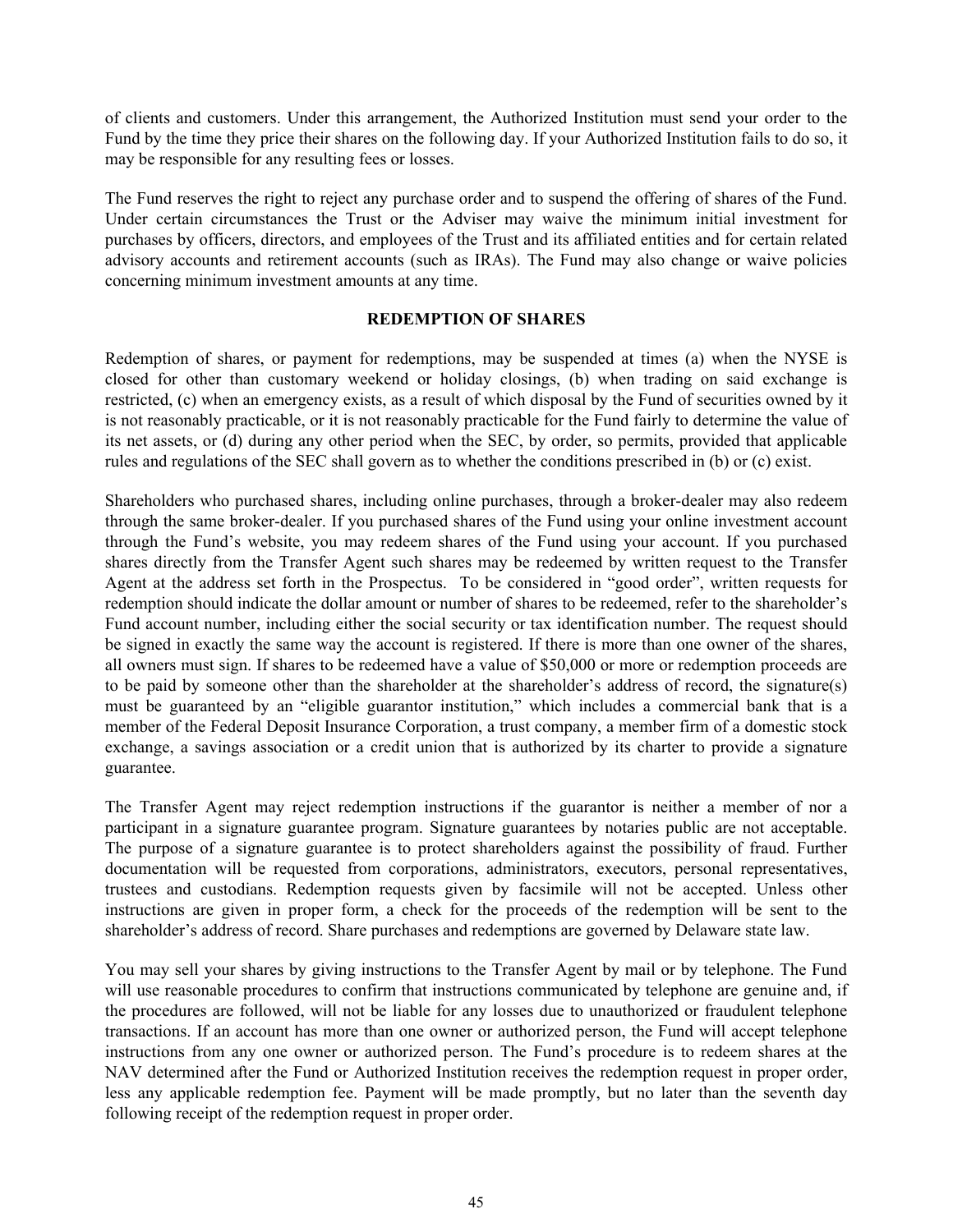<span id="page-48-0"></span>If the Board shall determine that it is in the best interests of the shareholders of the Fund, and subject to the Fund's compliance with applicable regulations, the Fund has reserved the right to pay the redemption price of shares redeemed, either totally or partially, by a distribution in-kind of securities (instead of cash) from the Fund's portfolio. The securities so distributed would be valued at the same amount as that assigned to them in calculating the NAV for the shares redeemed. If a holder of Fund shares receives a distribution inkind, he would incur brokerage charges when subsequently converting the securities to cash. For federal income tax purposes, redemptions in kind are taxed in the same manner as redemptions made in cash. In addition, sales of in-kind securities may generate taxable gains.

### **SPECIAL SHAREHOLDER SERVICES**

As described briefly in the Prospectus, the Fund offers the following shareholder services:

REGULAR ACCOUNT - The regular account allows for voluntary investments to be made at any time. Available to individuals, custodians, corporations, trusts, estates, corporate retirement plans and others, investors are free to make additions and withdrawals to or from their account as often as they wish. Simply use the account application provided with the Prospectuses to open your account.

TELEPHONE TRANSACTIONS - A shareholder may redeem shares by telephone if they did not decline this service when completing this section of the initial account application. If a shareholder declined this service, it may be elected at a later date by making a request in writing to the Transfer Agent and having the signature on the request guaranteed. The Fund employs reasonable procedures designed to confirm the authenticity of instructions communicated by telephone and, if it does not, it may be liable for any losses due to unauthorized or fraudulent transactions. As a result of this policy, a shareholder authorizing telephone redemption or transfer bears the risk of loss which may result from unauthorized or fraudulent transactions which the Fund believes to be genuine. When requesting a telephone redemption or transfer, the shareholder will be asked to respond to certain questions designed to confirm the shareholder's identity as the shareholder of record. Cooperation with these procedures helps to protect the account and the Fund from unauthorized transactions.

AUTOMATIC INVESTMENT PLANS - Any shareholder may utilize this feature, which provides for automatic monthly investments into your account. Upon your request, the Transfer Agent will withdraw a fixed amount each month from a checking or savings account for investment into the Fund. This does not require a commitment for a fixed period of time. A shareholder may change the monthly investment, skip a month or discontinue the Automatic Investment Plan as desired by notifying the Transfer Agent at 855-444- YCGF (9243).

RETIREMENT ACCOUNTS - The Fund offers Individual Retirement Accounts ("IRA") and Roth IRAs. Please call the Trust to obtain information regarding the establishment of individual retirement plan accounts. The plan's custodian charges nominal fees in connection with plan establishment and maintenance. These fees are detailed in the plan documents. A shareholder may wish to consult with an attorney or other tax adviser for specific advice concerning tax status and plans.

### **INACTIVE ACCOUNTS**

It is the responsibility of a shareholder to ensure that the shareholder maintains a correct address for the shareholder's account(s), as a shareholder's account(s) may be transferred to the shareholder's state of residence if no activity occurs within the shareholder's account during the "inactivity period" specified in the applicable state's abandoned property laws. Specifically, an incorrect address may cause a shareholder's account statements and other mailings to be returned to the Fund. Upon receiving returned mail, the Fund will attempt to locate the shareholder or rightful owner of the account. If the Fund is unable to locate the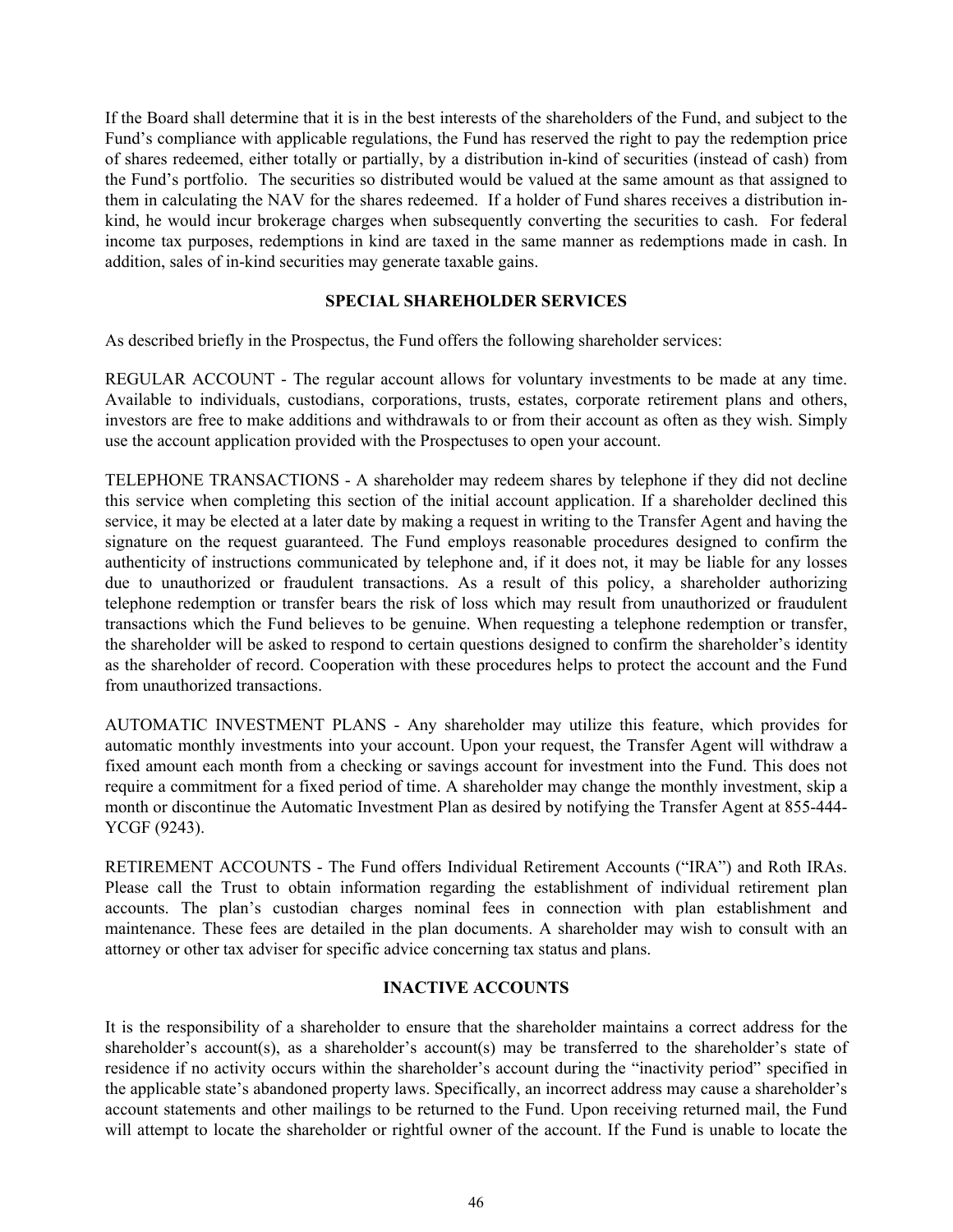<span id="page-49-0"></span>shareholder, then they will determine whether the shareholder's account has legally been abandoned. The Fund is legally obligated to escheat (or transfer) abandoned property to the appropriate state's unclaimed property administrator in accordance with statutory requirements. The shareholder's last known address of record determines which state has jurisdiction. Interest or income is not earned on redemption or distribution checks sent to you during the time the check remained uncashed.

Shareholders that reside in the state of Texas may designate a representative to receive escheatment notifications by completing and submitting a designation form that can be found on the website of the Texas Comptroller. While the designated representative does not have any rights to claim or access the shareholder's account or assets, the escheatment period will cease if the representative communicates knowledge of the shareholder's location and confirms that the shareholder has not abandoned his or her property. If a shareholder designates a representative to receive escheatment notifications, any escheatment notices will be delivered both to the shareholder and the designated representative. A completed designation form may be mailed to the Fund (if shares are held directly with the Fund) or to the shareholder's financial intermediary (if shares are not held directly with the Fund).

#### **DIVIDENDS AND DISTRIBUTIONS**

Net investment income, if any, is declared as dividends and paid annually. Substantially all the realized net capital gains for the Fund, if any, are also declared and paid on an annual basis. Dividends and distributions are payable to shareholders of record at the time of declaration.

Distributions from the Fund are automatically reinvested in additional Fund shares unless the shareholder has elected to have them paid in cash.

### **NET ASSET VALUE**

The price per share of the Fund is referred to as the Fund's "net asset value." The method for determining the Fund's NAV is summarized in the Prospectus under the heading "NET ASSET VALUE." The NAV of the Fund's shares is determined on each day on which the NYSE is open, provided that the NAV need not be determined on days when no Fund shares are tendered for redemption and no order for Fund shares is received. The NYSE is not open for business on the following holidays (or on the nearest Monday or Friday if the holiday falls on a weekend): New Year's Day, Martin Luther King, Jr. Day, Washington's Birthday, Good Friday, Memorial Day, Juneteenth National Independence Day, Independence Day, Labor Day, Thanksgiving Day and Christmas. The NYSE also may be closed on national days of mourning or due to natural disasters or other extraordinary events or emergencies. In the event the NYSE closes early on a particular day, the NAV is determined as of the early close.

U.S. and foreign securities which are traded on a national stock exchange are valued at the last sale price on the securities exchange on which such securities are primarily traded. Securities that are traded on The Nasdaq OMX Group, Inc., referred to as Nasdaq, are valued at the Nasdaq Official Closing Price. Exchange-traded securities for which there were no transactions are valued at the current bid prices. Securities traded on only over-the-counter markets are valued on the basis of closing over-the-counter bid prices. The value of a foreign security or other asset shall be determined as of the normal close of trading on the foreign exchange or other market on which it is traded or as of the Value Time, if that is earlier, in its national foreign currency or the Euro, as applicable, and shall then be converted into its U.S. dollar equivalent at the prevailing foreign currency exchange rate as of the close of the New York Stock Exchange, generally 4:00 p.m. Eastern Standard Time, on the Value Date. Short-term debt instruments maturing within 60 days are valued by the amortized cost method, which approximates fair value. Amortized cost is not used if its use would be inappropriate due to credit or other impairments of the issuer, in which case the security's fair value would be determined, as described below. Debt securities (other than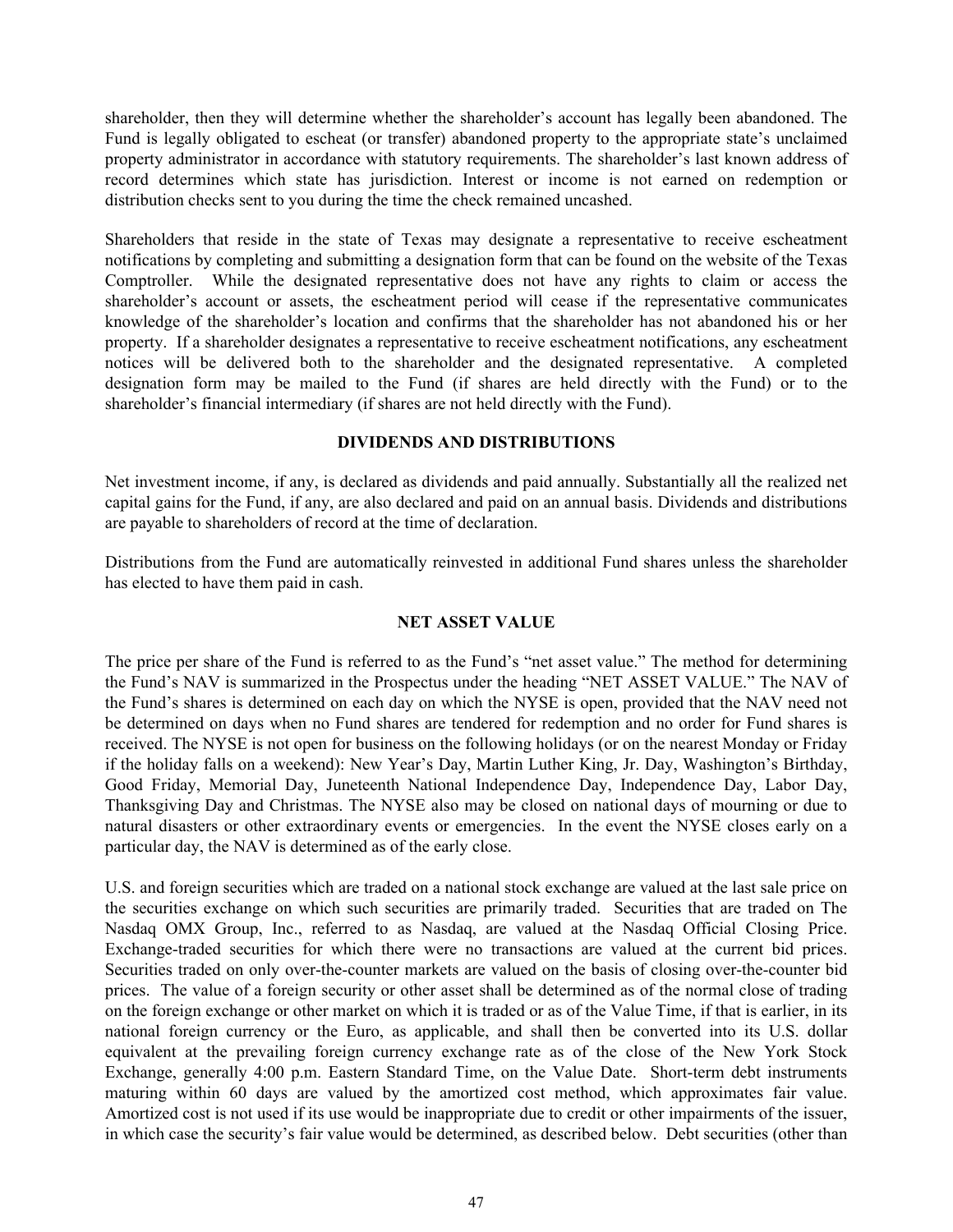<span id="page-50-0"></span>those valued using the amortized cost method) are valued at the market price furnished by a national pricing service, if available, and otherwise at the most recent bid quotation or evaluated price, subject to review by the Adviser and determination of the appropriate price whenever a furnished price is significantly different from the previous day's furnished price. Options written or purchased by the Fund are valued at the last sales price. If there are no trades for an option on a given day, options are valued at the mean between the current bid and asked prices. Any securities for which there are no readily available market quotations and other assets will be valued at their fair value as determined in good faith by the Adviser pursuant to procedures established by and under the supervision of the Board.

Other types of securities that the Fund may hold for which fair value pricing might be required include, but are not limited to: (a) illiquid securities; (b) securities of an issuer that has entered into a restructuring; (c) securities whose trading has been halted or suspended or primary market is closed; (d) securities whose primary market closed early; and (e) securities whose value has been impacted by a significant event that occurred before the close of the NYSE but after the close of the securities' primary markets.

#### **INVESTMENT PERFORMANCE**

PERFORMANCE REPORTING - The Fund's performance may be compared with the performance of other funds with comparable investment objectives, tracked by fund rating services or with other indexes of market performance. Sources of economic data that may be considered in making such comparisons may include, but are not limited to, rankings of any mutual fund or mutual fund category tracked by Lipper Analytical Services, Inc. or Morningstar, Inc.; data provided by the Investment Company Institute; major indexes of stock market performance; and indexes and historical data supplied by major securities brokerage or investment advisory firms. The Fund may also utilize reprints from newspapers and magazines furnished by third parties to illustrate historical performance.

The agencies listed below measure performance based on their own criteria rather than on the standardized performance measures described in the preceding section.

Thomson Reuters Lipper Analytical Services, Inc. ("Lipper") distributes mutual fund rankings monthly. The rankings are based on total return performance calculated by Lipper, generally reflecting changes in NAV adjusted for reinvestment of capital gains and income dividends. They do not reflect deduction of any sales charges. Lipper rankings cover a variety of performance periods, including year-to-date, 1-year, 5 year, and 10-year performance. Lipper classifies mutual funds by investment objective and asset category.

Morningstar, Inc. distributes mutual fund ratings twice a month. The ratings are divided into five groups: highest, above average, neutral, below average and lowest. They represent the fund's historical risk/reward ratio relative to other funds in its broad investment class as determined by Morningstar, Inc. Morningstar ratings cover a variety of performance periods, including 1-year, 3-year, 5-year, 10-year and overall performance. The performance factor for the overall rating is a weighted-average assessment of the fund's 1-year, 3-year, 5-year, and 10- year total return performance (if available) reflecting deduction of expenses and sales charges. Performance is adjusted using quantitative techniques to reflect the risk profile of the fund. The ratings are derived from a purely quantitative system that does not utilize the subjective criteria customarily employed by rating agencies such as S&P Global Ratings and Moody's.

CDA/Weisenberger's Management Results publishes mutual fund rankings and is distributed monthly. The rankings are based entirely on total return calculated by Weisenberger for periods such as year-to-date, 1 year, 3-year, 5-year and 10-year. Mutual funds are ranked in general categories (*e.g.*, international bond, international equity, municipal bond, and maximum capital gain). Weisenberger rankings do not reflect deduction of sales charges or fees.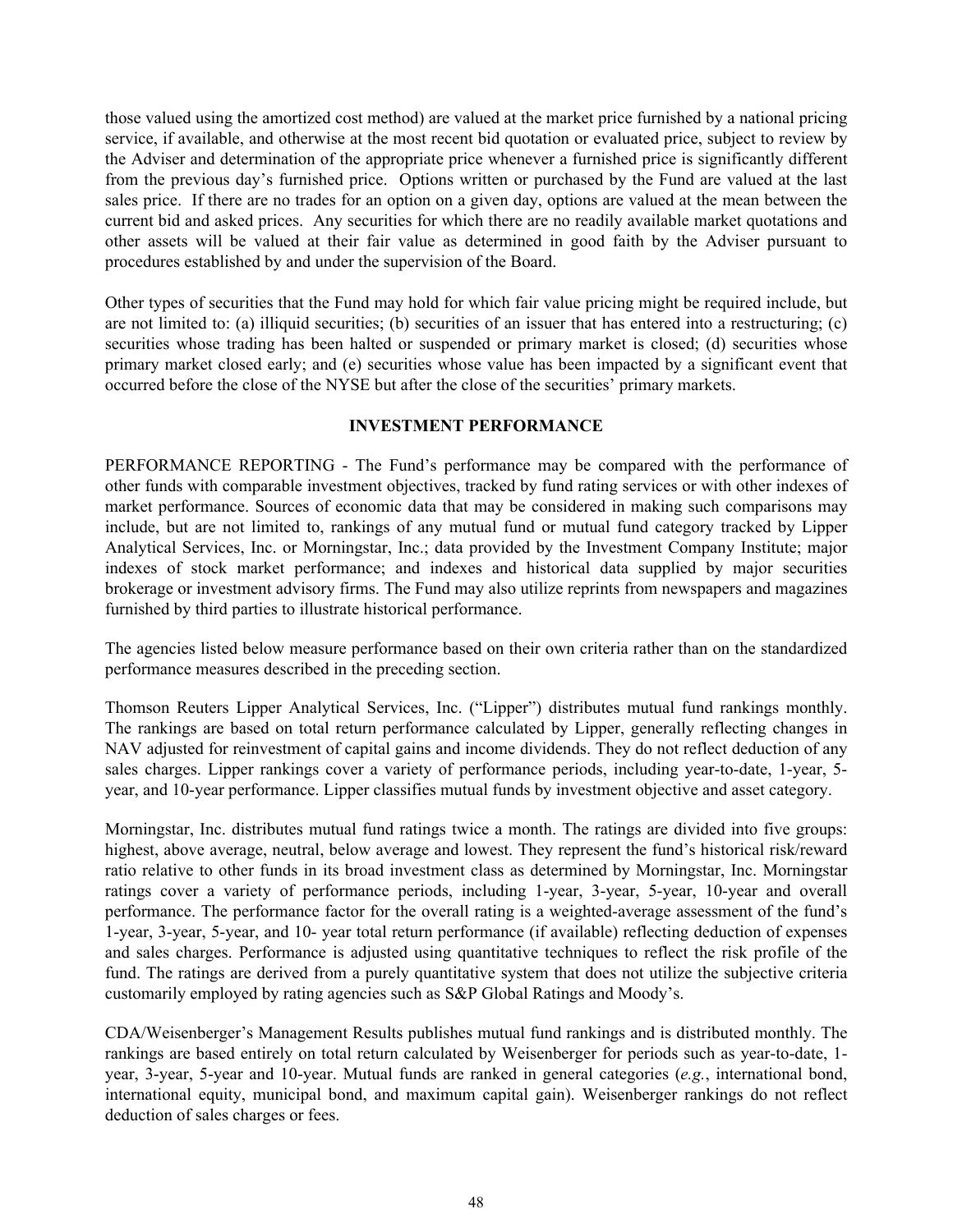<span id="page-51-0"></span>Independent publications may also evaluate the Fund's performance. The Fund may, from time to time, refer to results published in various periodicals, including Barrons, Financial World, Forbes, Fortune, Investor's Business Daily, Kiplinger's Personal Finance Magazine, Money, U.S. News and World Report and The Wall Street Journal.

### **COUNSEL AND INDEPENDENT REGISTERED PUBLIC ACCOUNTING FIRM**

Legal matters in connection with the Trust, including the issuance of shares of beneficial interest of the Fund, are passed upon by Foley & Lardner LLP, 777 East Wisconsin Avenue, Milwaukee, Wisconsin 53202. Cohen & Company, Ltd., 151 North Franklin Street, Suite 575, Chicago, Illinois 60606, has been selected as the independent registered public accounting firm for the Fund.

### **OTHER INFORMATION**

The Adviser for the Fund is a Texas limited liability company which is registered as an investment adviser with the SEC. The Trust has filed a registration statement under the 1933 Act and the 1940 Act with respect to the shares offered. Such registrations do not imply approval or supervision of the Fund or the Adviser by the SEC.

For further information, please refer to the registration statement and exhibits on file with the SEC in Washington, D.C. These documents are available upon payment of a reproduction fee. Statements in the Prospectus and in this SAI concerning the contents of contracts or other documents, copies of which are filed as exhibits to the registration statement, are qualified by reference to such contracts or documents.

### **FINANCIAL STATEMENTS**

The Fund's [Annual Report](http://www.sec.gov/Archives/edgar/data/1558372/000089853122000040/ycgef-ncsra.htm) to shareholders for the fiscal year ended November 30, 2021 is a separate document and the financial statements, accompanying notes and report of the independent registered public accounting firm appearing therein are incorporated by reference into this SAI. You can receive free copies of reports, request other information and discuss your questions about the Fund by contacting the Fund directly at:

> YCG FUNDS 3207 Ranch Road 620 South, Suite 200 Austin, TX 78738 855-444-YCGF (9243)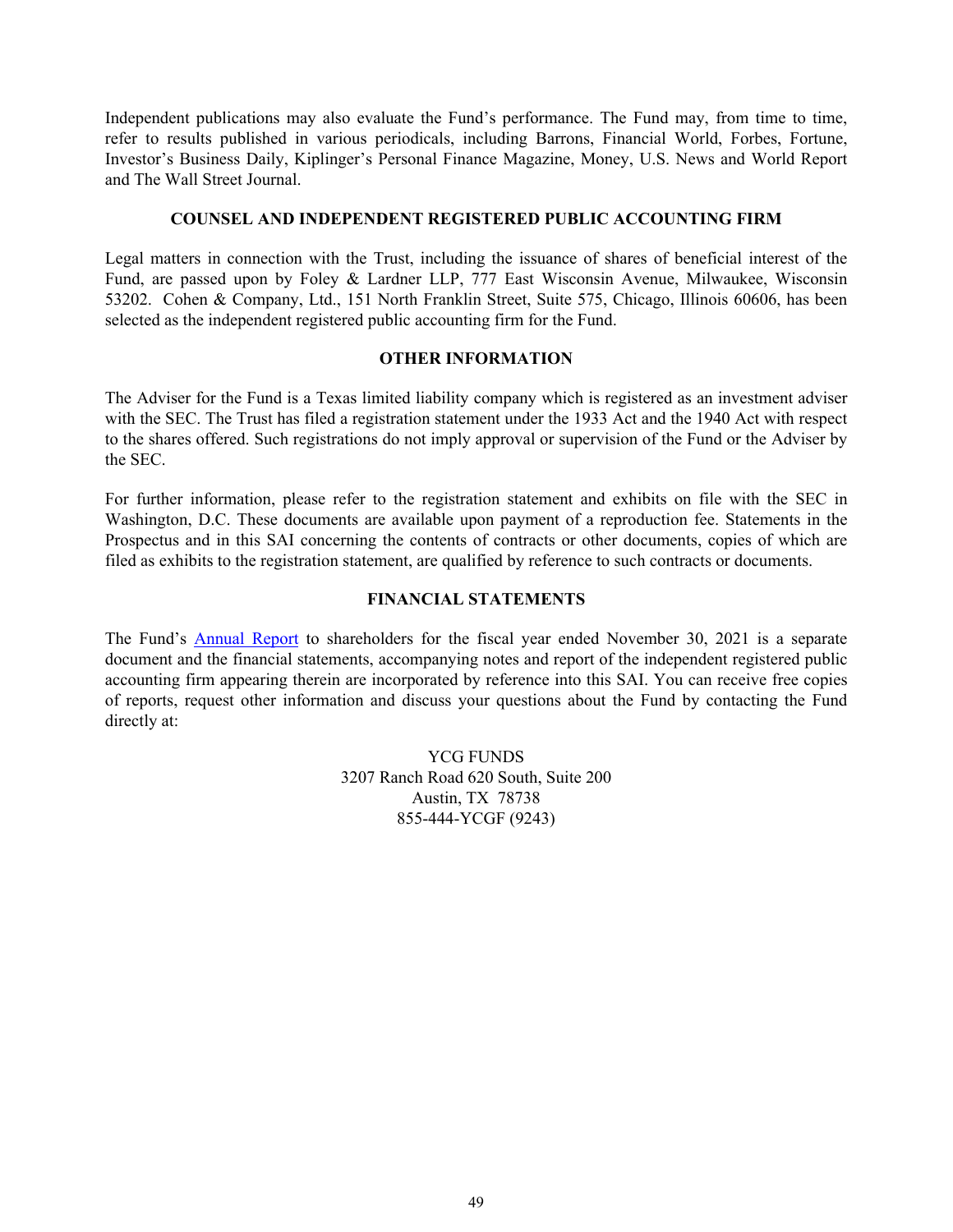#### **Appendix A**

# **PROXY VOTING POLICY of YCG FUNDS**

### **PREFACE**

<span id="page-52-0"></span>YCG Funds (the "Trust") is registered with the Securities and Exchange Commission (the "Commission") as an open-end management investment company under the Investment Company Act of 1940, as amended ("1940 Act"). The Trust is a series company, meaning that it can offer an indefinite number of series of Trust shares (each such series a "Fund" and together the "Funds"). The Trust currently offers shares of one Fund, but may offer shares of additional Funds in the future. This policy will address itself to the Trust's existing Fund and any future Funds that may be offered by the Trust.

The Trust's affairs are generally managed by its Board of Trustees (the "Board"). Among its obligations to the Trust's shareholders, the Board is responsible for voting all proxies related to securities held in each Fund's investment portfolio. The Board, consistent with its fiduciary duties and pursuant to applicable rules and regulations promulgated under the 1940 Act, has designed this proxy voting policy (the "Policy") to reflect its commitment to vote all proxies in a manner consistent with the best interests of the Trust's shareholders. The Board or its designated agent(s), consistent with their duty of care, will monitor corporate actions for those securities issuers who have called upon their shareholders to vote proxies or attend shareholder meetings for the purpose of voting upon issues. Consistent with its duty of loyalty, The Board or its designated agent(s) will, in all cases, vote such proxies in a manner designed to promote shareholders' best interests.

### **KEY PROXY VOTING ISSUES**

#### **1. General Policies**

All proxy solicitations shall be reviewed on an issuer-by-issuer basis, and each item for which a vote is sought shall be considered in the context of the company under review and the various economic impacts such item may have on the Fund's stated investment objectives. The Board or its designated agent(s) will give great weight to the views of the issuer's management, and in most cases will vote in favor of management's recommendations unless it is apparent, after reasonable inquiry, that to vote in accordance with management recommendations would likely have a negative impact on the Trust's shareholder value. In such cases, the Board or its designated agent(s) will engage in an independent analysis of the impact that the proposed action will have on shareholder values and will vote such items in accordance with their good faith conclusions as to the course of action that will best benefit the Trust's shareholders.

Although the policy is to vote proxies in accordance with this proxy voting policy, there may be times in which a Fund would not exercise voting authority on matters where the cost of voting would be high, such as with some foreign securities, and/or the benefit to the Fund would be low, such as when casting a vote would not reasonably be expected to have a material effect on the value of the Fund's investment.

#### **2. Boards of Directors**

Electing directors is one of the most important rights of stock ownership that company shareholders can exercise. The Trust believes that directors should act in the long-term interests of their shareholders and the company as a whole. Generally, when called upon by an issuer to vote for one or more directors, the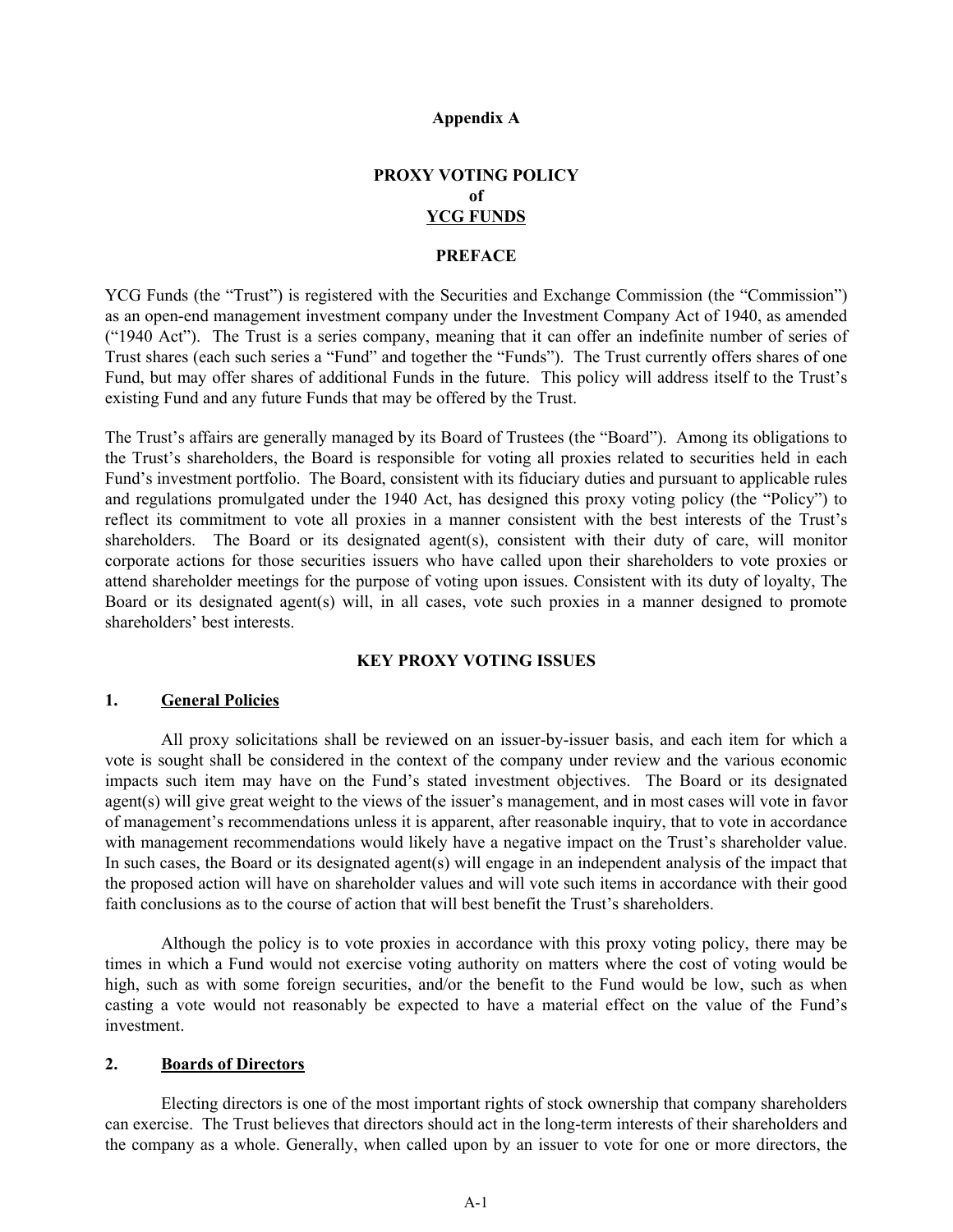Board or its designated agent(s) will vote in favor of director nominees that have expressed and/or demonstrated a commitment to the interest of the company's shareholders. The Board or its designated agent(s) will consider the following factors in deciding how to vote proxies relating to director elections:

- 1. In re-electing incumbent directors, the long-term performance of the company relative to its peers shall be the key factor in whether the Board or its designated agent(s) votes to re-elect the director(s). The Board or its designated agent(s) will not vote to re-elect a director if the company has had consistently poor performance relative to its peers in the industry, unless the director(s) has/have taken or is/are attempting to take tangible steps to improve the company's performance.
- 2. Whether the slate of director nominees promotes a majority of independent directors on the full board The Board believes that it is in the best interest of all company shareholders to have, as a majority, directors that are independent of management.
- 3. A director nominee's attendance at less than 75% of required meetings frequent non-attendance at board meetings will be grounds for voting against re-election.

The Board believes that it is in the shareholders' best interests to have knowledgeable and experienced directors serving on a company's board. To this end, the Board believes that companies should be allowed to establish director compensation packages that are designed to attract and retain such directors. When called upon to vote for director compensation proposals, the Board or its designated agent(s) will consider whether such proposals are reasonable in relation to the company's performance and resources, and are designed to attract qualified personnel yet do not overburden the company or result in a "windfall" to the directors. The Board or its designated agent(s) will vote in favor of proposals that seek to impose reasonable limits on director compensation.

In all other issues that may arise relating to directors, the Board or its designated agent(s) will vote against any proposal that benefits directors at the expense of shareholders, and in favor of all proposals that do not unreasonably abrogate the rights of shareholders. As previously stated, each issue will be analyzed on an item-by-item basis.

## **3. Corporate Governance**

Corporate governance issues may include, but are not limited to, the following: (i) corporate defenses, (ii) corporate restructuring proposals, (iii) proposals affecting the capital structure of a company, (iv) proposals regarding executive compensation, or (v) proposals regarding the independent auditors of the company. When called upon to vote on such items, the Board or its designated agent(s) shall consider, without limitation, the following factors:

- a. *Corporate Defenses*. Although the Board or its designated agent(s) will review each proposal on a case-by-case basis, the Board or its designated agent(s) will generally vote against management proposals that (a) seek to insulate management from all threats of change in control, (b) provide the board with veto power against all takeover bids, (c) allow management or the board of the company to buy shares from particular shareholders at a premium at the expense of the majority of shareholders, or (d) allow management to increase or decrease the size of the board at its own discretion.
- b. The Board or its designated agent(s) will only vote in favor of those proposals that do not unreasonably discriminate against a majority of shareholders, or greatly alter the balance of power between shareholders, on one side, and management and the board, on the other.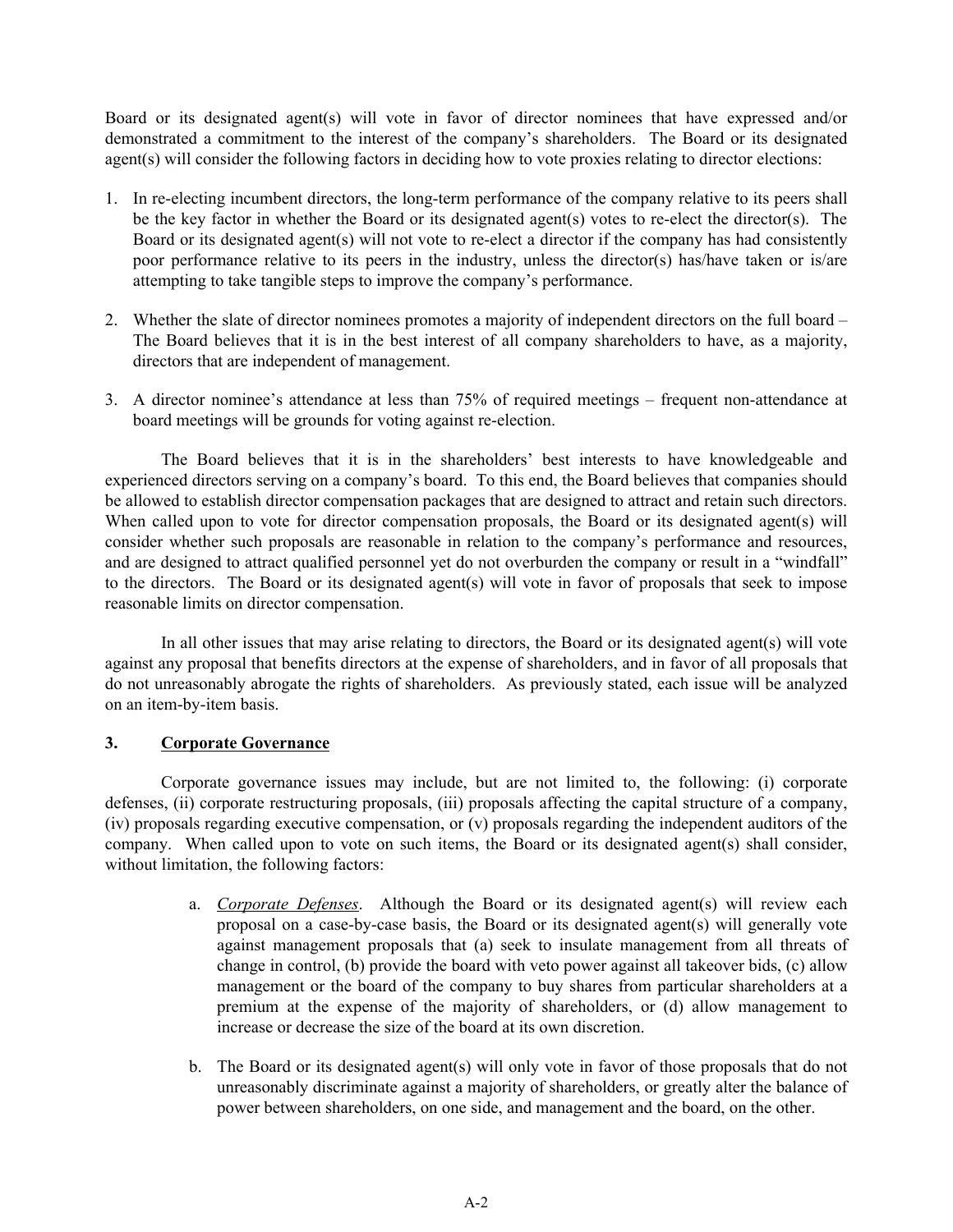i. *Corporate Restructuring*. These may include mergers and acquisitions, spin-offs, asset sales, leveraged buy-outs and/or liquidations. In determining how to vote on these types of proposals, the Board or its designated agent(s) will consider the following factors: (a) whether the proposed action represents the best means of enhancing shareholder values, (b) whether the company's long-term prospects will be positively affected by the proposal, (c) how the proposed action will impact corporate governance and/or shareholder rights, (d) how the proposed deal was negotiated, (e) whether all shareholders receive equal/fair treatment under the terms of the proposed action, and/or (f) whether shareholders could realize greater value through alternative means.

ii. *Capital Structure*. Proposals affecting the capital structure of a company may have significant impact on shareholder value, particularly when they involve the issuance of additional stock. As such, the Board or its designated agent(s) will vote in favor of proposals to increase the authorized or outstanding stock of the company only when management provides persuasive business justification for the increase, such as to fund acquisitions, recapitalization or debt restructuring. The Board or its designated agent(s) will vote against proposals that unreasonably dilute shareholder value or create classes of stock with unequal voting rights if, over time, such action may lead to a concentration of voting power in the hands of few insiders.

iii. *Executive Compensation*. The Board believes executives should be compensated at a reasonable rate and that companies should be free to offer attractive compensation packages that encourage high performance in executives because, over time, it will increase shareholder values. The Board also believes however, that executive compensation should, to some extent, be tied to the performance of the company. Therefore, the Board or its designated agent(s) will vote in favor of proposals that provide challenging performance objectives to company executives and which serve to motivate executives to better performance. The Board or its designated agent(s) will vote against all proposals that offer unreasonable benefits to executives whose past performance has been less than satisfactory.

The Board or its designated agent(s) will vote against shareholder proposals that summarily restrict executive compensation without regard to the company's performance, and in favor of shareholder proposals that seek additional disclosures on executive compensation.

iv. *Independent Auditors*. The engagement, retention and termination of a company's independent auditors must be approved by the company's audit committee, which typically includes only those independent directors who are not affiliated with or compensated by the company, except for directors' fees. In reliance on the audit committee's recommendation, the Board or its designated agent(s) generally will vote to ratify the employment or retention of a company's independent auditors unless the Board or its designated agent(s) is aware that the auditor is not independent or that the auditor has, in the past, rendered an opinion that was neither accurate nor indicative of the company's financial position.

# **4. Shareholder Rights**

State law provides shareholders of a company with various rights, including, but not limited to, cumulative voting, appraisal rights, the ability to call special meetings, the ability to vote by written consent and the ability to amend the charter or bylaws of the company. When called upon to vote on such items, the Board or its designated agent(s) will carefully analyze all proposals relating to shareholder rights and will vote against proposals that seek to eliminate existing shareholder rights or restrict the ability of shareholders to act in a reasonable manner to protect their interest in the company. In all cases, the Board or its designated agent(s) will vote in favor of proposals that best represent the long-term financial interest of Fund shareholders.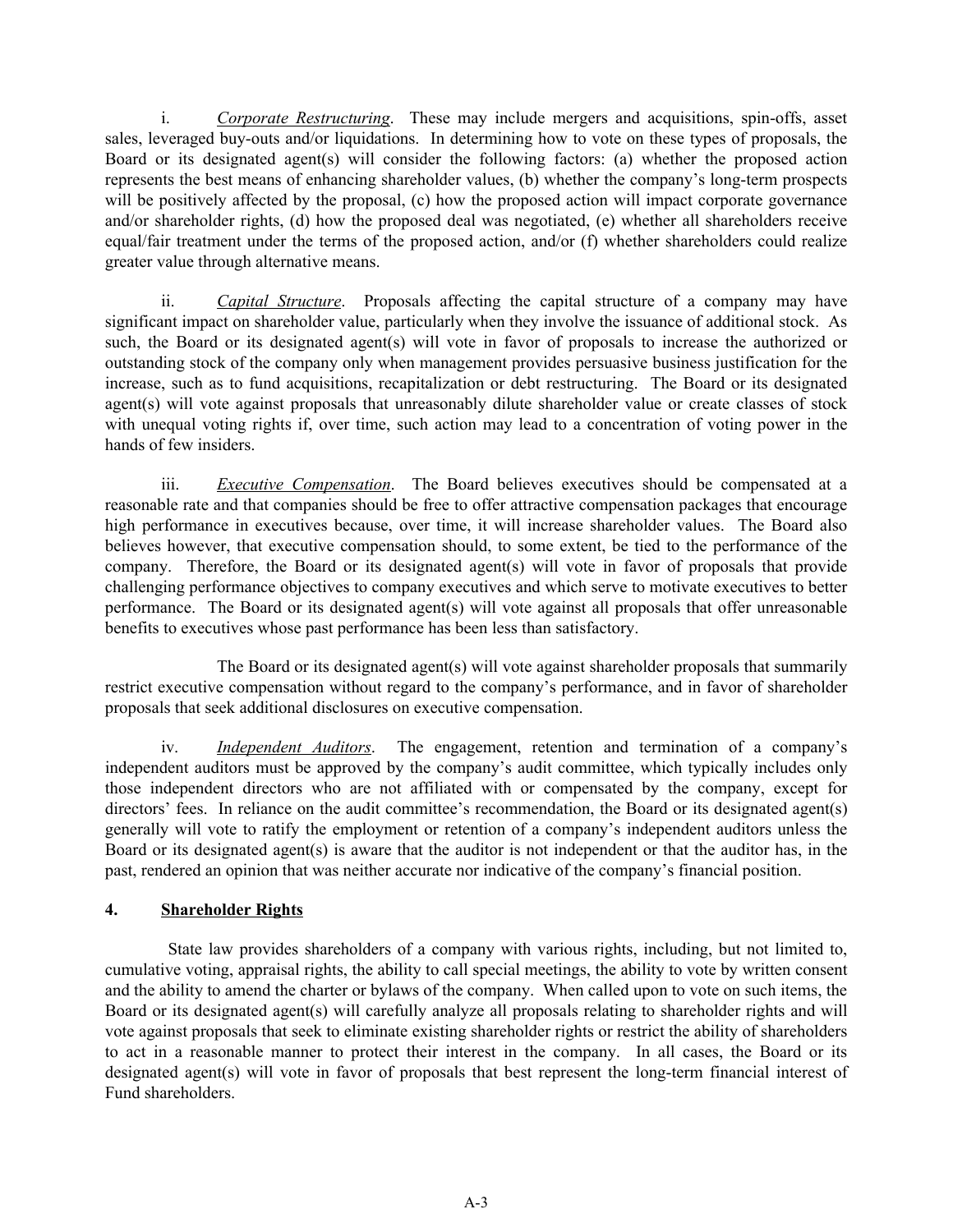### **5. Social and Environmental Issues**

When called upon to vote on items relating to social and environmental issues, the Board or its designated agent(s) will consider the following factors:

- Whether the proposal creates a stated position that could negatively affect the company's reputation and/or operations, or leave it vulnerable to boycotts and other negative consumer responses;
- The percentage of assets of the company that will be devoted to implementing the proposal;
- Whether the issue is more properly dealt with through other means, such as through governmental action;
- Whether the company has already dealt with the issue in some other appropriate way; and
- What other companies have done in response to the issue.

While the Board generally supports shareholder proposals that seek to create good corporate citizenship, the Board or its designated agent(s) will vote against proposals that would tie up a large percentage of the assets of the company. The Board believes that such proposals are inconsistent with its duty to seek long-term value for Fund shareholders. The Board or its designated agent(s) will also evaluate all proposals seeking to bring to an end certain corporate actions to determine whether the proposals adversely affect the ability of the company to remain profitable. The Board or its designated agent(s) will vote in favor of proposals that enhance or do not negatively impact long-term shareholder values.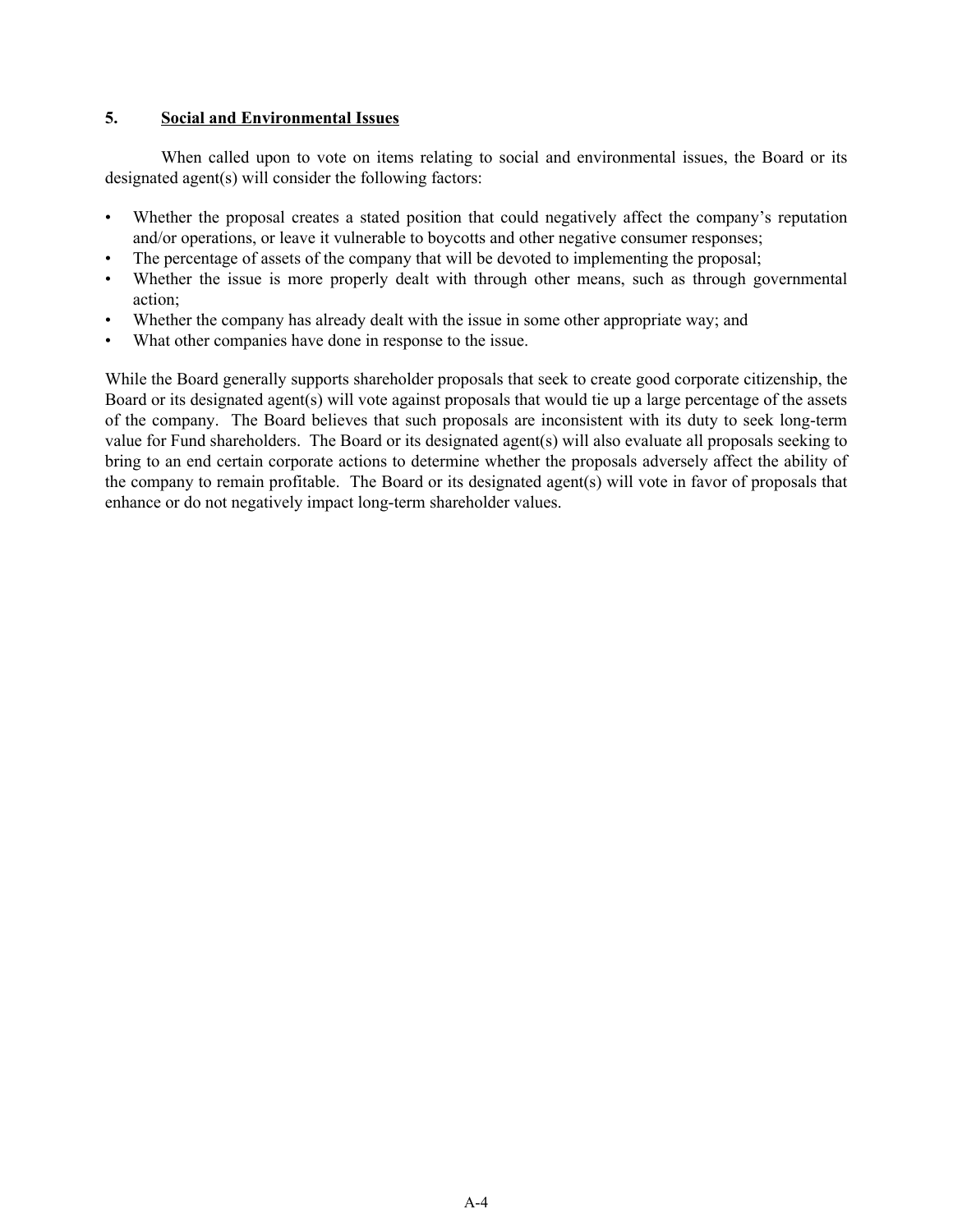## **PROXY VOTING PROCEDURES of YCG FUNDS**

### **1. The Proxy Voting Officer**

The Board hereby designates the President and Treasurer of the Trust as the persons responsible for voting all proxies relating to securities held in the Fund's accounts (the "Proxy Voting Officers"). Either person may act on behalf of the Board, and there shall be no requirement that both Proxy Voting Officers vote together. The Proxy Voting Officers may divide or determine responsibility for acting under this Policy in any manner they see fit. The Proxy Voting Officers shall take all reasonable efforts to monitor corporate actions, obtain all information sufficient to allow an informed vote on a pending matter, and ensure that all proxy votes are cast in a timely fashion and in a manner consistent with this Policy.

If, in the Proxy Voting Officer's reasonable belief, it is in the best interest of the Fund's shareholders to cast a particular vote in a manner that is contrary to this Policy, the Proxy Officer shall submit a request for a waiver to the Board stating the facts and reasons for the Proxy Voting Officer's belief. The Proxy Voting Officer shall proceed to vote the proxy in accordance with the decision of the Board.

In addition, if, in the Proxy Voting Officer's reasonable belief, it is in the best interest of the Fund shareholders to abstain from voting on a particular proxy solicitation, the Proxy Voting Officer shall make a record summarizing the reasons for the Proxy Voting Officer's belief and shall present such summary to the Board along with other reports required in Section 3 below.

### **2. Conflict of Interest Transactions**

The Proxy Voting Officer shall submit to the Board all proxy solicitations that, in the Proxy Voting Officer's reasonable belief, present a conflict between the interests of the Fund's shareholders on one hand, and those of a Trustee, Officer, Adviser, Sub-Adviser (if any), Principal Underwriter or any of its affiliated persons/entities (each, an "Affiliated Entity"). Conflict of interest transactions include, but are not limited to, situations where:

- (a) an Affiliated Entity has a business or personal relationship with the participant of a proxy contest such as members of the issuer's management or the soliciting shareholder(s);
- (b) an Affiliated Entity provides brokerage, underwriting, insurance or banking or other services to the issuer whose management is soliciting proxies;
- (c) an Affiliated Entity has a personal or business relationship with a candidate for directorship; or
- (d) an Affiliated Entity manages a pension plan or administers an employee benefit plan of the issuer, or intends to pursue an opportunity to do so.

In all such cases, the materials submitted to the Board shall include the name of the Affiliated Entity whose interests in the transaction are believed to be contrary to the interests of the Fund, a brief description of the conflict, and any other information in the Proxy Voting Officer's possession that would to enable the Board to make an informed decision on the matter. The Proxy Voting Officer shall vote the proxy in accordance with the direction of the Board.

### **3. Report to the Board of Trustees**

The Proxy Voting Officer shall compile and present to the Board an annual report of all proxy solicitations received by the Fund, including for each proxy solicitation, (i) the name of the issuer, (ii) the exchange ticker symbol for the security, (iii) the CUSIP number, (iv) the shareholder meeting date; (iv) a brief